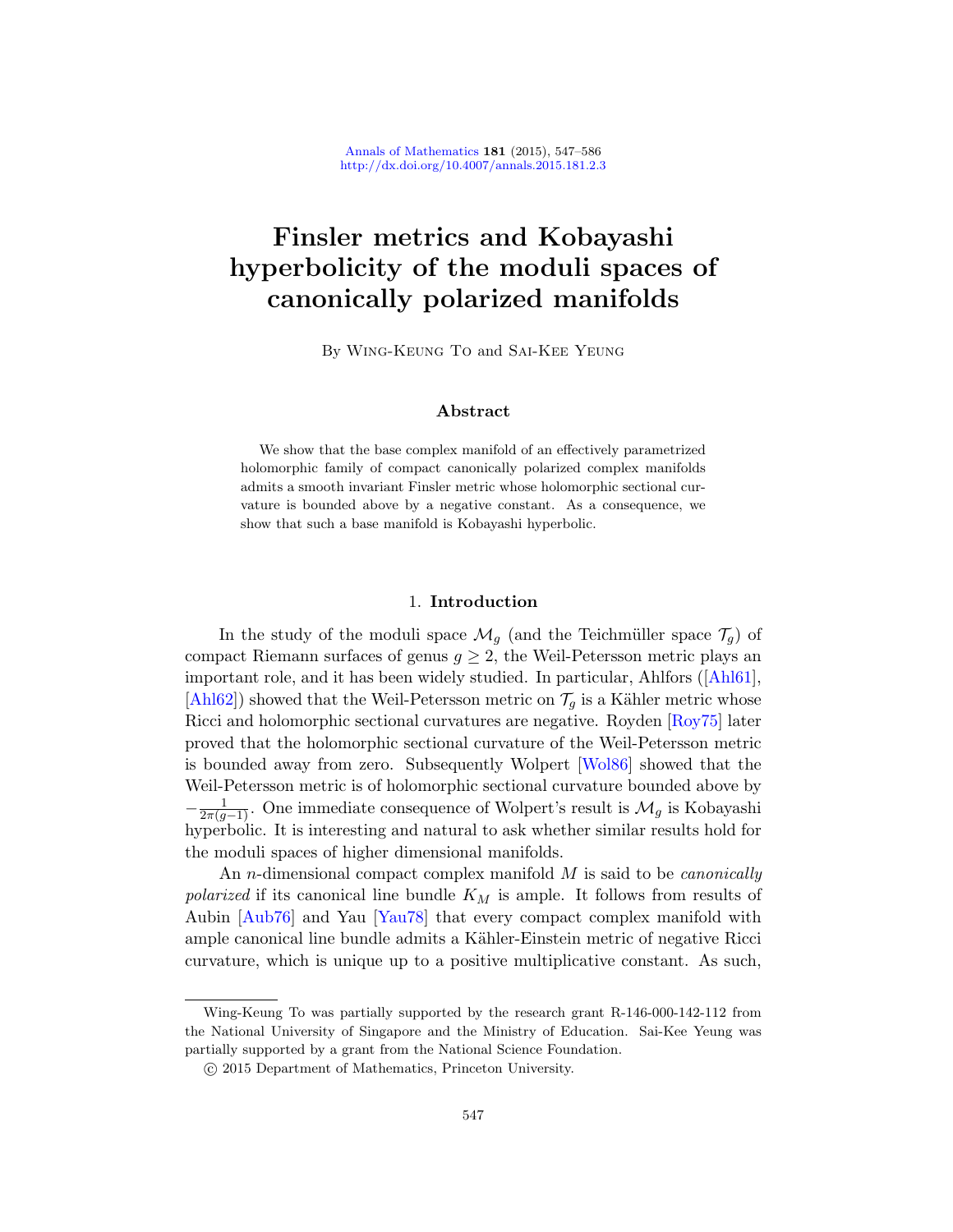one can identify the moduli space of canonically polarized manifolds with that of K¨ahler-Einstein manifolds of negative Ricci curvature. (See [NS68], [Vie95] and the references therein for existence and quasi-projectivity results on the moduli space of canonically polarized manifolds.) The first breakthrough in the computation of the curvature for the Weil-Petersson metric on the moduli space of such higher dimensional manifolds is given by Siu [Siu86], which we recall here briefly. Let  $\pi : \mathcal{X} \to S$  be a holomorphic family of compact canonically polarized complex manifolds ov[er a](#page-6-0) comple[x mani](#page-39-2)fold S, i.e.,  $\pi : \mathcal{X} \to S$  is a surjective holomorphic map of maximal rank between two complex manifolds [X](#page-39-3) and S, and each fiber  $M_t := \pi^{-1}(t)$ ,  $t \in S$ , is a compact complex manifold such that  $K_{M_t}$  is ample. When the family  $\pi: \mathcal{X} \to S$  is effectively parametrized (i.e., the Kodaira-Spencer map  $\rho_t: T_tS \to H^1(M_t, TM_t)$  is injective for each  $t \in S$ , the Weil-Petersson metric on S induced from the Kähler-Einstein metrics on the fibers is a nondegenerate Kähler metric (cf.  $(2.5)$ ). In [Siu86], Siu computed the curvature of the Weil-Petersson metric arising from such families. (See also [Sch93] for a simplified formula under the additional assumption that the Kodaira-Spencer map  $\rho_t: T_tS \to H^1(M_t, TM_t)$  is surjective for each  $t \in S$ .) It turns out that, in general, one cannot decide the sign of the holomorphic sectional curvature of the Weil-Petersson metric except in some restrictive cases, say, when  $H^2(M_t, \Lambda^2 TM_t) = 0$  for all fibers  $M_t$  of the family. Nonetheless, we show in this article that the base manifold of any effectively parametrized holomorphic family of canonically polarized manifolds admits a Finsler metric with appropriate curvature property, which will imply that such a base manifold is necessarily Kobayashi hyperbolic. We state our main result as follows.

<span id="page-1-0"></span>THEOREM 1. Let  $\pi : \mathcal{X} \to S$  be an effectively parametrized holomorphic family of compact canonically polarized complex manifolds over a complex manifold S. Then S admits a  $C^{\infty}$  Aut $(\pi)$ -invariant Finsler metric whose holomorphic sectional curvature is bounded above by a negative constant. As a consequence, S is Kobayashi hyperbolic.

We refer the reader to Section 3 for the definition of an "Aut( $\pi$ )-invariant Finsler metric whose holomorphic sectional curvature is bounded above by a negative constant." We also recall th[at a com](#page-38-1)plex manifold (or more generally a complex space)  $X$  is said to be *Kobayashi hyperbolic* if its Kobayashi pseudodistance function  $d_X$  is a distance function on X (i.e.,  $d_X(x, y) > 0$  for all  $x \neq y \in X$ ). Here  $d_X$  can be characterized as the largest among all the pseudo-distance functions  $\delta_X$  on X satisfying  $\delta_X(f(a), f(b)) \leq d_{\Delta}(a, b)$  for all holomorphic maps  $f : \Delta \to X$  and  $a, b \in \Delta$ , where  $\Delta$  is the unit disc in  $\mathbb C$ and  $d_{\Delta}$  is the hyperbolic distance function on  $\Delta$ . (See, e.g., [Kob98] for other equivalent definitions of  $d_X$ .)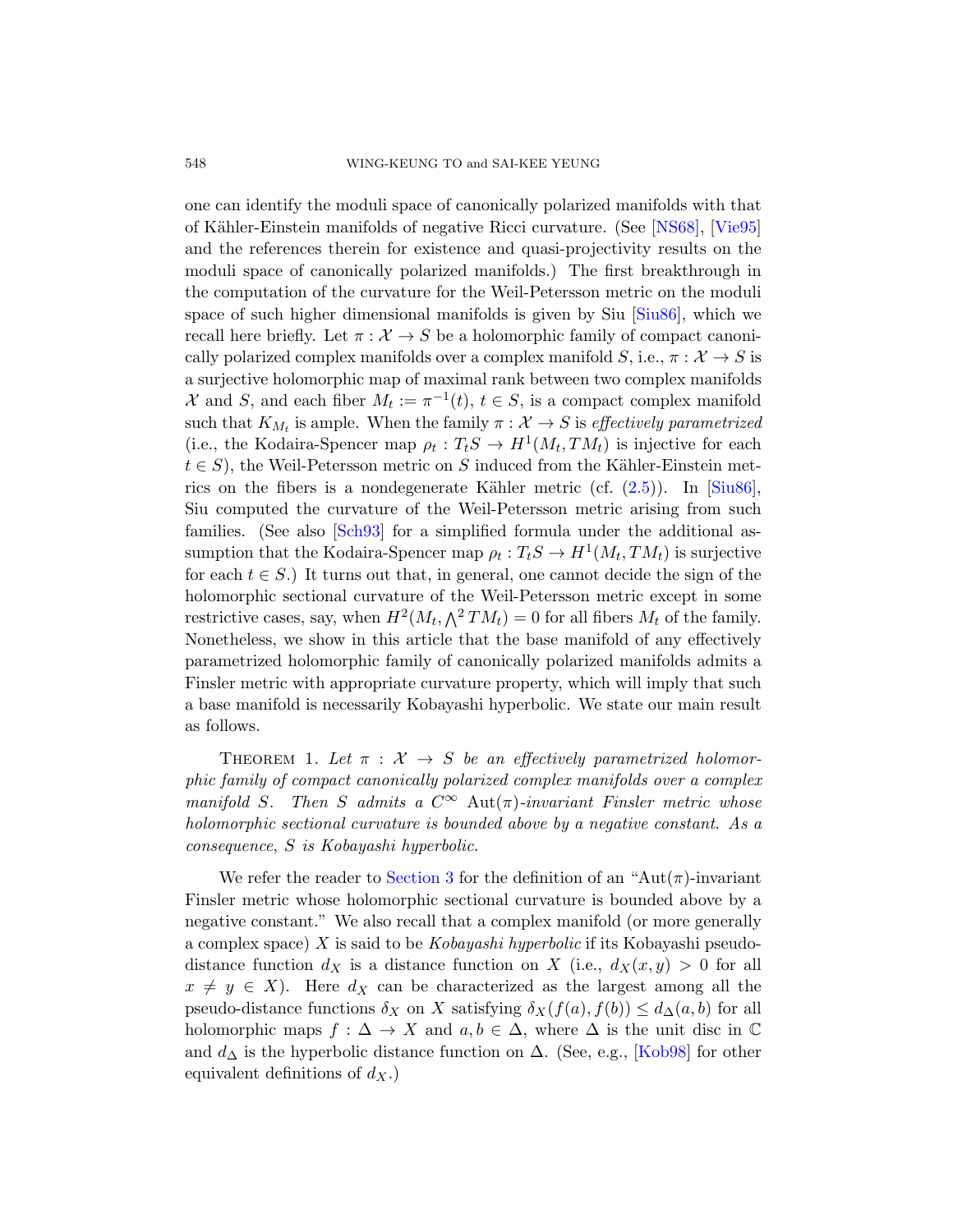We remark that Theorem 1 improves an earlier result of Viehweg and Zuo  $[VZ03]$ , which implies that S is Brody hyperbolic; that is, there exists no nonconstant holomorphic function from the complex plane  $\mathbb C$  to S. (See also [Kov97], [Kov00] and [Mig95] for related algebraic versions of such result, namely, that algebraic morphisms from a[belian v](#page-38-1)arieties or  $\mathbb{C}^*$  to S are necessarily constant, and [that w](#page-39-4)hen  $S \subset \mathbb{P}^1$ , the cardinality of  $\mathbb{P}^1 \setminus S$  is at least three.) Here we recall the well-known fact that a complex manifold (or more generally [a com](#page-39-4)[plex space\)](#page-1-0)  $X$  is necessarily Brody hyperbolic if it is Kobayashi hyperbolic, and these two notions of hyperbolicity coincide when  $X$ is compact. Nonetheless, there are examples of noncompact Brody hyperbolic complex manifolds which are not Kobayashi h[yperbo](#page-39-4)lic. (See, e.g., [Kob98, [p. 104\] fo](#page-36-0)r such an example.) The approach in [VZ03] depends on positivity results for direct images of certain associated sheaves, and it is quite different fromours. We also remark that as in  $[VZ03]$ , Theorem 1 can be regarded as a [res](#page-6-1)ult [on the mo](#page-4-0)duli stacks associated to the coarse moduli spaces of canonically polarized manifolds. As suggested by one of the referees, we will indicate some underlying parallel ingredients in the respective approaches of [VZ03] and this paper. (See Remark 10 at the end of this paper.)

We describe briefly our approach as follows. The starting point is the curvature computation of the usual Weil-Petersson metric  $h_1$  in  $\text{Siu86}$ . (See the curvature formula in  $(2.6)$  in Section 2.) We may regard this as the first level computation. The curvature expression of  $h_1$  encompasses a good term which is negative and a bad term which is nonnegative. We observe that the bad term can be expres[sed as](#page-39-2) a ratio  $h_2/h_1$ , where  $h_2$  is some Finsler pseudometric on the the tangent space  $TS$  of the parameter space  $S$ , which is induced through the diagonal embedding of TS into the symmetric product  $S^2(TS)$  endowed with a generalized Weil-Petersson Finsler pseudometric (which, for simplicity, is also denoted here by  $h_2$ ). The second level computation is the technical derivation of the curvature of  $h_2$ . A prototype of this computation is the first level computation which was done in [Siu86]. The key point of our argument is to group the resulting curvature terms of  $h_2$  into a good term involving  $h_2/h_1$ and a bad term involving  $h_3/h_2$ , where  $h_3$  can be interpreted as another Finsler pseudometric on  $TS$  [arisen](#page-30-0) si[milarly. Th](#page-26-0)e process is repeated. Hence for each  $\ell \geq 1$ , we construct at the  $\ell$ -th level a generalized Weil-Petersson Finsler pseudometric  $h_\ell$  on S measuring the  $\ell$ -th symmetric power of a tangent vector on the base and corresponding to the  $\ell$ -th composition of the Kodaira-Spencer map associated to a given tangent vector. We derive the key estimate that the curvature of  $h_\ell$  is expressed as the sum of a good term involving  $h_\ell/h_{\ell-1}$  and a bad term involving  $h_{\ell+1}/h_{\ell}$ . (See Proposition 6 in Section 8.) Our strategy is to control the bad term at the  $(\ell - 1)$ -th level by the good term at the  $\ell$ -th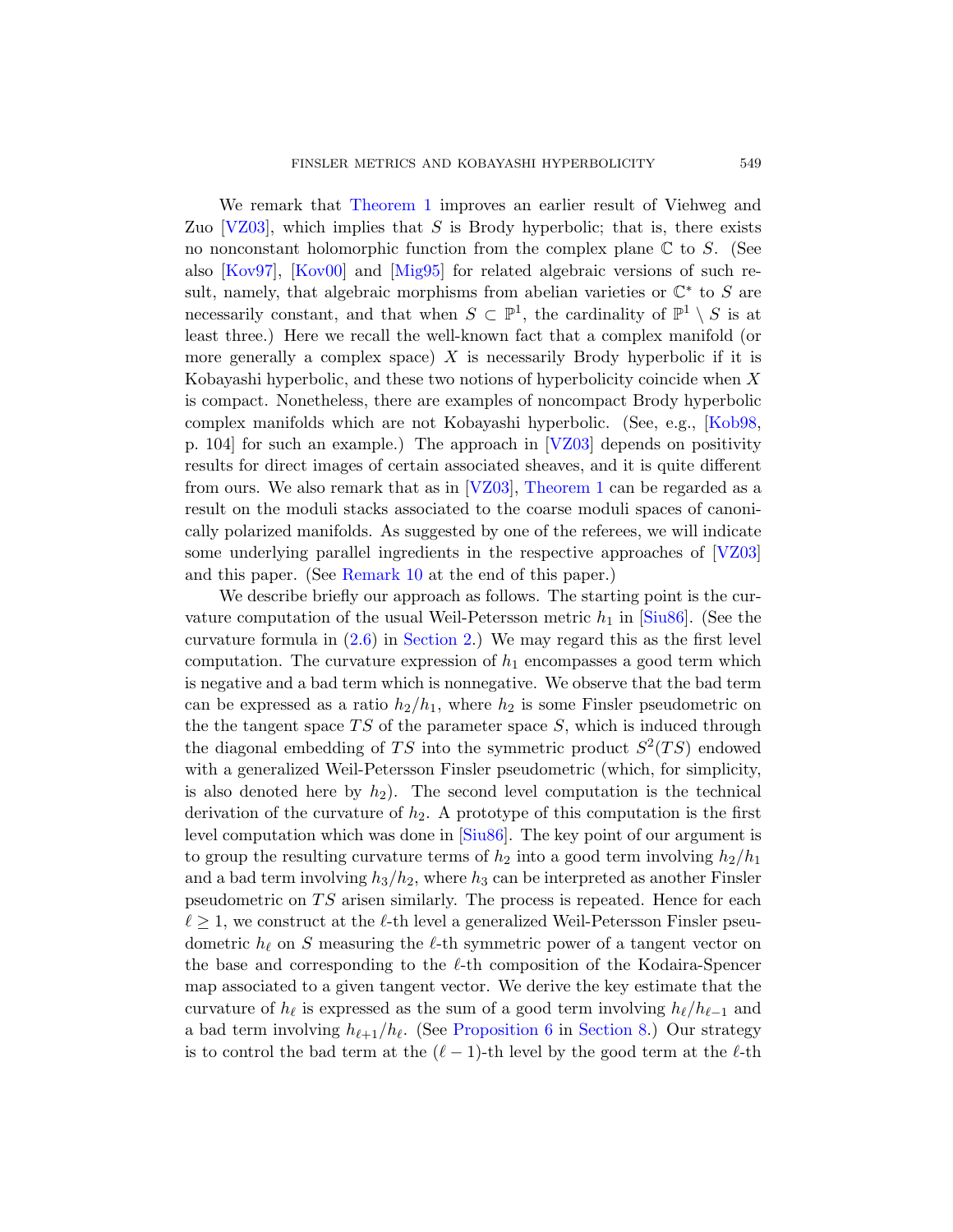level. This process terminates after a finite number of steps because of the following simple observation: Since  $h_\ell$  [is gi](#page-38-2)ve[n by th](#page-38-3)e  $L^2$ -norms of the harmonic representatives of the cohomology classes in  $H^{\ell}(M_t, \wedge^{\ell}TM_t)$  corresponding to the image of the  $\ell$ -th iteration of the Kodaira-Spencer map, it follows that the bad term at the *n*-th level must vanish, where  $n = \dim_{\mathbb{C}} M_t$ . We remark that the iterated Kodaira-Spencer maps (and similar cohomological vanishing results as mentioned above) play an important role in the study of variation of Hodge structures, and they have also been used in [Mig95], [Kov00] and [VZ03]. To carry out our plan, we construct the final Finsler metric  $h$  as a suitable finite linear combination of the  $h_{\ell}^{1/\ell}$  $\ell^{1/\ell}$ 's. From a simple direct computation which corresponds to a Gauss [equation type](#page-34-0) argument, we show that the curvature of h is bounded from above by a linear combination involving the  $h_{\ell}$ 's an[d their curva](#page-1-0)tures. Finally, by carefully adjusting the coefficients of the  $h_\ell^{1/\ell}$  $\ell^{1/\ell}$ 's in the definition of h pertaining to the comparison of arithmetic and geometric means, we show that the curvature estimates of the  $h_{\ell}$ 's at various [levels](#page-26-0) can be combined together to conclude that the holomorphic sectional [cur](#page-39-2)vature of h is bou[nded above by](#page-28-0) a negative constant. (See Proposition 7 in Section 9.)

We may break up our proof of Theorem 1 into three steps. In terms of the above description, the first step of the current paper is a direct generalization of the curvature formula for  $\ell = 1$  to the cases of higher values of  $\ell$ , resulting in Proposition 4 in Section 8. The proof of this step follows closely the original formulation of Siu [Siu86]. The second step is to observe that the first term on the right-hand side of the expression in Proposition 4 allows us to use a telescopic argument to estimate th[e bad t](#page-39-5)erm [of the c](#page-39-6)urvature of the generalized Weil-Petersson metric  $h_\ell$  in terms of the good term in the curvature expression of  $h_{\ell+1}$ . The third step is the careful choice of a suitable combination of the  $h_{\ell}$ 's to make sure that a negative upper bound of the holomorphic sectional curvature can be obtained. For the sake of a clear, self-contained presentation, we include all necessary details in the computations.

The approach in thisa[rticle is motiva](#page-30-0)ted in part from [SY96] and [SY97], in which higher order jets and the appropriate Schwarz lemma are used to handle situations where the use of t[he first](#page-39-5) order jet is not sufficient for hyperbolicity [of the](#page-30-0) manifold. Nonetheless, in this article, instead of higher order jets, we make use of symmetric powers of the first order jet of the base manifold S and their cohomological images along the fibers arising from the Kodaira-Spencer map. The expression of the curvature estimates in Proposition 6 given in terms of a good and a bad term is motivated by Ahlfors work on associated curves [Ahl41] and also the proof of the Schwarz Lemma in [SY96, Lemma 4.4.1]. The formulation of Proposition 6 is crucial for a telescopic argument in the proof of Proposition 7.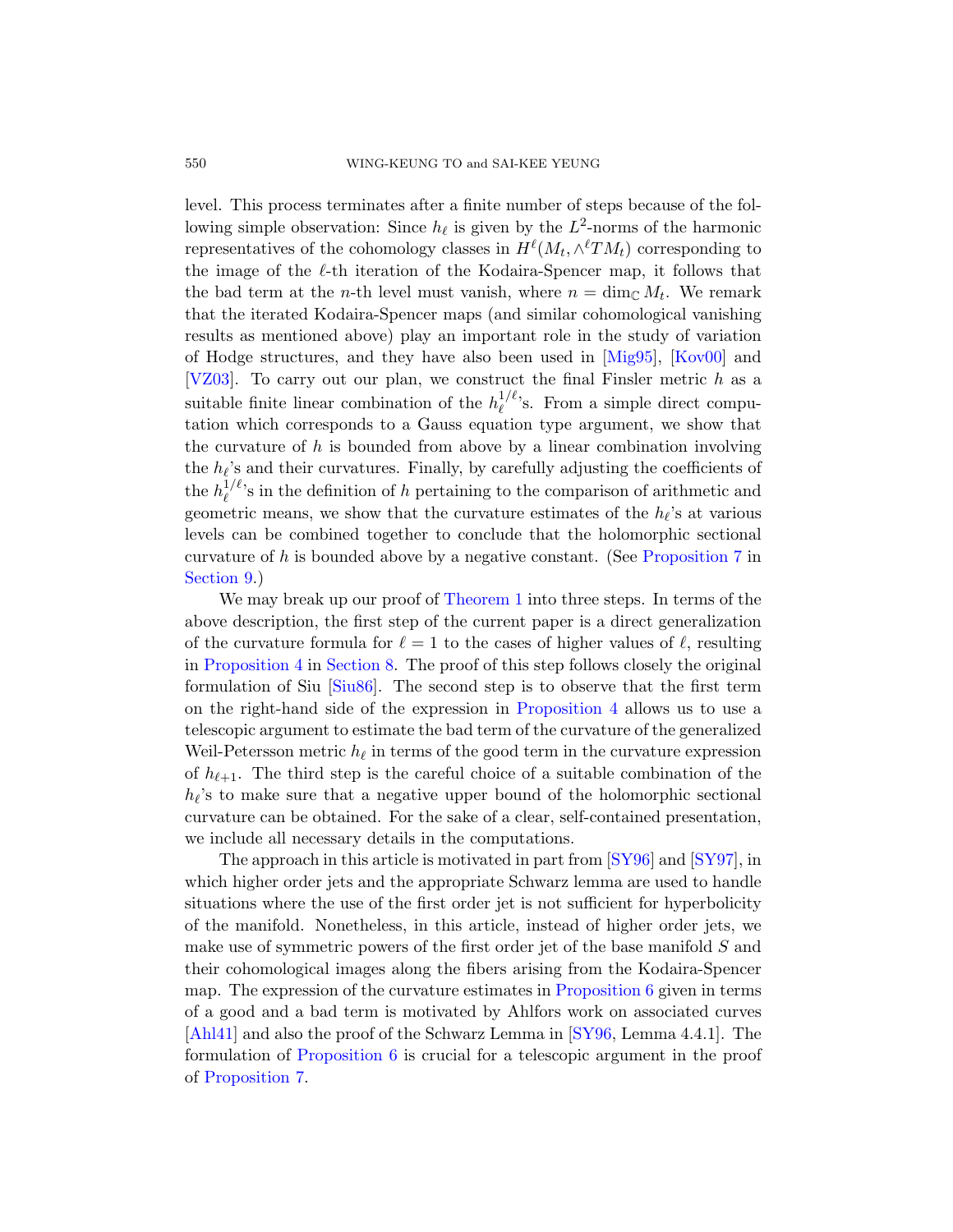After we had completed this work, our attention was drawn to a recent preprint (arXiv 1002.4858) by Schumacher (which has appeared subsequently as [Sch12]), which, among oth[er results, g](#page-4-0)ives rise to Finsler metrics of negative holomorphic sectional curvature [on relativ](#page-7-0)ely compact subsets of S (see [Sch12, Prop. 14]). But this does not lead to Kobayashi hyperbolicity or Brody hyper[bo](#page-26-0)lici[ty of](#page-31-0) S itself, except in the case when S is compact. (See Remark 11 at the end of this paper for more retrospective remarks on the respective approaches of the two papers.)

The organization of this paper is as follows. In Section 2, we give some background materials and introduce some notations. In Section 3, we introduce the generalized Weil-Petersson Finsler pseudometrics, whose curvatures are computed in Sections 4-8. In Section 9, we give the construction of the desired Finsler metric, which leads to the Kobayashi hyperbolicity of S.

<span id="page-4-0"></span>The authors would like to express their thanks to Professor Yum-Tong Siu for his suggestions and inspirations to study the topic treated in this paper. The authors would also like to thank Professor Ngaiming Mok for his interest in this work. Part of this research was done while the authors were visiting the Institute of Mathematical Research at the University of Hong Kong, and the authors would like to express their gratitude to the institute for their hospitality. The authors are also indebted to the referees for helpful comments and suggestions.

#### 2. Background materials and the Weil-Petersson metric

Let  $\pi$ :  $\mathcal{X} \rightarrow S$  be an effectively parametrized holomorphic family of n-dimensional compact canonically polarized complex manifolds over an *m*-dimensional complex manifold S. Let  $M_t := \pi^{-1}(t)$  for each  $t \in S$ . Since the canonical line bundle  $K_{M_t}$  of each  $M_t$  is ample, it follows from a wellknown result of Yau [Yau78] that  $M_t$  admits a Kähler-Einstein metric  $g(t)$  of constant Ricci curvature  $k < 0$ . It is easy to see that k can be chosen to be independent of  $t \in S$ , and with such a choice of k,  $q(t)$  is uniquely determined and  $g(t)$  varies smoothly with t. Denote the Kähler form of  $g(t)$  by  $\omega(t)$  for each  $t \in S$ . Consider the relative canonical line bundle on X given by  $K_{\mathcal{X}|S} := K_{\mathcal{X}} \otimes (\pi^* K_S)^{-1}$ , so that  $K_{\mathcal{X}|S} \bigg|_{M_t} = K_{M_t}$  for each  $t \in S$ . The volume forms associated to the  $\omega(t)$ 's defines a Hermitian metric  $\lambda$  on  $K_{\mathcal{X}|S}^{-1}$ , and one obtains a d-closed  $(1, 1)$ -form on X given by

<span id="page-4-1"></span>(2.1) 
$$
\omega_{\mathcal{X}} := \frac{2\pi}{k} c_1(K_{\mathcal{X}|S}^{-1}, \lambda)
$$

such that  $\omega_{\mathcal{X}}\Big|_{M_t} = \omega(t)$  for each  $t \in S$ .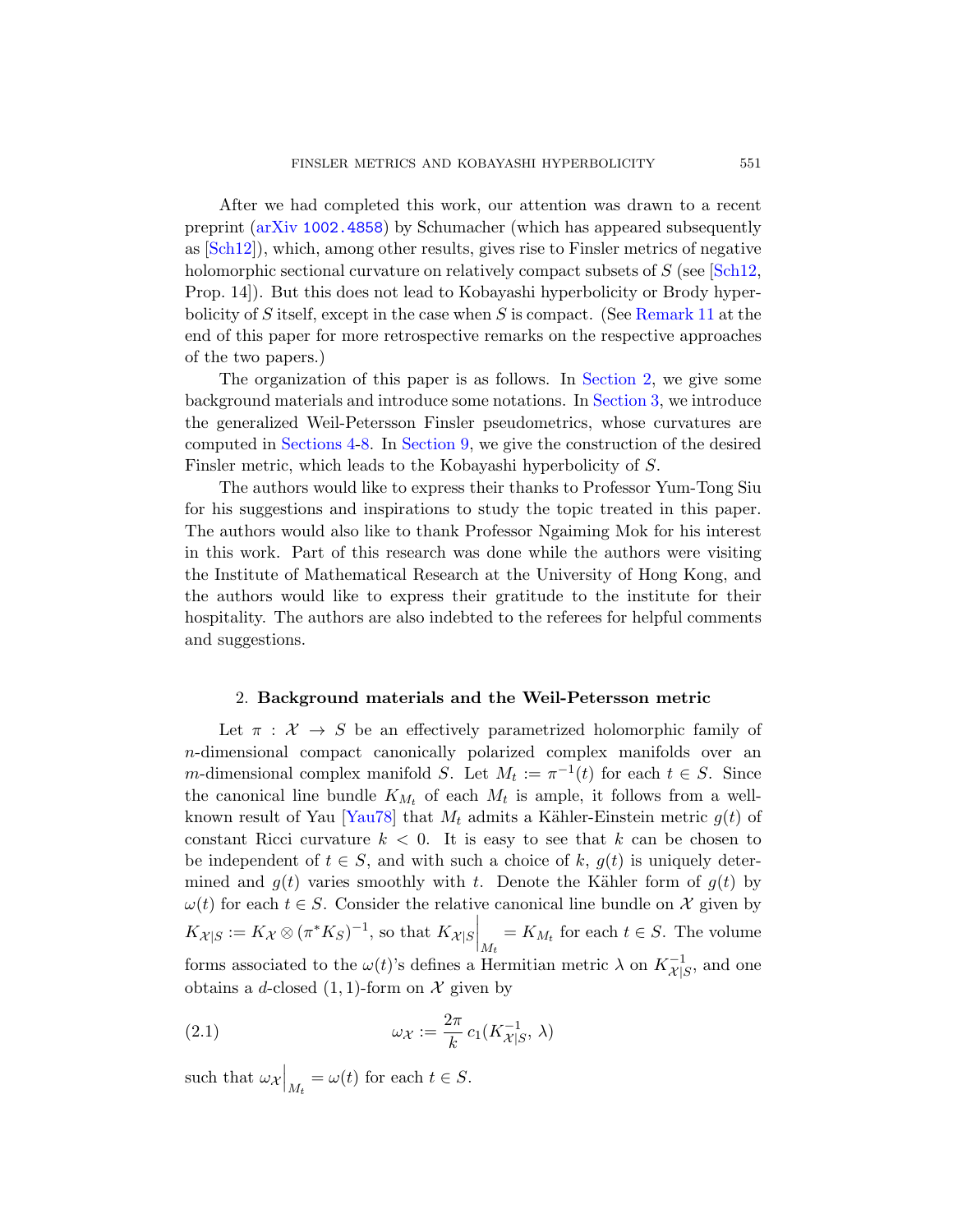We will adopt the following notation throughout this article, unless stated otherwise. We will use  $(z, t) = (z^1, \ldots, z^n, t^1, \ldots, t^m)$  to denote local holomorphic coordinate functions on some coordinate open subset of  $\mathcal{X}$ , so that  $\pi$ corresponds to the coordinate projection map  $(z, t) \rightarrow t$ , and  $t = (t^1, \ldots, t^m)$ also forms local holomorphic coordinate functions on some coordinate open subset of S. As such, for fixed  $t, z = (z^1, \ldots, z^n)$  also forms local holomorphic coordinate functions on some open subset of the fiber  $M_t$ . We will index components of tensors on  $M_t$  in the holomorphic tangential directions by Greek symbols  $\alpha$ ,  $\beta$ , etc (with the range  $1, 2, \ldots, n$ ), while those in the complexified tangential directions are indexed by lower case Latin letters  $a, b, c, d$ , etc. (with the range  $1, 2, \ldots, n, 1, 2, \ldots, \bar{n}$ . On the other hand, the components of tensors along the base directions will be indexed by the letters  $i, j$  (with the range  $1, 2, \ldots, m$ , etc. We also adopt the Eins[tein](#page-4-1) summation notation for indices along the fibers. We denote  $\partial_{\alpha} := \frac{\partial}{\partial z^{\alpha}}$  and  $\partial_{\bar{\alpha}} := \frac{\partial}{\partial \bar{z}^{\alpha}}$  for  $\alpha = 1, \ldots, n$ , and  $\partial_i := \frac{\partial}{\partial t^i}$  for  $i = 1, \ldots, m$ , etc.

The Ricci tensor of  $g(t)$  is locally given by  $R_{\alpha\bar{\beta}}(t)=-\partial_{\alpha}\partial_{\bar{\beta}}\log(\det(g_{\gamma\bar{\delta}}(t))),$ and the Kähler-Einstein condition means that  $R_{\alpha\bar{\beta}}(t) = k g_{\alpha\bar{\beta}}(t)$  on each  $M_t$ . When no confusion arises, we sometimes drop the parameter  $t$ , and we simply write  $R_{\alpha\bar{\beta}}$  for  $R_{\alpha\bar{\beta}}(t)$ , etc. We also write the  $(1, 1)$ -form in  $(2.1)$  as  $\omega =$  $\overline{-1}g_{I\bar{J}}(z,t)dw^{I}\wedge d\bar{w}^{J}$ , where w can be z or t and the indices I, J can be *i* or  $\alpha$ , etc. In particular, one has  $g_{\alpha\bar{\beta}} = g_{\alpha\bar{\beta}}(t)$  along each fiber  $M_t$ .

Next we recall the "horizontal lifting" of vector fields as defined by Schumacher in [Sch93]. First one notes that the orthogonal complement of Ker( $\pi_*$ :  $T\mathcal{X} \to TS$ ) in  $T\mathcal{X}$  with respect to  $\omega$  defines a smooth "horizontal" vector subbundle  $T^H \mathcal{X} \subset T\mathcal{X}$ . For  $t \in S$  and a local tangent vector field u (of type  $(1,0)$ ) on an open subset  $U$  of  $S$ , one easily sees that there exists a unique lifting of u to a smooth vector fi[eld](#page-39-3)  $v_u$  (of type  $(1,0)$ ) on  $\pi^{-1}(U)$  such that  $\pi_* v_u = u$ and  $v_u(z,t) \in T^H \mathcal{X}$  for each  $(z,t) \in \pi^{-1}(U)$ . Such  $v_u$  is called the *horizontal lifting* of u (with respect to  $\omega$ ). With respect to the family  $\pi : \mathcal{X} \to S$ , let  $\rho_t: T_tS \to H^1(M_t, TM_t)$  denote the associated Kodaira-Spencer map for each  $t \in S$ . For each fixed  $t \in U$ , it follows from standard deformation theory that  $\Phi(u(t)) := \bar{\partial}v_u\Big|_{\underline{M}_t} \in \mathcal{A}^{0,1}(M_t)$  is a Kodaira-Spencer representative of  $\rho_t(u(t)),$ i.e.,  $\rho_t(u(t)) = [\Phi(u(t))]$  in  $H^1(M_t, TM_t)$ . By [Sch93, p. 342, Prop. 1.1], one knows that  $\Phi(u(t))$  is harmonic with respect to the  $\bar{\partial}$ -Laplacian  $\Box = \bar{\partial}\bar{\partial}^* + \bar{\partial}^*\bar{\partial}$ on  $M_t$ . In particular, the horizontal lifting  $v_u$  of u is actually a (special type of) "canonical lifting" in the sense of Siu in [Siu86], which refers to any lifting of u such that  $\Phi(u(t))$  is the harmonic representative of  $\rho_t(u(t))$  for each t. When  $u = \partial/\partial t^i$  is a coordinate vector field, we will simply denote its horizontal lifting by  $v_i := v_{\partial/\partial t^i}$  and the associated harmonic Kodaira-Spencer representative by  $\Phi_i := \Phi(\partial/\partial t^i)$ . Write  $\Phi_i = (\Phi_i)_{\beta}^{\alpha} \partial_{\alpha} \otimes d\bar{z}^{\beta}$ . It is easy to see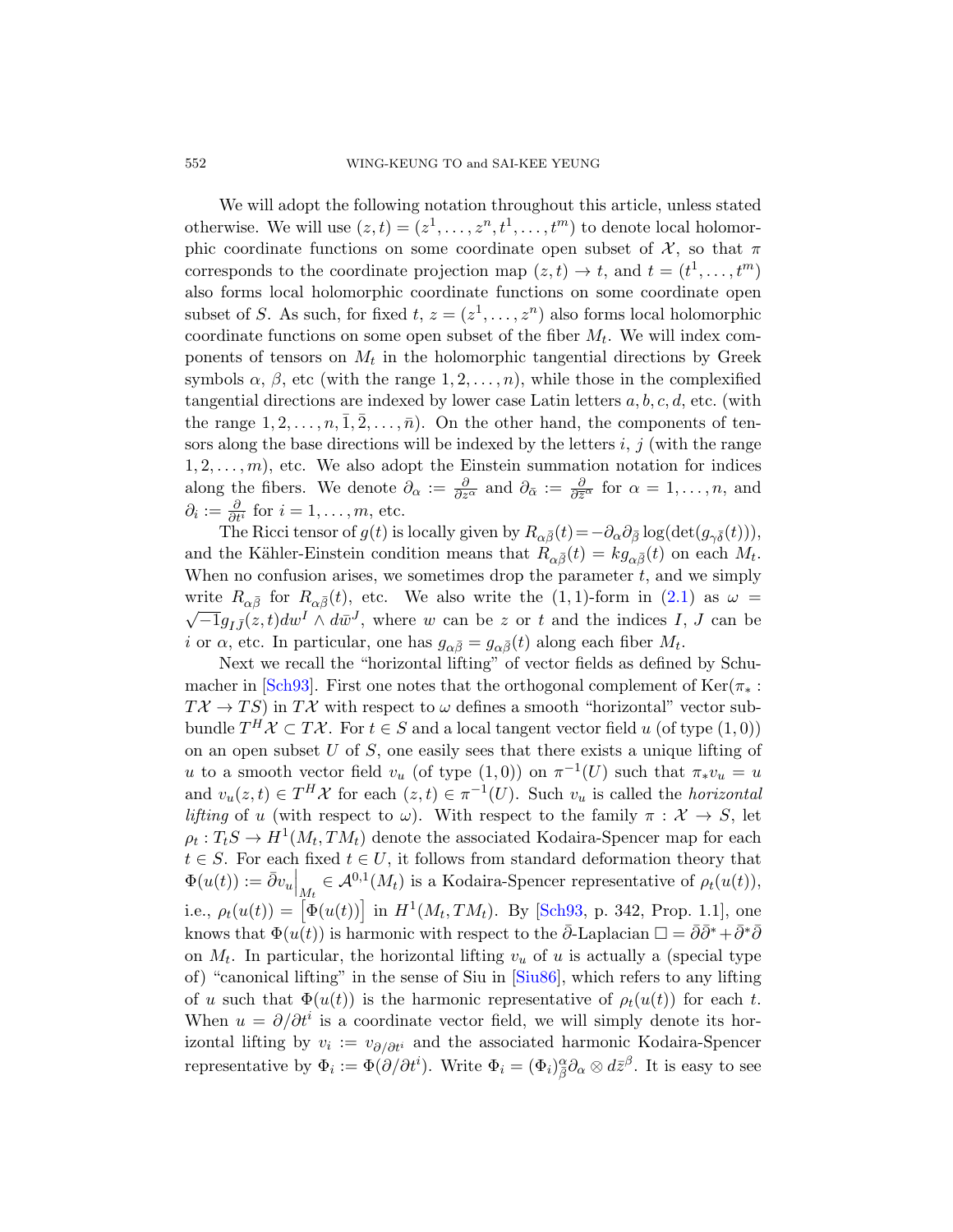<span id="page-6-3"></span><span id="page-6-2"></span>that  $v_i$  and the  $(\Phi_i)^{\alpha}_{\overline{\beta}}$ 's are given locally by

(2.2) 
$$
v_i = \partial_i + v_i^{\alpha} \partial_{\alpha}, \text{ where } v_i^{\alpha} := -g^{\bar{\beta}\alpha} g_{i\bar{\beta}},
$$

and

<span id="page-6-4"></span>(2.3) 
$$
(\Phi_i)^{\alpha}_{\bar{\beta}} = \partial_{\bar{\beta}} v_i^{\alpha} = -\partial_{\bar{\beta}} (g^{\bar{\gamma}\alpha} g_{i\bar{\gamma}});
$$

see [Sch93, p. 342, eq. (1.2)]. Here  $g^{\bar{\beta}\alpha}$  denotes the components of the inverse of  $g_{\alpha\bar{\beta}}$  (and not that of  $g_{I\bar{J}}$ , which may not be invertible). For a given tensor T of covariant degree 1 and of contravariant degree 1, we recall that the components (along the fiber direction) of its Lie derivative  $\mathcal{L}_{v_i}T$  with respect to  $v_i$  are given locally by

<span id="page-6-0"></span>(2.4) 
$$
(\mathcal{L}_{v_i}T)^b_a = \partial_i(T^b_a) + T^b_c \partial_a v^c_i - T^c_a \partial_c v^b_i
$$

(see, e.g., [Siu86, p. 268]), and a similar formula holds for tensors of higher degree. We recall that the Weil-[Peter](#page-6-0)sson metric  $h^{(WP)} = \sum_{i,j=1}^{n} h_{i\overline{j}}^{(WP)}$  $\substack{(WP)\vec{ij}}dt^i\otimes d\bar{t}^j$ on  $S$  [is defi](#page-39-2)ned by

(2.5) 
$$
h_{i\bar{j}}^{(WP)}(t) := \int_{M_t} \langle \Phi_i, \Phi_j \rangle \frac{\omega^n}{n!},
$$

<span id="page-6-1"></span>where  $\langle \Phi_i, \Phi_j \rangle := (\Phi_i)^{\gamma}_{\bar{\beta}} \overline{(\Phi_j)^{\delta}_{\bar{\beta}}} g_{\gamma \bar{\delta}} g^{\bar{\alpha}\beta}$  denotes the pointwise Hermitian inner product on tensors, possibly of mixed types, with respect to  $\omega$ . (We note that the definition of  $h^{(WP)}$  in [Siu86, p. 273] differs from (2.5) by a factor of 4.) We remark that it follows from the assumption on the injectivity of  $\rho_t$  that  $h^{(WP)}$  is positive definite on each  $T_tS$ . It follows from Koiso's result [Koi83] that  $h^{(WP)}$  is Kähler. Let  $R^{(WP)}$  denote the curvature tensor of  $h^{(WP)}$ . By [Siu86, p. 296], the components of  $R^{(WP)}$  with respect to normal coordinates (of  $h^{(WP)}$ ) at a point  $t \in S$  are given by

(2.6) 
$$
R_{i\overline{j}k\overline{\ell}}^{(WP)}(t) = k \int_{M_t} ((\Box - k)^{-1} \langle \Phi_i, \Phi_j \rangle) \cdot \langle \Phi_k, \Phi_\ell \rangle \frac{\omega^n}{n!} + k \int_{M_t} ((\Box - k)^{-1} \langle \Phi_k, \Phi_j \rangle) \cdot \langle \Phi_i, \Phi_\ell \rangle \frac{\omega^n}{n!} + k \int_{M_t} \langle (\Box - k)^{-1} \mathcal{L}_{v_i} \Phi_k, \mathcal{L}_{v_j} \Phi_\ell \rangle \frac{\omega^n}{n!} + \int_{M_t} \langle H(\Phi_i \otimes \Phi_k), H(\Phi_j \otimes \Phi_\ell) \rangle \frac{\omega^n}{n!}.
$$

Here by normal coordinates of  $h^{(WP)}$  at the point  $t \in S$ , we mean  $h_{\tilde{sl}}^{(WP)}$  $\frac{(W F)}{i\bar{j}}(t) =$  $\delta_{ij}$ , and  $\partial_k h_{i\bar{j}}^{(WP)}$  $\frac{(WP)}{i\bar{j}}(t)=\partial_{\bar{k}}h_{i\bar{j}}^{(WP)}$  $i_{ij}^{(WF)}(t) = 0.$  (See [Siu86, p. 275]). Also,  $H(\Phi_i \otimes \Phi_k)$ is some harmonic  $\wedge^2 T^{1,0} M_t$ -valued (0, 2)-form constructed from  $\Phi_i$  and  $\Phi_k$  (see  $(3.3), (3.4)$  and  $(3.10)$  for the general definition.)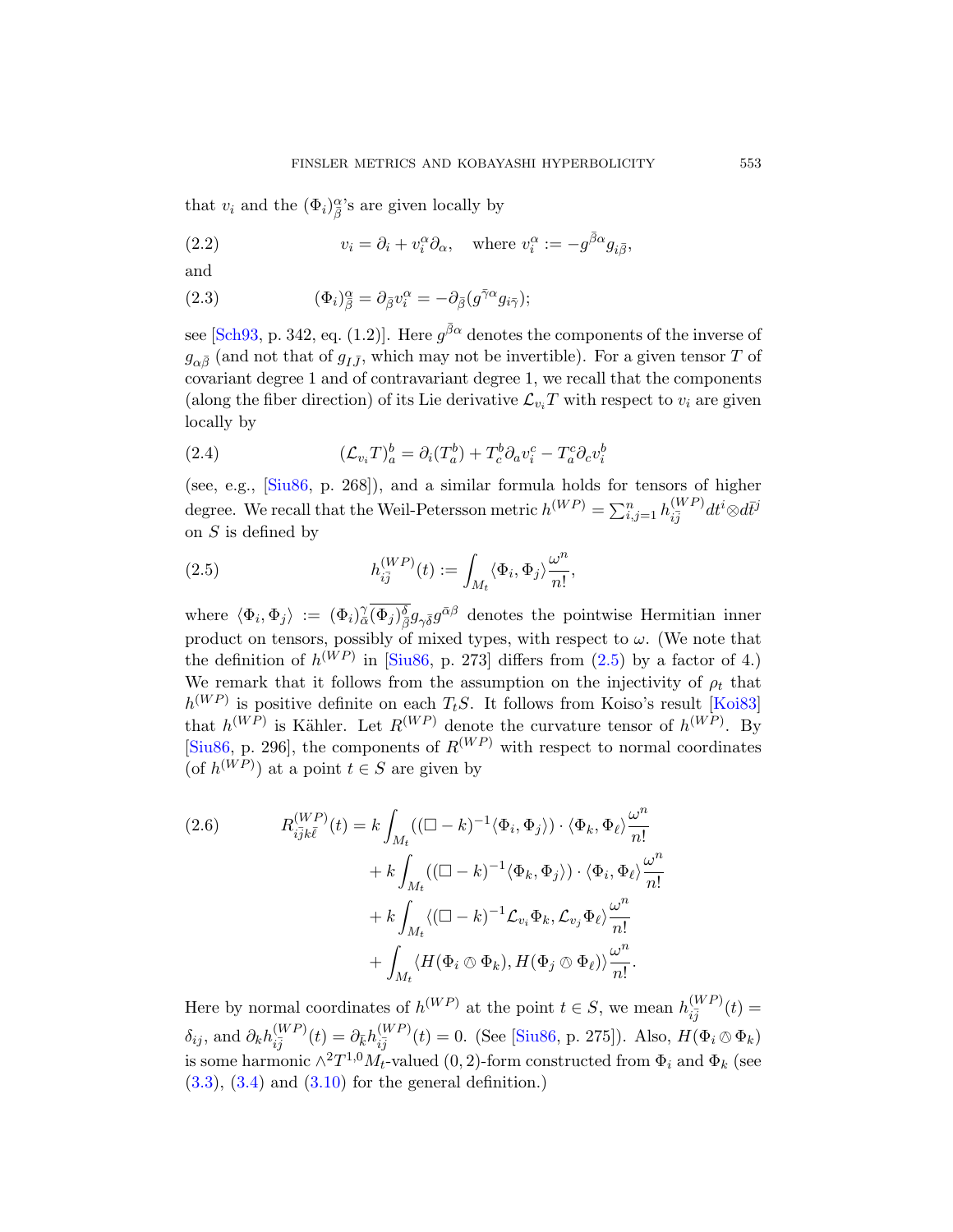<span id="page-7-0"></span>*Remark* 1. As remarked in [Siu86, p. 297], when  $i = j$  and  $k = \ell$ , the first term on the right-hand side of  $(2.6)$  is negative, while the second and third terms are semi-negative. However, the fourth term is semi-positive, which [hith](#page-7-0)erto poses a big obstacle in trying to deduce hyperbolicity properties of the moduli space by using the Weil-Petersson metric (except under some restrictive conditions amounting to the vanishin[g of the four](#page-1-0)th term).

#### 3. Generalized Weil-Pet[erss](#page-6-0)on Finsler pseudo-metrics

Throughout Section 3, we let  $\pi : \mathcal{X} \to S$  be an effectively parametrized holomorphic family of *n*-dimensional compact canonically polarized complex manifolds over an *m*-dimensional complex manifold  $S$  as in Theorem 1. Let  $M_t := \pi^{-1}(t)$  for each  $t \in S$ . In this section, we are going to construct some Finsler pseudo-metrics on  $S$  via constructions similar to  $(2.5)$ . To facilitate our subsequent discussion, we first recall some standard definitions.

A Finsler pseudo-metric h on the complex manifold  $S$  is simply a continuous function  $h: TS \to \mathbb{R}$  such that  $h(u) \geq 0$  for all  $u \in TS$  and  $h(cu) = |c|h(u)|$ for all  $u \in TS$  and  $c \in \mathbb{C}$ . If, in addition,  $h(u) > 0$  for all  $0 \neq u \in TS$ , then we say that  $h$  is a Finsler metric on  $S$ . A Finsler pseudo-metric  $h$  is said to be  $C^{\infty}$  (resp.  $C^{\ell}$  for a nonnegative integer  $\ell$ ) if for any open subset  $U \subset S$  and any nonvanishing  $C^{\infty}$  section  $u_t$  of  $TS|_U$ ,  $h(u_t)$  is a  $C^{\infty}$  (resp.  $C^{\ell}$ ) function on U. For a  $C^2$  Finsler metric h on S, a point  $t \in S$  and a nonzero tangent vector  $u \in T_tS$ , the holomorphic secti[onal](#page-34-1) curvature  $K(u)$  of h in the direction u is simply given by

(3.1) 
$$
K(u) = \sup_{R} K(R, h|_{R})(t),
$$

where the supremum is taken over all local one-dimensional complex submanifolds R of S satisfying  $t \in R$  and  $T_t R = \mathbb{C}u$ , and  $K(R, h\vert_R)(t)$  is the sectional curvature of (the Riemannian metric)  $(R, h\vert_R)$  at t (cf. (9.13)). We say that the holomorphic sectional curvature of the Finsler metric h on S is bounded above by a negative constant if there exists a constant  $C > 0$  such that  $K(u) < -C$ for all  $0 \neq u \in TS$ . We remark that in the special case when the Finsler metric  $h$  arises as the length function of a Hermitian metric, the holomorphic sectional curvature of h (as a Finsler metric) agrees with that of the associated Hermitian metric. For the family  $\pi : \mathcal{X} \to S$  as above, we say that a Finsler pseudometric (or Finsler metric) h on S is  $Aut(\pi)$ -invariant if  $f^*h = h$  for any pair of automorphisms  $(F, f) \in Aut(X) \times Aut(\mathcal{S})$  satisfying  $f \circ \pi = \pi \circ F$ . Here Aut $(\mathcal{X})$  denotes the group of self-biholomorphisms on  $\mathcal{X}$ , etc.

Next we introduce some definitions on the fibers  $M_t$ 's of  $\pi : \mathcal{X} \to S$ . For integers  $p, q, r, s \geq 0$  and  $t \in S$ , let  $\Phi \in \mathcal{A}^{0,p}(\wedge^r TM_t)$  and  $\Psi \in \mathcal{A}^{0,q}(\wedge^s TM_t)$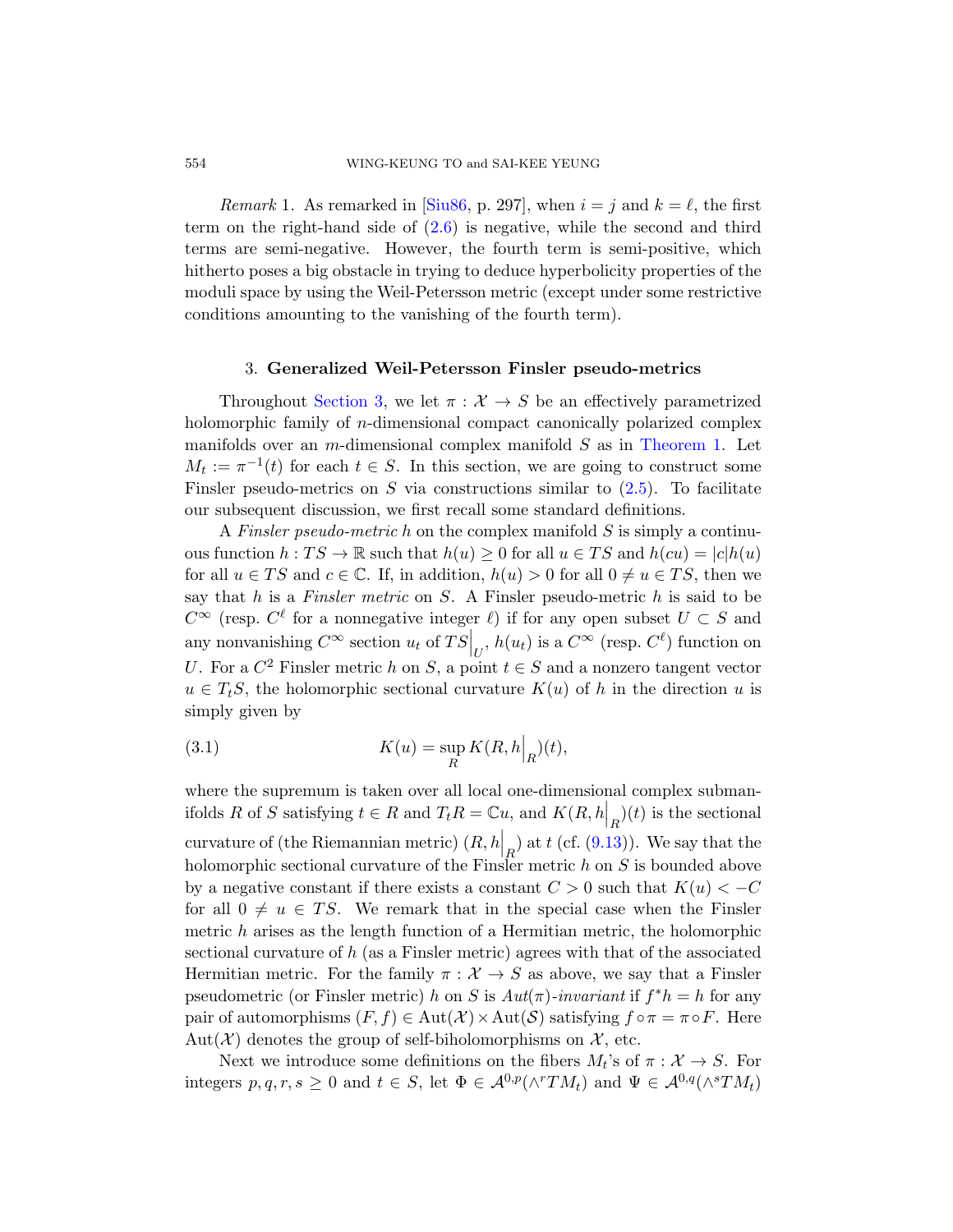<span id="page-8-1"></span>be given by

(3.2) 
$$
\Phi = \frac{1}{p!r!} \sum_{\substack{1 \leq \alpha_1, \dots, \alpha_r \leq n \\ 1 \leq \beta_1, \dots, \beta_p \leq n}} \Phi^{\alpha_1 \cdots \alpha_r}_{\beta_1 \cdots \beta_p} \partial_{\alpha_1} \wedge \cdots \wedge \partial_{\alpha_r} \otimes d\bar{z}^{\beta_1} \wedge \cdots \wedge d\bar{z}^{\beta_p},
$$

$$
\Psi = \frac{1}{q!s!} \sum_{\substack{1 \leq \gamma_1, \dots, \gamma_s \leq n \\ 1 \leq \delta_1, \dots, \delta_q \leq n}} \Psi^{\gamma_1 \cdots \gamma_s}_{\delta_1 \cdots \delta_q} \partial_{\gamma_1} \wedge \cdots \wedge \partial_{\gamma_s} \otimes d\bar{z}^{\delta_1} \wedge \cdots \wedge d\bar{z}^{\delta_q}, \text{ with}
$$

$$
\star \sigma(\alpha_1) \cdots \sigma(\alpha_r)
$$

 $\Phi_{\overline{-(a)}}^{\sigma(\alpha_1)\cdots\sigma(\alpha_r)}$  $\frac{\sigma(\alpha_1) \cdot \cdot \cdot \sigma(\alpha_r)}{\tau(\beta_1) \cdot \cdot \cdot \tau(\beta_p)} = \operatorname{sgn}(\sigma) \cdot \operatorname{sgn}(\tau) \cdot \Phi^{\alpha_1 \cdot \cdot \cdot \alpha_r}_{\beta_1 \cdot \cdot \cdot \beta_p}$  $\frac{\alpha_1 \cdots \alpha_r}{\beta_1 \cdots \beta_p}$  for all  $\sigma \in \mathfrak{S}_r$ ,  $\tau \in \mathfrak{S}_p$ , etc.

Here  $\mathfrak{S}_p$  denotes the permutation group on p elements, and sgn( $\sigma$ ) denotes the signature of the permutation  $\sigma$ , etc. Now we define  $\Phi \otimes \Psi \in \mathcal{A}^{0,p+q}(\wedge^{r+s}TM_t)$ given by

<span id="page-8-0"></span>
$$
(3.3) \quad \Phi \otimes \Psi := \frac{1}{p!q!r!s!} \sum \Phi^{\alpha_1 \cdots \alpha_r}_{\beta_1 \cdots \beta_p} \cdot \Psi^{\gamma_1 \cdots \gamma_s}_{\delta_1 \cdots \delta_q} \partial_{\alpha_1} \wedge \cdots \wedge \partial_{\alpha_r} \wedge \partial_{\gamma_1} \wedge \cdots \wedge \partial_{\gamma_s} \otimes d\bar{z}^{\beta_1} \wedge \cdots \wedge d\bar{z}^{\beta_p} \wedge d\bar{z}^{\delta_1} \wedge \cdots \wedge d\bar{z}^{\delta_q},
$$

where the summation is taken over all  $1 \leq \alpha_1, \ldots, \alpha_r, \beta_1, \ldots, \beta_p, \gamma_1, \ldots, \gamma_s$ ,  $\delta_1, \ldots, \delta_q \leq n$ . Thus the operator  $\otimes$  means taking wedge product on the level of forms as well as that of tangent vectors. It is easy to check that

(3.4) 
$$
\Phi \otimes \Psi = \frac{1}{(p+q)!(r+s)!} \sum_{A,B} (\Phi \otimes \Psi)_{\overline{B}}^A \partial_A \otimes d\overline{z}^B \text{ with}
$$

$$
(\Phi \otimes \Psi)_{\overline{B}}^A = \sum_{\substack{\sigma \in \mathfrak{S}_{r+s} \\ \tau \in \mathfrak{S}_{p+q}}} \frac{\text{sgn}(\sigma) \cdot \text{sgn}(\tau)}{p!q!r!s!} \Phi_{\tau(\beta_1)\cdots\tau(\beta_p)}^{\sigma(\alpha_1)\cdots\sigma(\alpha_r)} \cdot \Psi_{\tau(\beta_{p+1})\cdots\tau(\beta_{p+q)}}^{\sigma(\alpha_{r+s})},
$$

where  $A = (\alpha_1, \ldots, \alpha_{r+s}), B = (\beta_1, \ldots, \beta_{p+q}), \partial_A := \partial_{\alpha_1} \wedge \cdots \wedge \partial_{\alpha_{r+s}}, d\bar{z}^B :=$  $d\bar{z}^{\beta_1} \wedge \cdots \wedge d\bar{z}^{\beta_{p+q}}$ , and the summation in the first line of  $(3.4)$  runs through all integral values of A, B satisfying  $1 \leq \alpha_1, \ldots, \alpha_{r+s}, \beta_1, \ldots, \beta_{p+q} \leq n$ . We will skip the easy checking that for any  $\Phi \in \mathcal{A}^{0,p}(\wedge^r TM_t)$ ,  $\Psi \in \mathcal{A}^{0,q}(\wedge^s TM_t)$ and  $\Upsilon \in \mathcal{A}^{0,c}(\wedge^d TM_t)$ , one has

<span id="page-8-2"></span>(3.5) 
$$
\Phi \otimes \Psi = (-1)^{pq+rs} \Psi \otimes \Phi,
$$

(3.6) 
$$
\overline{\partial}(\Phi \otimes \Psi) = \overline{\partial} \Phi \otimes \Psi + (-1)^p \Phi \otimes \overline{\partial} \Psi,
$$

and

(3.7) 
$$
\Phi \otimes (\Psi \otimes \Upsilon) = (\Phi \otimes \Psi) \otimes \Upsilon.
$$

In particular, we may write  $\Phi \otimes \Psi \otimes \Upsilon$  unambiguously.

Remark 2.

- (i) When  $p = r$  and  $q = s$ , one has  $\Phi \otimes \Psi = \Psi \otimes \Phi$ .
- (ii) When  $q = s = 0$  (so that  $\Psi$  is a scalar-valued function on  $M_t$ ),  $\Phi \otimes \Psi$  is simply given by pointwise multiplication of  $\Phi$  by the function  $\Psi$ .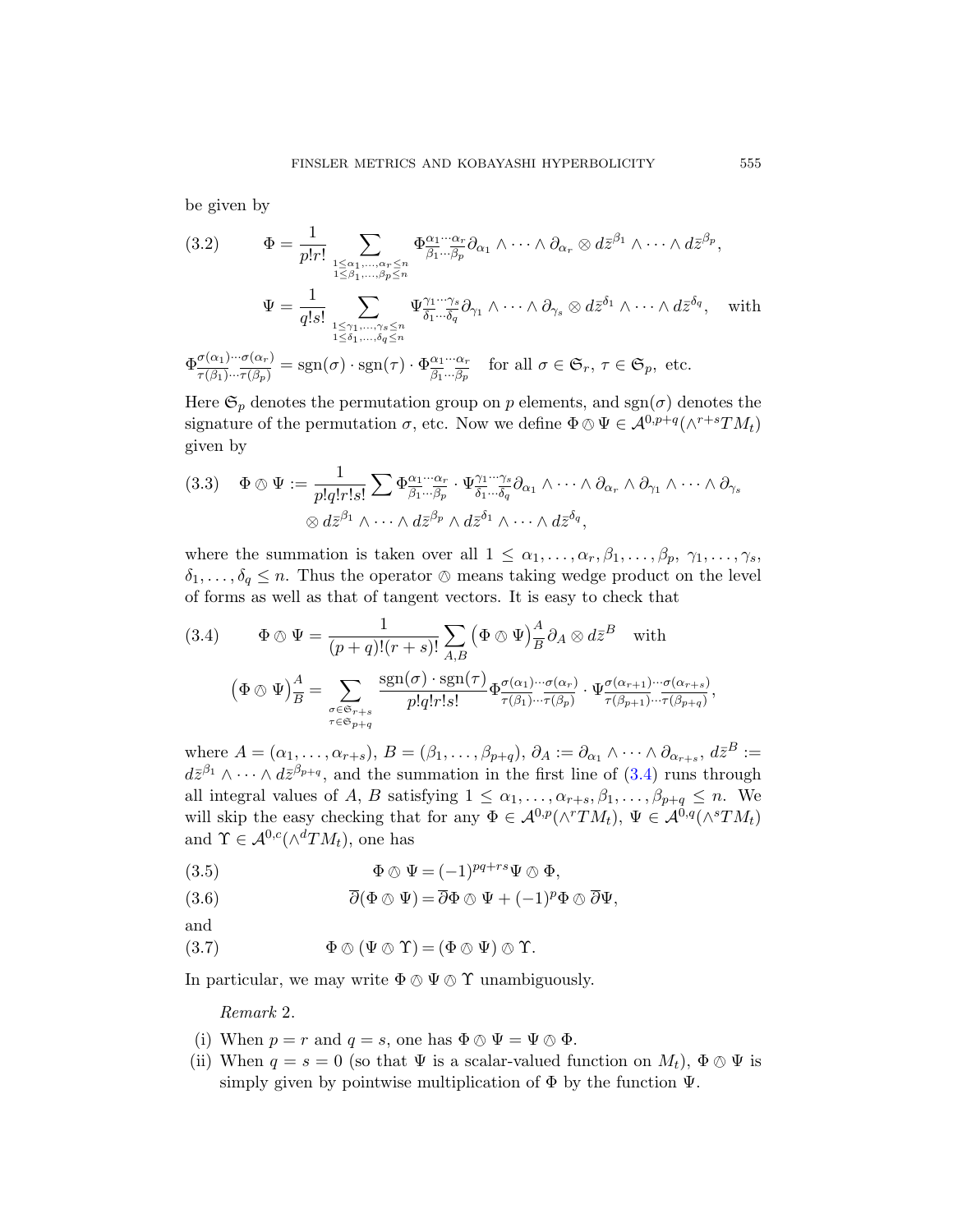(iii) From (3.6), one easily sees that if  $\Phi$  and  $\Psi$  are  $\overline{\partial}$ -closed, then  $\Phi \otimes \Psi$  is also  $\overline{\partial}$ -closed. If, in addition, either  $\Phi$  or  $\Psi$  is  $\overline{\partial}$ -exact, then  $\Phi \otimes \Psi$  is  $\overline{\partial}$ -exact. In particular, the operator  $\circledcirc$  induces a homomorphism on the associated cohomology groups, which we denote by the same symbol. Explicitly, we have

$$
\otimes: H^{0,p}(\wedge^r TM_t) \otimes H^{0,q}(\wedge^s TM_t) \to H^{0,p+q}(\wedge^{r+s} TM_t)
$$

given by

$$
[\Phi]\oslash [\Psi]:=[\Phi\oslash\Psi]
$$

for any classes  $[\Phi] \in H^{0,p}(\wedge^r TM_t)$  and  $[\Psi] \in H^{0,q}(\wedge^s TM_t)$  represented by  $\Phi \in \mathcal{A}^{0,p}(\wedge^r TM_t)$  and  $\Psi \in \mathcal{A}^{0,q}(\wedge^s TM_t)$  respectively.

<span id="page-9-2"></span>For a cohomology class  $\mu \in H^{0,p}(\wedge^r TM_t)$ , we denote by  $H(\mu)$  the unique harmonic representative of  $\mu$ . In particular, for any  $\overline{\partial}$ -closed representative  $\Phi(\in \mathcal{A}^{0,p}(\wedge^r TM_t))$  of  $\mu$ , one easily sees that  $H(\mu) = H(\Phi)$ , where  $H(\Phi)$ denotes the harmonic projection of  $\Phi$  (with respect to  $\omega(t)$ ).

<span id="page-9-0"></span>For the rest of this section, we fix an integer  $\ell$  satisfying  $1 \leq \ell \leq n$ . Let  $\Phi, \Psi \in \mathcal{A}^{0,\ell}(\wedge^{\ell} TM_t)$  with components as given in  $(3.2)$  (with  $p=q=s=r=\ell$ ). Their pointwise inner product is given by

(3.8) 
$$
\langle \Phi, \Psi \rangle := \frac{1}{(\ell!)^2} \Phi^{\alpha_1 \cdots \alpha_\ell}_{\overline{\beta}_1 \cdots \overline{\beta}_\ell} \overline{\Psi^{\alpha'_1 \cdots \alpha'_\ell}_{\overline{\beta'_1} \cdots \overline{\beta'_\ell}}} g_{\alpha_1 \overline{\alpha'_1}} \cdots g_{\alpha_\ell \overline{\alpha'_\ell}} g^{\beta_1 \overline{\beta'_1}} \cdots g^{\beta_\ell \overline{\beta'_\ell}},
$$

<span id="page-9-1"></span>and their  $L^2$ -inner product on  $M_t$  is given by

(3.9) 
$$
(\Phi, \Psi) = \int_{M_t} \langle \Phi, \Psi \rangle \frac{\omega^n}{n!}.
$$

We denote by  $\|\Phi\|_2 := \sqrt{(\Phi,\Phi)}$  the fiberwise  $L^2$ -norm of  $\Phi$ . Then for each  $t \in S$  $t \in S$  and  $u_1, \ldots, u_{\ell}, u'_1, \ldots, u'_{\ell} \in T_tS$ , we [define, in t](#page-4-0)erms of (3.9),

(3.10) 
$$
(u_1 \otimes \cdots \otimes u_{\ell}, u'_1 \otimes \cdots \otimes u'_{\ell})_{WP}
$$

$$
:= (H(\rho_t(u_1) \otimes \cdots \otimes \rho_t(u_{\ell})), H(\rho_t(u'_1) \otimes \cdots \otimes \rho_t(u'_{\ell})))
$$

$$
= (H(\Phi(u_1) \otimes \cdots \otimes \Phi(u_{\ell})), H(\Phi(u'_1) \otimes \cdots \otimes \Phi(u'_{\ell}))).
$$

<span id="page-9-3"></span>Here each  $\Phi(u_i)$  is the harmonic representative of  $\rho_t(u_i)$  as given in Section 2. It is easy to see that (3.10) extends to a positive semi-definite Hermitian bilinear form on  $\otimes^{\ell} T_tS$ , which varies smoothly in t. We simply call it the *generalized* Weil-Petersson pseudo-metric on  $\otimes^{\ell} TS$ .

Now for each  $t \in S$  and  $u \in T_tS$ , we define

(3.11) 
$$
||u||_{WP,\ell} := (\underbrace{u \otimes \cdots \otimes u}_{\ell\text{-times}}, \underbrace{u \otimes \cdots \otimes u}_{\ell\text{-times}})^{\frac{1}{2\ell}}_{\ell\text{-times}}).
$$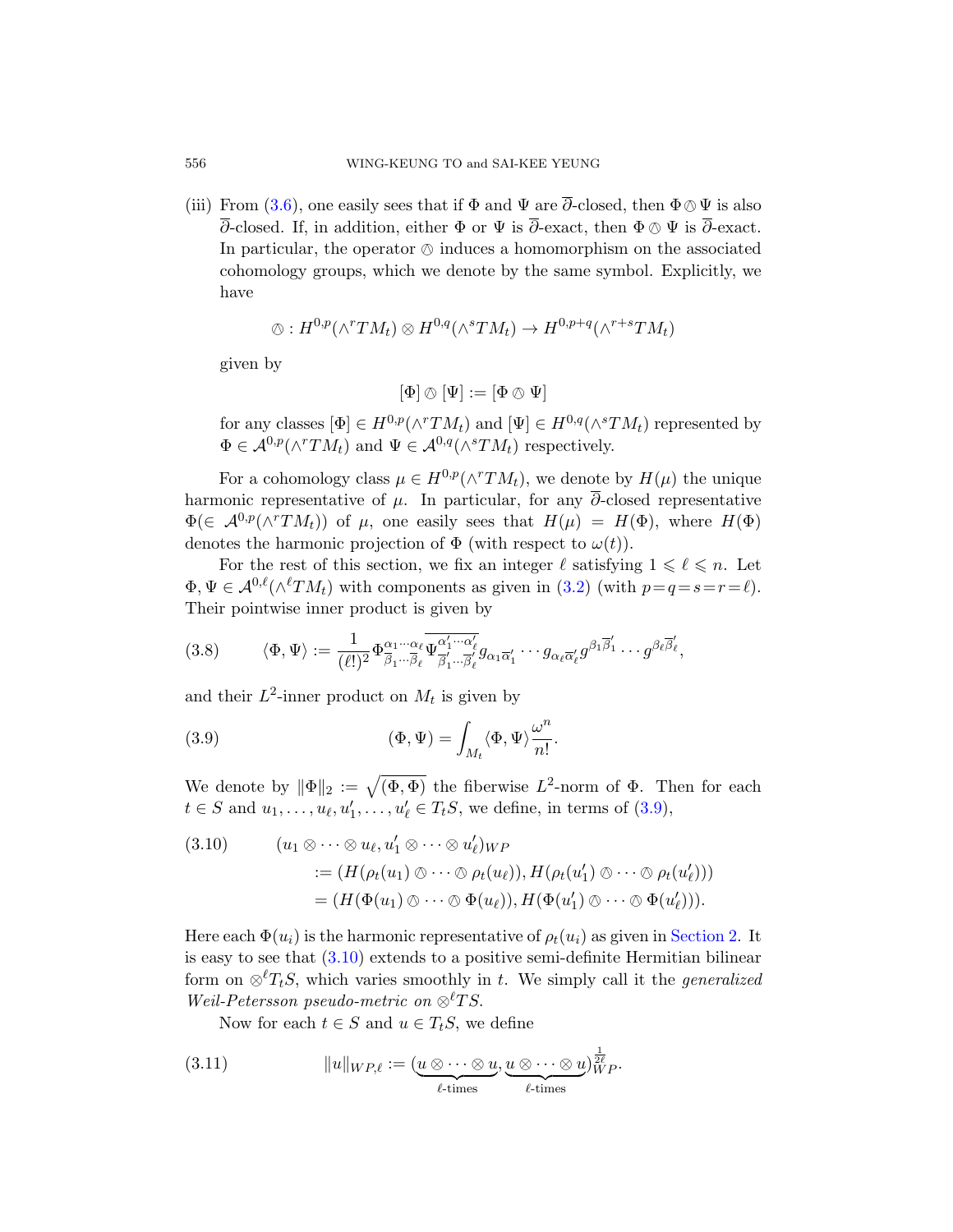<span id="page-10-2"></span>[It](#page-6-0) is easy to see that each  $\|\cdot\|_{WP,\ell}$  is a Finsler pseudo-metric on S, i.e.,  $||u||_{\ell} \geq 0$  and  $||cu||_{WP,\ell} = |c||||u||_{WP,\ell} \geq 0$  for all  $c \in \mathbb{C}$  and  $u \in TS$ . We simply call  $\|\cdot\|_{WP,\ell}$  the  $\ell$ -th generalized Weil-Petersson Finsler pseudo-metric on S.

Remark 3.

- (i) We remark that  $\| \ \|_{WP,1}$  is simply the norm function of the Weil-Petersson metric defined in (2.5) and is positive definite under the assumption that each  $\rho_t$  is injective.
- (ii) For a pair of automorphisms  $(F, f) \in Aut(\mathcal{X}) \times Aut(\mathcal{S})$  satisfying  $f \circ \pi =$  $\pi \circ F$ , one easily sees that the restriction of F to the fibers are isometries with respect to the Kähler-Einstein metrics on the fibers; i.e., one has  $(F\vert_{M_t})^*g(f(t)) = g(t)$  for all  $t \in S$ . This follows readily from the Aut $(M_t)$ -invariance of the Kähler-Einstein metric  $g(t)$  on each  $M_t$ . As a consequence, one easily sees that each  $\| \ \|_{WP,\ell}$  is  $Aut(\pi)$ -invariant.
- <span id="page-10-0"></span>(iii) In Section 9, we will use the  $\| \ \|_{WP,\ell}$ 's to construct a Finsler metric on S whose holomorphic sectional curvature is bounded above by a negative b whose holomorphic sectional curvature is bounded above by a hegative constant. For this purpose, we will need to compute  $\sqrt{-1}\partial\overline{\partial}\log||u||_{WP,\ell}^2$ , which is the main content of the next few sections.

# 4. Computation of curvature

In Sections 4-8, we are going to study the generalized Weil-Petersson Finsler pseudometrics on S. More specifically, we will estimate the holomorphic sectional curvatures of the restrictions of these pseudometrics to local one-dimensional compl[ex su](#page-6-2)bman[ifold](#page-6-3)s of S (at those points where the restrictions are nondegenerate). In the process, we will make some computations of considerable independent interest and in a slightly more general setting.

<span id="page-10-1"></span>We fix a coordinate open subset  $U \subset S$  with coordinate functions  $t =$  $(t^1, \ldots, t^m)$  such that the origin  $t = 0$  lies in U. For each  $t \in S$  and each coordinate tangent vector  $\frac{\partial}{\partial t}$ , we recall the horizontal lifting  $v_i$  and the harmonic representative  $\Phi_i$  of  $\rho_t(\frac{\partial}{\partial t^i})$  on  $M_t$  as given in (2.2) and (2.3) respectively. Fix an integer  $\ell$  satisfying  $1 \leq \ell \leq n$ , and let  $J = (j_1, \ldots, j_\ell)$  be an  $\ell$ -tuple of integers satisfying  $1 \leq j_d \leq m$  for each  $1 \leq d \leq \ell$ . We denote by

(4.1) 
$$
\Psi_J := H(\Phi_{j_1} \otimes \cdots \otimes \Phi_{j_\ell}) \in \mathcal{A}^{0,\ell}(\wedge^{\ell} TM_t)
$$

the harmonic projection of  $\Phi_{j_1} \otimes \cdots \otimes \Phi_{j_\ell}$ . As t varies, we still denote the negative femily of tensors by  $\Psi_{\ell}$  (cummercian its denondered on t) when no resulting family of tensors by  $\Psi_J$  (suppressing its dependence on t) when no confusion arises. We are going to compute  $\partial_i \partial_{\bar{i}} \log ||\Psi_J||_2^2$  (as a function on U) wherever  $\Psi_J \neq 0$  on  $M_t$ . For this purpose, we will need to consider families of tensors on the fibers (or in short, relative tensors) arising from restrictions of tensors on  $X$  to the fibers. We will sometimes adopt the semicolon notation to denote covariant derivatives of tensors on  $M_t$ , so that  $(\Phi_i)_{\overline{\alpha}}^{\beta}$  $\frac{\beta}{\alpha;\gamma}:=\nabla_\gamma(\Phi_i)_{\overline{\alpha}}^\beta$ α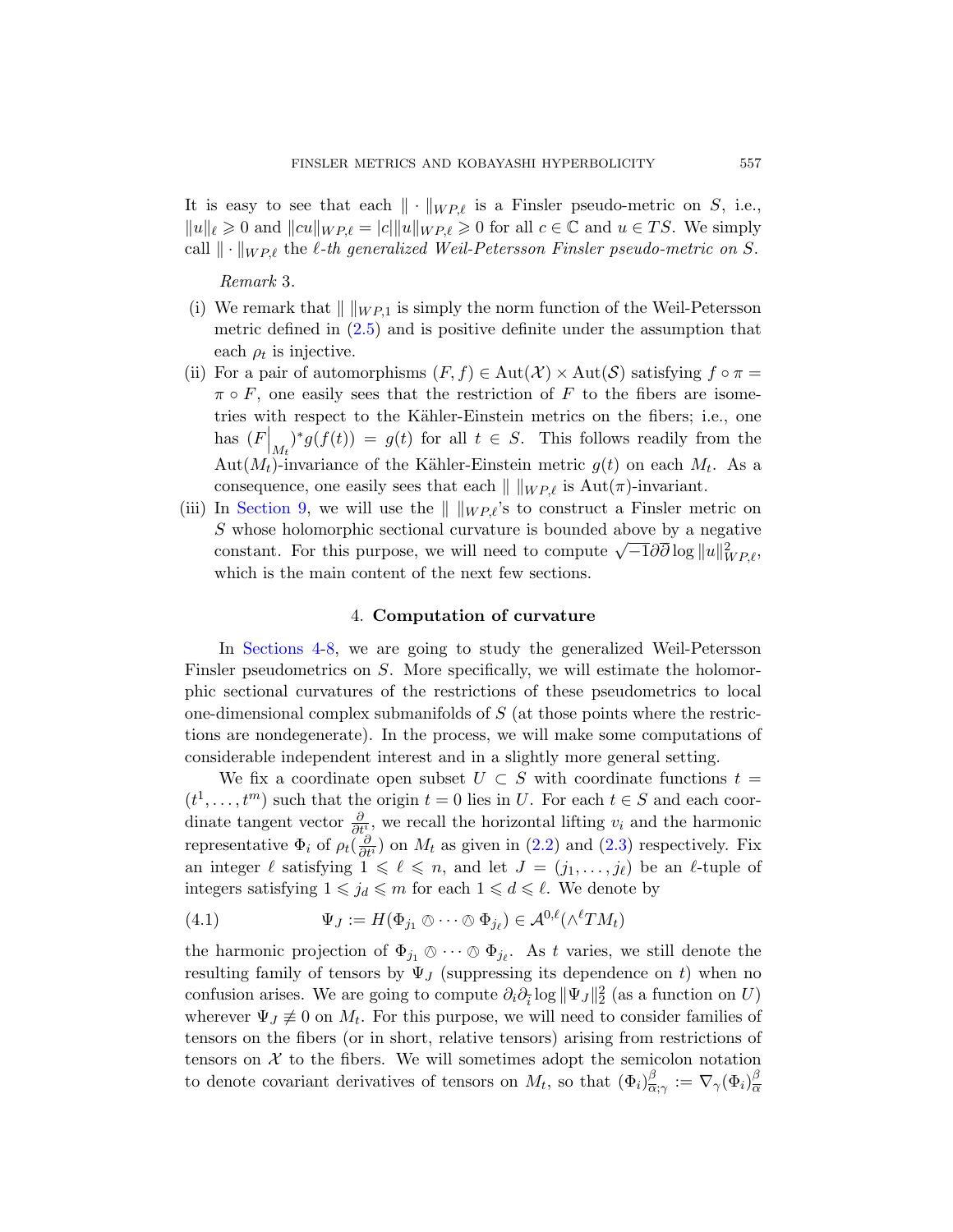<span id="page-11-0"></span> $(=(\nabla_{\frac{\partial}{\partial z^{\gamma}}} \Phi_i)^{\beta}_{\overline{\alpha}}$  $\frac{\beta}{\alpha}$ , etc. Also the raising and lowering of indices for components of tensors on  $M_t$  are with respect to  $\omega(t)$ , so that  $(\Phi_i)_{\overline{\alpha},\overline{\beta}} = g_{\gamma\overline{\beta}}(\Phi_i)_{\overline{\alpha}}^{\gamma}$  $\frac{\gamma}{\alpha}$ , etc, unless stated otherwise. First we have

Lemma 1.

- (i)  $[v_i, \partial_{\overline{\alpha}}] = -(\Phi_i)^{\beta}_{\overline{\alpha}}$  $\frac{\rho}{\alpha}\partial_{\beta}$ .
- (ii) For a smooth  $(n, n)$ -form  $\Upsilon$  on  $\mathcal{X}$ , one has

$$
\frac{\partial}{\partial t^i}\int_{M_t}\Upsilon=\int_{M_t}\mathcal{L}_{v_i}\Upsilon\quad\text{and}\quad\frac{\partial}{\partial \overline{t}^i}\int_{M_t}\Upsilon=\int_{M_t}\mathcal{L}_{\overline{v_i}}\Upsilon.
$$

- (iii[\)](#page-6-3)  $[v_i, \overline{v_j}] = g^{\overline{\gamma}\alpha} \partial_{\overline{\gamma}}(g_{v_i\overline{v_j}}) \partial_{\alpha} g^{\beta\gamma} \partial_{\gamma}(g_{v_i\overline{v_j}}) \partial_{\overline{\beta}}.$  $[v_i, \overline{v_j}] = g^{\overline{\gamma}\alpha} \partial_{\overline{\gamma}}(g_{v_i\overline{v_j}}) \partial_{\alpha} g^{\beta\gamma} \partial_{\gamma}(g_{v_i\overline{v_j}}) \partial_{\overline{\beta}}.$  $[v_i, \overline{v_j}] = g^{\overline{\gamma}\alpha} \partial_{\overline{\gamma}}(g_{v_i\overline{v_j}}) \partial_{\alpha} g^{\beta\gamma} \partial_{\gamma}(g_{v_i\overline{v_j}}) \partial_{\overline{\beta}}.$
- (iv)  $(\Phi_i)_{\overline{\alpha},\overline{\beta}} = (\Phi_i)_{\overline{\beta},\overline{\alpha}}$  for all  $\alpha, \beta$ .
- (v[\)](#page-9-2)  $\mathcal{L}_{v_i}(g_{\alpha\overline{\beta}}dz^{\alpha} \wedge d\overline{z}^{\beta}) = (\Phi_i)_{\overline{\beta},\overline{\gamma}}d\overline{z}^{\beta} \wedge d\overline{z}^{\gamma} = 0$ . In particular, one has  $\mathcal{L}_{v_i}(\omega^n) = 0$  (as relative tensor).

Here  $[\cdot, \cdot]$  denote the Lie bracket of two vector fields.

*Proof.* (i) follows readily from  $(2.2)$  and  $(2.3)$ . (ii), (iii), (iv) and (v) can be found [Sch93, Lemmas 2.1, 2.6, Prop. 1.1, and Lemma 2.2] respectively.  $\square$ 

<span id="page-11-1"></span>Next we generalize the constructions in  $(3.8)$  and  $(3.9)$  to (relative) tensors of mixed type. Let  $\mathcal{A}^{\ell}(M_t)$  (resp.  $\mathcal{A}^{q,p}(M_t)$ ) denote the space of  $C^{\infty}$   $\ell$ -forms (resp.  $(q, p)$ -forms) on  $M_t$ . It is easy to se[e that ther](#page-11-0)e exists a unique pointwise Hermitian bilinear pairing  $\langle , \rangle_1$  on  $\mathcal{A}^{\ell}(M_t)$  satisfying the identity on  $(n, n)$ forms on  $M_t$  given by

$$
\langle \phi, \psi \rangle_1 \frac{\omega(t)^n}{n!} = (-1)^{\frac{\ell(\ell-1)}{2}} \phi \wedge \overline{\psi} \wedge \frac{\omega(t)^{n-\ell}}{(n-\ell)!} \quad \text{for } \phi, \psi \in \mathcal{A}^{\ell}(M_t).
$$

Together with the identity  $\mathcal{L}_{v_i}(\phi \wedge \psi) = (\mathcal{L}_{v_i} \phi) \wedge \psi + \phi \wedge (\mathcal{L}_{v_i} \psi)$  and Lemma 1(v), one easily checks that

(4.2) 
$$
\mathcal{L}_{v_i} \langle \phi, \psi \rangle_1 = \langle \mathcal{L}_{v_i} \phi, \psi \rangle_1 + \langle \phi, \mathcal{L}_{\overline{v_i}} \psi \rangle_1.
$$

<span id="page-11-2"></span>Now we consider the decomposition  $\mathcal{A}^{\ell}(M_t) = \bigoplus_{q+p=\ell} \mathcal{A}^{q,p}(M_t)$ , and we let  $\mathcal{C}_{W,1}$  be the corresponding (linear) Weil operator on  $\mathcal{A}^{\ell}(M_t)$  which acts by  $\mathcal{L}_{W,1}$  be the corresponding (intear) wen operator on  $\mathcal{A}(M_t)$  which acts by scalar multiplication by  $(\sqrt{-1})^{q-p}$  on each summand  $\mathcal{A}^{q,p}(M_t)$ . It is easy to check that the (positive definite)  $L^2$ -inner product on  $\mathcal{A}^{\ell}(M_t)$  with respect to  $\omega(t)$  is given by

(4.3) 
$$
(\phi, \psi) = \int_{M_t} \langle C_{W,1}(\phi), \psi \rangle_1 \frac{\omega^n}{n!}.
$$

Next we consider the space  $C^{\infty}(\wedge^{l'}T^{\mathbb{C}}M_t)$  (resp.  $C^{\infty}(\wedge^{r}TM_t\wedge\overline{\wedge^{s}TM_t}))$  of  $C^{\infty}$  $\ell'$ -complexified vector fields (resp.  $(r, s)$ -vector fields) on  $M_t$ , where  $T^{\mathbb{C}}M_t =$  $TM_t \otimes_{\mathbb{R}} \mathbb{C}$  denotes the complexified tangent bundle of  $M_t$ . With respect to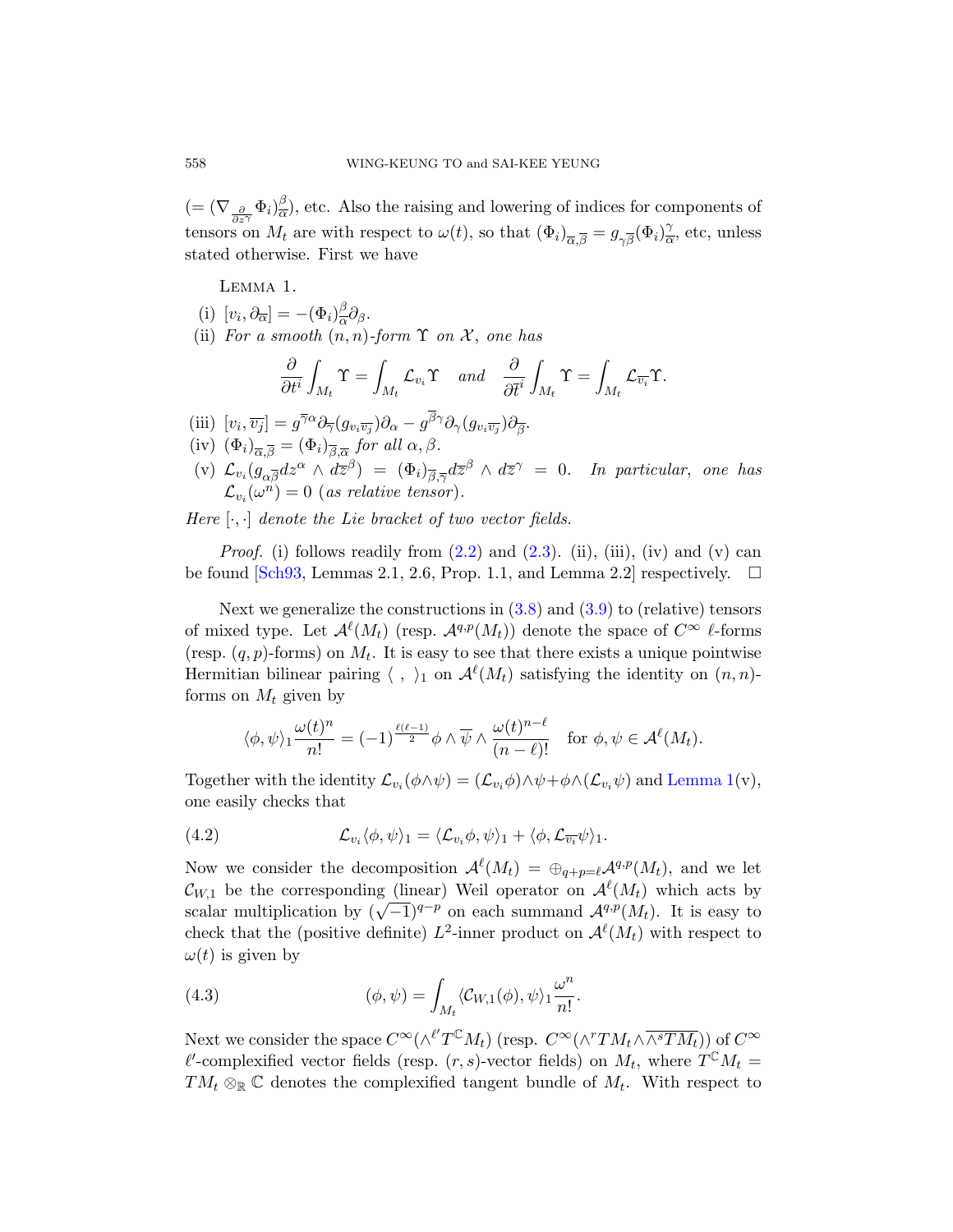the decomposi[tion](#page-11-1)  $C^{\infty}(\wedge^{l'}T^{\mathbb{C}}M_t) = \bigoplus_{r+s=l'} C^{\infty}(\wedge^{r}TM_t \wedge \overline{\wedge^{s}TM_t}),$  we denote by  $\mathcal{C}_{W,2}$  the corresponding Weil operator on  $C^{\infty}(\wedge^{\ell'}T^{\mathbb{C}}M_t)$  given by scalar multiplicati[on b](#page-11-2)y  $(\sqrt{-1})^{r-s}$  on each summand  $C^{\infty}(\wedge^{r}TM_{t}\wedge \overline{\wedge^{s}TM_{t}})$ . Then by using the standard identity  $\mathcal{L}_{v_i}(\phi(\eta)) = (\mathcal{L}_{v_i}\phi)(\eta) + \phi(\mathcal{L}_{v_i}\eta)$  for  $\phi \in \mathcal{A}^{\ell'}(M_t)$  and  $\eta \in C^{\infty}(\wedge^{\ell'} T^{\mathbb{C}}M_t)$ , one easily sees that  $\langle , \rangle_1$  (with  $\ell$  replaced by  $\ell'$ ) induces a Hermitian bilinear pairing  $\langle , \rangle_2$  on  $C^{\infty}(\wedge^{\ell'}T^{\mathbb{C}}M_t)$ satisfying a Leibniz rule similar to  $(4.2)$  and such that the (positive definite)  $L^2$ -inner product on  $C^{\infty}(\wedge^{l'}T^{\mathbb{C}}M_t)$  with respect to  $\omega(t)$  can be defined in terms of  $\langle , \rangle_2$  and  $\mathcal{C}_{W,2}$  as in (4.3) (with the subscript 1 replaced by 2). Finally we consider the space  $\mathcal{A}^{\ell}(\wedge^{\ell'}T^{\mathbb{C}}M_t)$  with the decomposition  $\mathcal{A}^{\ell}(\wedge^{\ell'}T^{C}M_{t}) = \bigoplus_{q+p=\ell,r+s=\ell'} \mathcal{A}^{q,p}(\wedge^{r}TM_{t}) \wedge \overline{\wedge^{s}TM_{t}}$  and the corresponding Weil operator  $\mathcal{C}_W$  given by scalar multiplication by  $(\sqrt{-1})^{q-p+r-s}$  on each summand  $\mathcal{A}^{q,p}(\wedge^r TM_t \wedge \overline{\wedge^s TM_t})$ . As before, we denote the (positive definite)  $L^2$ -inner product and the corresponding  $L^2$ -norm on  $\mathcal{A}^{\ell}(\wedge^{\ell'}T^{\mathbb{C}}M_t)$  with respect to  $\omega(t)$  by (,) and  $\| \cdot \|_2$  respectively. Then one easily checks that the tensor product of  $\langle , \rangle_1$  with  $\langle , \rangle_2$  gives rise to a Hermitian bilinear pairing  $\langle , \rangle$  on  $\mathcal{A}^{\ell}(\wedge^{\ell'}T^{\mathbb{C}}M_t)$  such that for all  $\Upsilon, \Upsilon' \in \mathcal{A}^{\ell}(\wedge^{\ell'}T^{\mathbb{C}}M_t)$ , one has

<span id="page-12-2"></span><span id="page-12-1"></span><span id="page-12-0"></span>(4.4) 
$$
\mathcal{L}_{v_i} \langle \Upsilon, \Upsilon' \rangle = \langle \mathcal{L}_{v_i} \Upsilon, \Upsilon' \rangle + \langle \Upsilon, \mathcal{L}_{\overline{v_i}} \Upsilon' \rangle
$$

[an](#page-9-0)d

(4.5) 
$$
(\Upsilon, \Upsilon') = \int_{M_t} \langle C_W(\Upsilon), \Upsilon' \rangle \frac{\omega^n}{n!}.
$$

Remark 4. We note that the expression  $\langle C_W ( ) , \rangle$  in (4.5) is the pointwise (positive definite) inner product on  $\mathcal{A}^{\ell}(\wedge^{\ell'}T^{\mathbb{C}}M_t)$  induced by  $\omega(t)$ . Also, for a given integer  $\ell$ ,  $\mathcal{C}_W$  simply restricts to the identity map on  $\mathcal{A}^{0,\ell}(\wedge^{\ell}TM_t)$ , so that the formulas in  $(3.9)$  and  $(4.5)$  agree with each other.

For our application in Section 9, we will be interested in the expression  $\partial_i \partial_{\bar{i}} \log ||\Psi_J||_2^2$  with  $j_1 = j_2 = \cdots = j_\ell = i$ . Nonetheless, here we will consider  $\partial_i \partial_{\bar{i}} \log ||\Psi_J||_2^2$  $\partial_i \partial_{\bar{i}} \log ||\Psi_J||_2^2$  $\partial_i \partial_{\bar{i}} \log ||\Psi_J||_2^2$  [in th](#page-11-0)e general ca[se w](#page-12-1)hen the  $j_{\ell}$  $j_{\ell}$ 's can be different. Note that

(4.6) 
$$
\partial_i \overline{\partial_i} \log \|\Psi_J\|_2^2 = \partial_i \left( \frac{\partial_{\overline{i}} \|\Psi_J\|_2^2}{\|\Psi_J\|_2^2} \right)
$$

$$
= \frac{\partial_i \partial_{\overline{i}} \|\Psi_J\|_2^2}{\|\Psi_J\|_2^2} - \frac{(\partial_i \|\Psi_J\|_2^2)(\partial_{\overline{i}} \|\Psi_J\|_2^2)}{\|\Psi_J\|_2^4}.
$$

From direct computation using Lemma 1(i) and  $(v)$ ,  $(4.4)$  and  $(4.5)$  (noting that  $\mathcal{C}_W(\Psi_J) = \Psi_J$  (cf. Remark 4)), one has

(4.7) 
$$
\partial_i \|\Psi_J\|_2^2 = \frac{\partial}{\partial t^i} \int_{M_t} \langle \Psi_J, \Psi_J \rangle \frac{\omega^n}{n!} = \int_{M_t} \langle \mathcal{L}_{v_i} \Psi_J, \Psi_J \rangle \frac{\omega^n}{n!} + \int_{M_t} \langle \Psi_J, \mathcal{L}_{\overline{v_i}} \Psi_J \rangle \frac{\omega^n}{n!}.
$$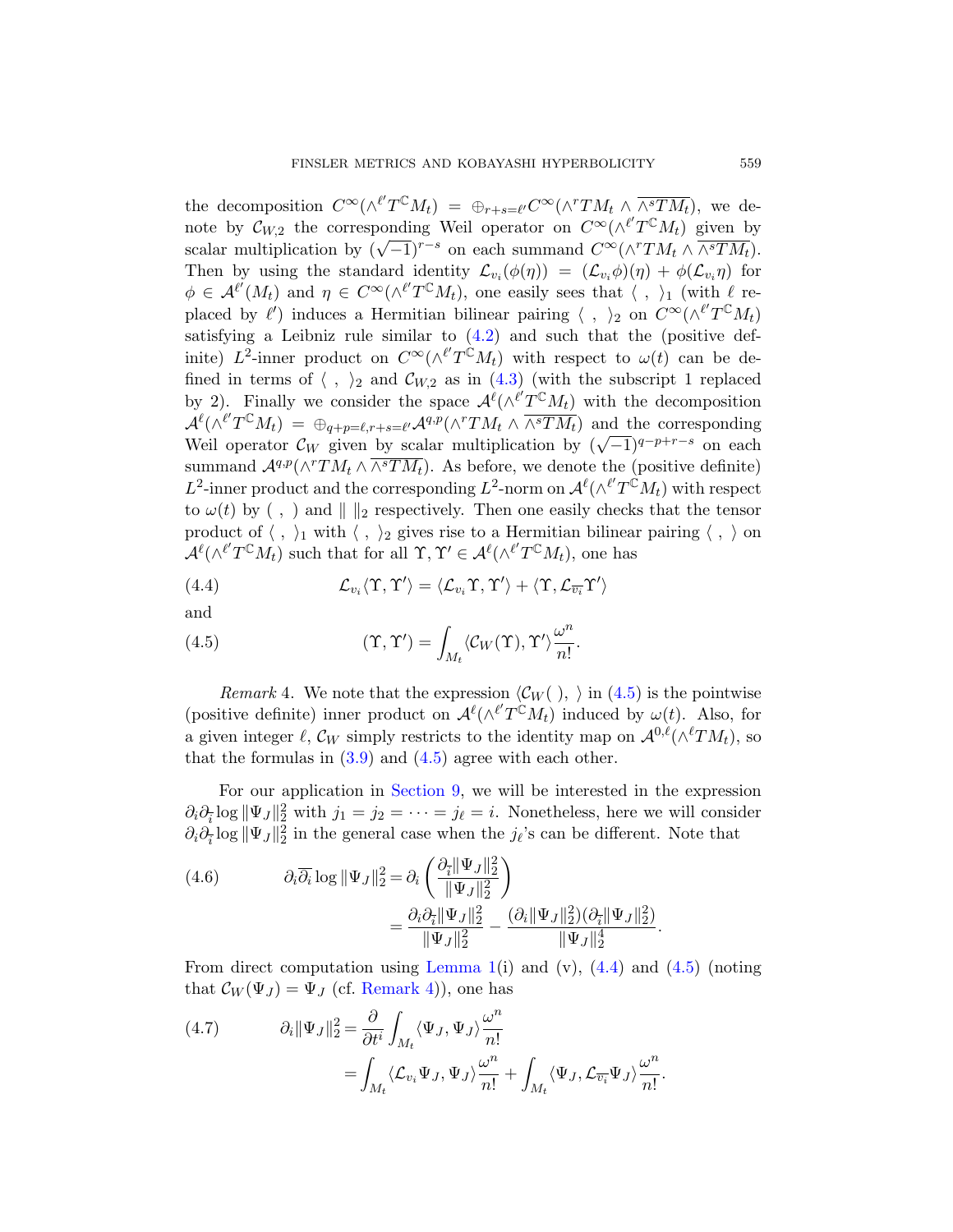<span id="page-13-1"></span><span id="page-13-0"></span>We will see from Lemma 3 in Section 5 that the component of  $\mathcal{L}_{\overline{v_i}}\Psi_J$  in  $\mathcal{A}^{0,\ell}(\wedge^{\ell}TM_t)$  is  $\overline{\partial}$ -exact on  $M_t$ . Together with the harmonicity of  $\Psi_J$ , it follows that

(4.8) 
$$
\int_{M_t} \langle \Psi_J, \mathcal{L}_{\overline{v_i}} \Psi_J \rangle \frac{\omega^n}{n!} = 0
$$

as a function on the base manifold. Thus we have

(4.9) 
$$
\partial_i \|\Psi_J\|_2^2 = \int_{M_t} \langle \mathcal{L}_{v_i} \Psi_J, \Psi_J \rangle \frac{\omega^n}{n!}, \text{ and similarly,}
$$

$$
\partial_i \partial_{\overline{i}} \|\Psi_J\|_2^2 = \partial_{\overline{i}} \partial_i \|\Psi_J\|_2^2 = \frac{\partial}{\partial \overline{t}^i} \int_{M_t} \langle \mathcal{L}_{v_i} \Psi_J, \Psi_J \rangle \frac{\omega^n}{n!}
$$

$$
= \int_{M_t} \langle \mathcal{L}_{\overline{v_i}} \mathcal{L}_{v_i} \Psi_J, \Psi_J \rangle \frac{\omega^n}{n!} + \int_{M_t} \langle \mathcal{L}_{v_i} \Psi_J, \mathcal{L}_{v_i} \Psi_J \rangle \frac{\omega^n}{n!}.
$$

<span id="page-13-3"></span>Upon differentiating the complex conjugate of  $(4.8)$ , one gets, as in  $(4.9)$ ,

<span id="page-13-2"></span>(4.10) 
$$
0 = \frac{\partial}{\partial t^i} \int_{M_t} \langle \mathcal{L}_{\overline{v_i}} \Psi_J, \Psi_J \rangle \frac{\omega^n}{n!} = \int_{M_t} \langle \mathcal{L}_{v_i} \mathcal{L}_{\overline{v_i}} \Psi_J, \Psi_J \rangle \frac{\omega^n}{n!} + \int_{M_t} \langle \mathcal{L}_{\overline{v_i}} \Psi_J, \mathcal{L}_{\overline{v_i}} \Psi_J \rangle \frac{\omega^n}{n!}.
$$

Together with (4.9) and the identity  $\mathcal{L}_{\overline{v_i}}\mathcal{L}_{v_i} = \mathcal{L}_{v_i}\mathcal{L}_{\overline{v_i}} + \mathcal{L}_{[\overline{v_i},v_i]}$ , one has

$$
(4.11) \t\t \partial_i \partial_{\bar{i}} ||\Psi_J||_2^2 = I + II + III,
$$

where

(4.12) 
$$
I := -\int_{M_t} \langle \mathcal{L}_{\overline{v_i}} \Psi_J, \mathcal{L}_{\overline{v_i}} \Psi_J \rangle \frac{\omega^n}{n!},
$$

$$
II := \int_{M_t} \langle \mathcal{L}_{[\overline{v_i}, v_i]} \Psi_J, \Psi_J \rangle \frac{\omega^n}{n!} = (\mathcal{L}_{[\overline{v_i}, v_i]} \Psi_J, \Psi_J),
$$

$$
III := \int_{M_t} \langle \mathcal{L}_{v_i} \Psi_J, \mathcal{L}_{v_i} \Psi_J \rangle \frac{\omega^n}{n!} = (\mathcal{L}_{v_i} \Psi_J, \mathcal{L}_{v_i} \Psi_J).
$$

Here the last equality in the second line of  $(4.12)$  follows from the fact that only the component of  $\mathcal{L}_{[\overline{v_i}, v_i]} \Psi_J$  in  $\mathcal{A}^{0,\ell}(\wedge^{\ell} TM_t)$  (on which  $\mathcal{C}_W$  is the identity mapping) will contribute towards the integral in that line. Likewise, the last equal-ity in the third line of ([4.12\)](#page-13-2) follows from the fact that  $\mathcal{L}_{v_i}\Psi_J \in \mathcal{A}^{0,\ell}(\wedge^{\ell}TM_t),$ which can be verified easily by a direct calculation using  $(2.4)$ . In the next few sections, we will compute the terms I, II and III separately.

# 5. Computation of I

For the computation of the expression  $I$  in  $(4.12)$ , we begin with some preliminary discussions. For a relative tensor  $\Upsilon \in \bigoplus_{p,q,r,s} \mathcal{A}^{q,p}(\wedge^r TM_t \wedge \overline{\wedge^s TM_t}),$ we denote by  $\Upsilon_{(r,s)}^{(q,p)}$  the component of  $\Upsilon$  in  $\mathcal{A}^{q,p}(\wedge^r TM_t \wedge \overline{\wedge^s TM_t})$ .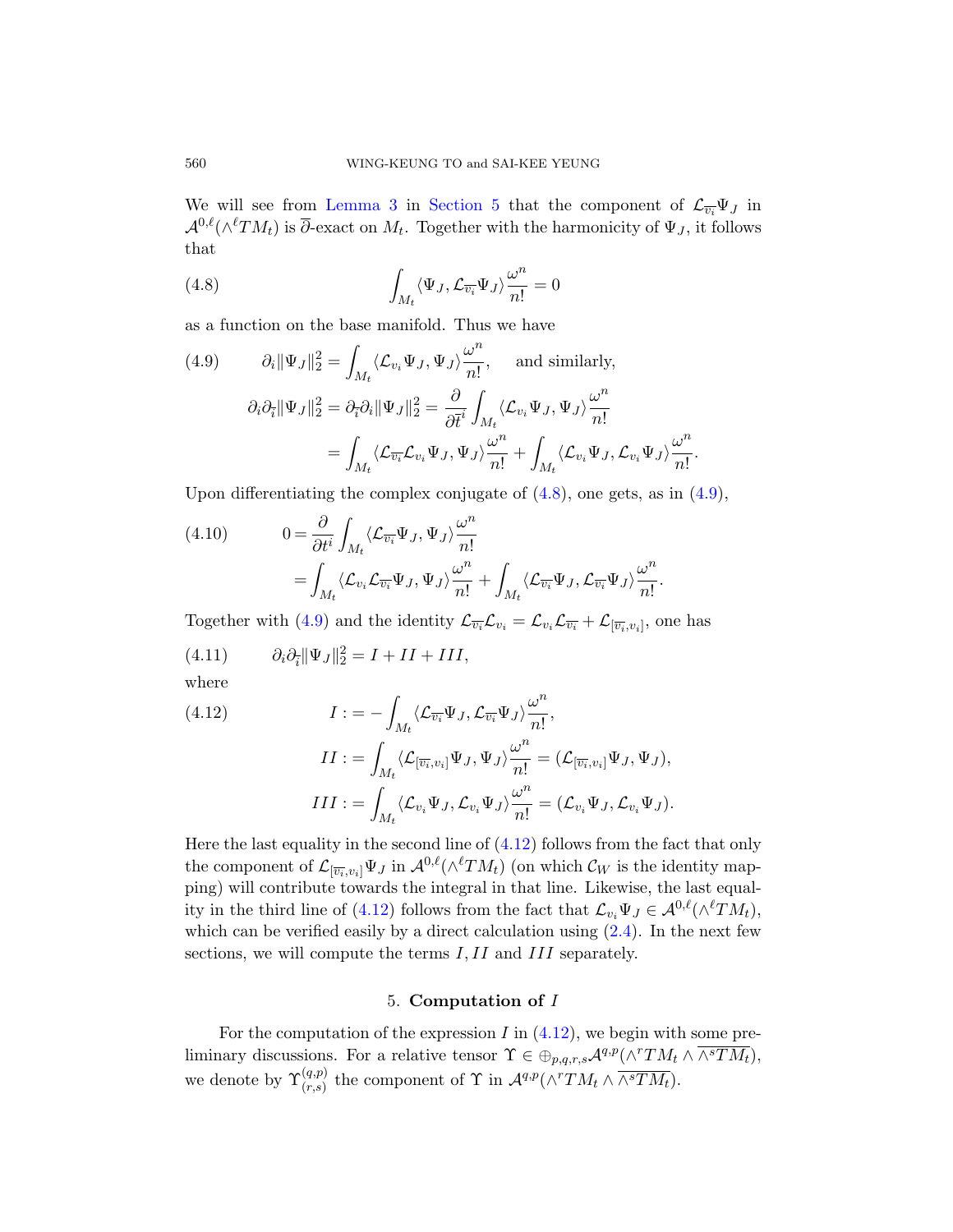<span id="page-14-0"></span>LEMMA 2. Let  $K \in \mathcal{A}^{0,p}(\wedge^r TM_t)$  be a relative tensor. Then we have

<span id="page-14-2"></span>(5.1) 
$$
\overline{\partial}((\mathcal{L}_{\overline{v}_i}K)_{(r,0)}^{(0,p)})=(\mathcal{L}_{\overline{v}_i}(\overline{\partial}K))_{(r,0)}^{(0,p+1)}.
$$

*Proof.* By linearity, we just need to verify  $(5.1)$  for the special case when K is locally given by a single term, i.e.,  $K = f \partial_{\alpha_1} \wedge \cdots \wedge \partial_{\alpha_r} \otimes d\overline{z}^{\beta_1} \wedge \cdots \wedge d\overline{z}^{\beta_p}$ for some function f and some integers  $\alpha_1, \ldots, \alpha_r, \beta_1, \ldots, \beta_p$ . Then

$$
\overline{\partial}K=(\partial_{\overline{\sigma}}f)\partial_{\alpha_1}\wedge\cdots\wedge\partial_{\alpha_r}\otimes d\overline{z}^{\sigma}\wedge d\overline{z}^{\beta_1}\wedge\cdots\wedge d\overline{z}^{\beta_p}.
$$

Hence

$$
(5.2) \qquad (\mathcal{L}_{\overline{v}_i}(\overline{\partial} K))_{(r,0)}^{(0,p+1)}
$$
  
\n
$$
= (\partial_{\overline{i}}\partial_{\overline{\sigma}}f + \overline{v_i^{\gamma}}\partial_{\gamma}\partial_{\overline{\sigma}}f)\partial_{\alpha_1} \wedge \cdots \wedge \partial_{\alpha_r} \otimes d\overline{z}^{\sigma} \wedge d\overline{z}^{\beta_1} \wedge \cdots \wedge d\overline{z}^{\beta_p}
$$
  
\n
$$
+ (\partial_{\overline{\sigma}}f)(\overline{\partial_{\gamma}v_i^{\sigma}})\partial_{\alpha_1} \wedge \cdots \wedge \partial_{\alpha_r} \otimes d\overline{z}^{\gamma} \wedge d\overline{z}^{\beta_1} \wedge \cdots \wedge d\overline{z}^{\beta_p}
$$
  
\n
$$
+ \sum_{\ell=1}^p (\partial_{\overline{\sigma}}f) \cdot (\overline{\partial_{\gamma}v_i^{\beta_\ell}})\partial_{\alpha_1} \wedge \cdots \wedge \partial_{\alpha_r}
$$
  
\n
$$
\otimes d\overline{z}^{\sigma} \wedge d\overline{z}^{\beta_1} \wedge \cdots \wedge d\overline{z}^{\beta_{\ell-1}} \wedge d\overline{z}^{\gamma} \wedge d\overline{z}^{\beta_{\ell+1}} \wedge \cdots \wedge d\overline{z}^{\beta_p}.
$$

<span id="page-14-1"></span>Similarly,

$$
(\mathcal{L}_{\overline{v}_i} K)^{(0,p)}_{(r,0)}
$$
  
=  $(\partial_{\overline{i}} f + \overline{v_i^{\gamma}} \partial_{\overline{\gamma}} f) \partial_{\alpha_1} \wedge \cdots \wedge \partial_{\alpha_r} \otimes \wedge d\overline{z}^{\beta_1} \wedge \cdots \wedge d\overline{z}^{\beta_p}$   
+  $\sum_{\ell=1}^p f(\overline{\partial_{\overline{\gamma}}v_i^{\beta_\ell}}) \partial_{\alpha_1} \wedge \cdots \wedge \partial_{\alpha_r} \otimes d\overline{z}^{\beta_1} \wedge \cdots \wedge d\overline{z}^{\beta_{\ell-1}} \wedge d\overline{z}^{\overline{\gamma}} \wedge d\overline{z}^{\beta_{\ell+1}} \wedge \cdots \wedge d\overline{z}^{\beta_p}.$ 

Hence

(5.3) 
$$
\overline{\partial}\left((\mathcal{L}_{\overline{v}_i}K)^{(0,p)}_{(r,0)}\right) = (\partial_{\overline{\sigma}}\partial_{\overline{i}}f + \overline{\partial_{\sigma}v_i^{\gamma}}\partial_{\overline{\gamma}}f + \overline{v_i^{\gamma}}\partial_{\overline{\sigma}}\partial_{\overline{\gamma}}f)\partial_{\alpha_1}\wedge\cdots\wedge\partial_{\alpha_r}\otimes d\overline{z}^{\sigma}\wedge d\overline{z}^{\beta_1}\wedge\cdots\wedge d\overline{z}^{\beta_p} \n+ \sum_{\ell=1}^p ((\partial_{\overline{\sigma}}f) \cdot (\overline{\partial_{\gamma}v_i^{\beta_{\ell}}}) + f \overline{\partial_{\sigma}}\partial_{\gamma}v_i^{\beta_{\ell}}) \cdot \partial_{\alpha_1}\wedge\cdots\wedge \partial_{\alpha_r} \n\otimes d\overline{z}^{\sigma}\wedge d\overline{z}^{\beta_1}\wedge\cdots\wedge d\overline{z}^{\beta_{\ell-1}}\wedge d\overline{z}^{\gamma}\wedge d\overline{z}^{\beta_{\ell+1}}\wedge\cdots\wedge d\overline{z}^{\beta_p}.
$$

We may now compare the right-hand sides of the identities  $(5.2)$  and  $(5.3)$ . The first and the fourth terms of (5.2) corresponds to the first and the fourth terms of  $(5.3)$  respectively. The second term of  $(5.2)$  corresponds to the third term of  $(5.3)$  and vice versa. The fifth term of the right-hand side of  $(5.3)$ vanishes, since  $\partial_{\sigma} \partial_{\gamma} v_i^{\gamma_{\ell}}$  is symmetric in  $\sigma, \gamma$ , but  $d\overline{z}^{\sigma} \wedge d\overline{z}^{\beta_1} \wedge \cdots \wedge d\overline{z}^{\beta_{\ell-1}} \wedge$  $d\overline{z}^{\gamma} \wedge d\overline{z}^{\beta_{\ell+1}} \wedge \cdots \wedge d\overline{z}^{\beta_p}$  is anti-symmetric in  $\sigma, \gamma$ . The lemma follows.  $\Box$ 

LEMMA 3. The relative tensor  $(\mathcal{L}_{\overline{v}_i}\Psi_J)_{(\ell,0)}^{(0,\ell)}$  is  $\overline{\partial}$ -exact on each  $M_t$ .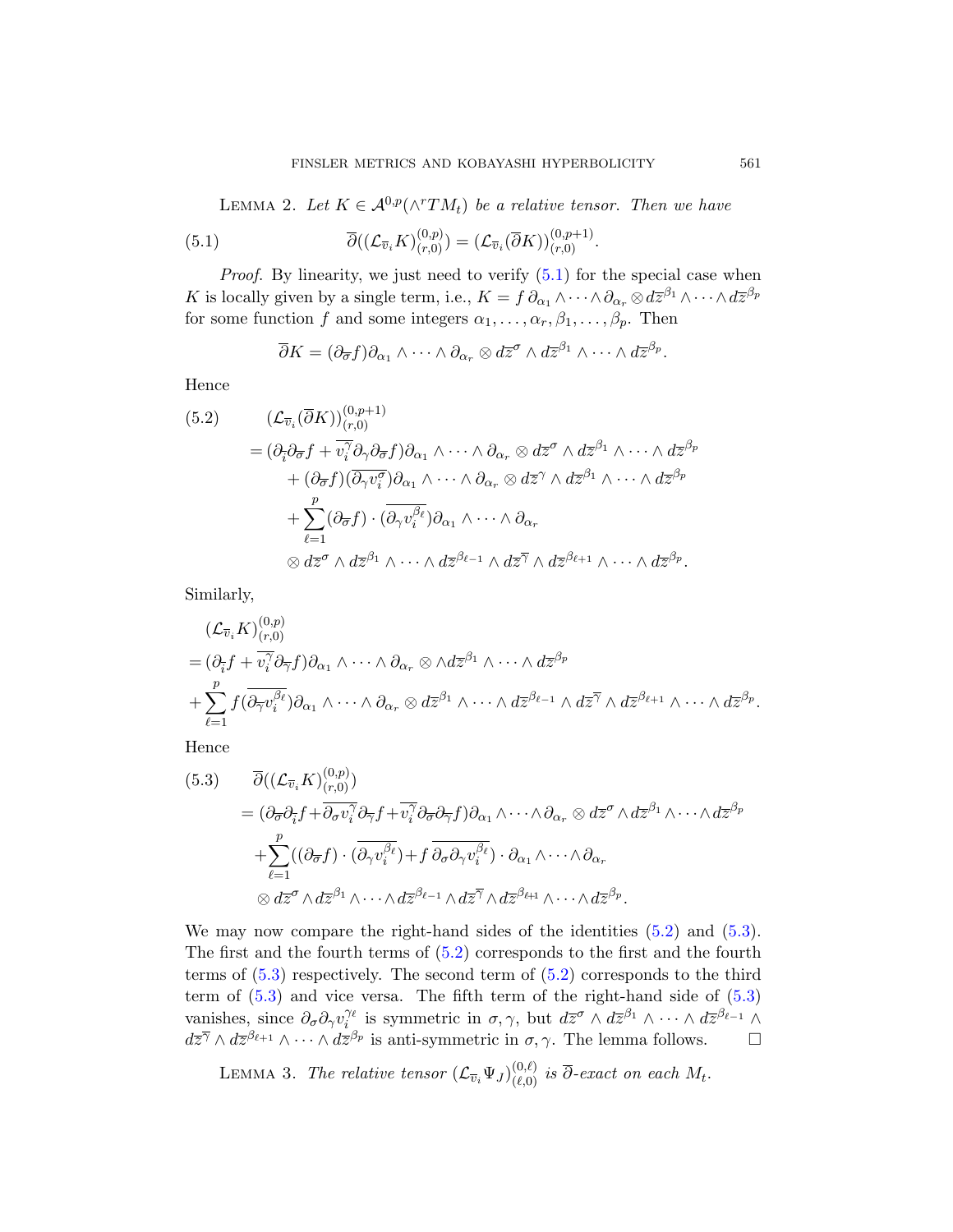*Proof.* Since  $\Psi_J$  is the harmonic projection of  $\Phi_{j_1} \otimes \cdots \otimes \Phi_{j_\ell}$  on each  $M_t$ , it follows that

(5.4) 
$$
\Psi_J = \Phi_{j_1} \otimes \cdots \otimes \Phi_{j_\ell} + \overline{\partial} K
$$

<span id="page-15-0"></span>for some relative tensor  $K \in \mathcal{A}^{0,\ell-1}(\wedge^{\ell}TM_t)$ . Thus

$$
(\mathcal{L}_{\overline{v}_i}\Psi_J)_{(\ell,0)}^{(0,\ell)}=(\mathcal{L}_{\overline{v}_i}(\Phi_{j_1}\otimes\cdots\otimes\Phi_{j_\ell}))_{(\ell,0)}^{(0,\ell)}+(\mathcal{L}_{\overline{v}_i}(\overline{\partial}K))_{(\ell,0)}^{(0,\ell)}.
$$

By a direct calculation similar to Lemma 2, one easily sees that

(5.5)  
\n
$$
(\mathcal{L}_{\overline{v}_i}(\Phi_{j_1} \otimes \cdots \otimes \Phi_{j_\ell}))_{(0,\ell)}^{(\ell,0)}
$$
\n
$$
= \sum_{s=1}^{\ell} \Phi_{j_1} \otimes \cdots \otimes \Phi_{j_{s-1}} \otimes (\mathcal{L}_{\overline{v}_i} \Phi_{j_s})_{(0,1)}^{(1,0)} \otimes \Phi_{j_{s+1}} \otimes \cdots \otimes \Phi_{j_\ell}.
$$

By [Siu86, pp. 281–282], for each  $j_s$ , there exists a relative tensor  $K_{j_s} \in$  $\mathcal{A}^{0,1}(TM_t)$  such that  $(\mathcal{L}_{\overline{v}_i}\Phi_{j_s})_{(0,1)}^{(1,0)} = \overline{\partial}K_{j_s}$  on each  $M_t$ . Note that each relative tensor  $\Phi_{js}, 1 \leq s \leq \ell$ , is harmonic and thus  $\overline{\partial}$ -closed on each  $M_t$ . Thus by Remark 2(iii), each term of the right-hand side of  $(5.5)$  is ∂-exact on  $M_t$ . Hence  $(\mathcal{L}_{\bar{v}_i}(\Phi_{j_1} \otimes \cdots \otimes \Phi_{j_\ell})$  is  $\bar{\partial}$ -exact on each  $M_t$ . By Lemma 2,  $(\mathcal{L}_{\bar{v}_i}(\bar{\partial}K))_{(0,\ell)}^{(\ell,0)}$ is also  $\overline{\partial}$ -exact [on](#page-10-1) each  $M_t$ . Thus  $(\mathcal{L}_{\overline{v}_i}\Psi_J)_{(0,\ell)}^{(\ell,0)}$  $\overline{O}(0,\ell)}$  is  $\overline{\partial}$ -exact on each  $M_t$  $\Box$ 

<span id="page-15-2"></span><span id="page-15-1"></span>Let  $\overline{\Phi_i} \cdot \Psi_J \in \mathcal{A}^{0,\ell-1}(\wedge^{\ell-1}TM_t)$  be the relative tensor with components given by

(5.6) 
$$
(\overline{\Phi}_i \cdot \Psi_J)_{\overline{\beta}_1 \cdots \overline{\beta}_{\ell-1}}^{\alpha_1 \cdots \alpha_{\ell-1}} = (\overline{\Phi}_i)_{\overline{\gamma}}^{\overline{\sigma}} \cdot (\Psi_J)_{\overline{\sigma} \overline{\beta}_1 \cdots \overline{\beta}_{\ell-1}}^{\gamma \alpha_1 \cdots \alpha_{\ell-1}}.
$$

LEMMA 4. Let  $\Phi_i$  and  $\Psi_J$  be as in (4.1). Then for any  $\Upsilon \in \mathcal{A}^{0,\ell-1}(\wedge^{\ell-1}TM_t),$ we have

(5.7) 
$$
\langle \overline{\Phi}_i \cdot \Psi_J, \Upsilon \rangle = \langle \Psi_J, \Phi_i \otimes \Upsilon \rangle.
$$

Proof. To prove (5.7), we need to verify that, in terms of normal coordinates,

$$
\frac{1}{((\ell-1)!)^2} \overline{(\Phi_i)^{\sigma}_{\overline{\gamma}}}(\Psi_J)^{\gamma\alpha_1\cdots\alpha_{\ell-1}}_{\overline{\sigma}\overline{\beta}_1\cdots\overline{\beta}_{\ell-1}} \cdot \overline{\Upsilon^{\beta_1\cdots\beta_{\ell-1}}_{\overline{\alpha}_1\cdots\overline{\alpha}_{\ell-1}}} = \frac{1}{(\ell!)^2} (\Psi_J)^{\gamma\alpha_1\cdots\alpha_{\ell-1}}_{\overline{\sigma}\overline{\beta}_1\cdots\overline{\beta}_{\ell-1}} \cdot \overline{(\Phi_i \otimes \Upsilon)^{\sigma\beta_1\cdots\beta_{\ell-1}}_{\overline{\gamma}\alpha_1\cdots\overline{\alpha}_{\ell-1}}};
$$

cf. Remark 4. Note that

$$
(\Phi_i \otimes \Upsilon)^{\sigma\beta_1\cdots\beta_{\ell-1}}_{\overline{\gamma\alpha_1}\cdots\overline{\alpha_{\ell-1}}} = \frac{1}{((\ell-1)!)^2} \sum_{\tau,\kappa \in \mathfrak{G}_{\ell}} \operatorname{sgn}(\tau) \operatorname{sgn}(\kappa) \cdot (\Phi_i)^{\tau(\sigma)}_{\kappa(\gamma)} \Upsilon^{\tau(\beta_1)\cdots\tau(\beta_{\ell-1})}_{\kappa(\alpha_1)\cdots\kappa(\alpha_{\ell-1})},
$$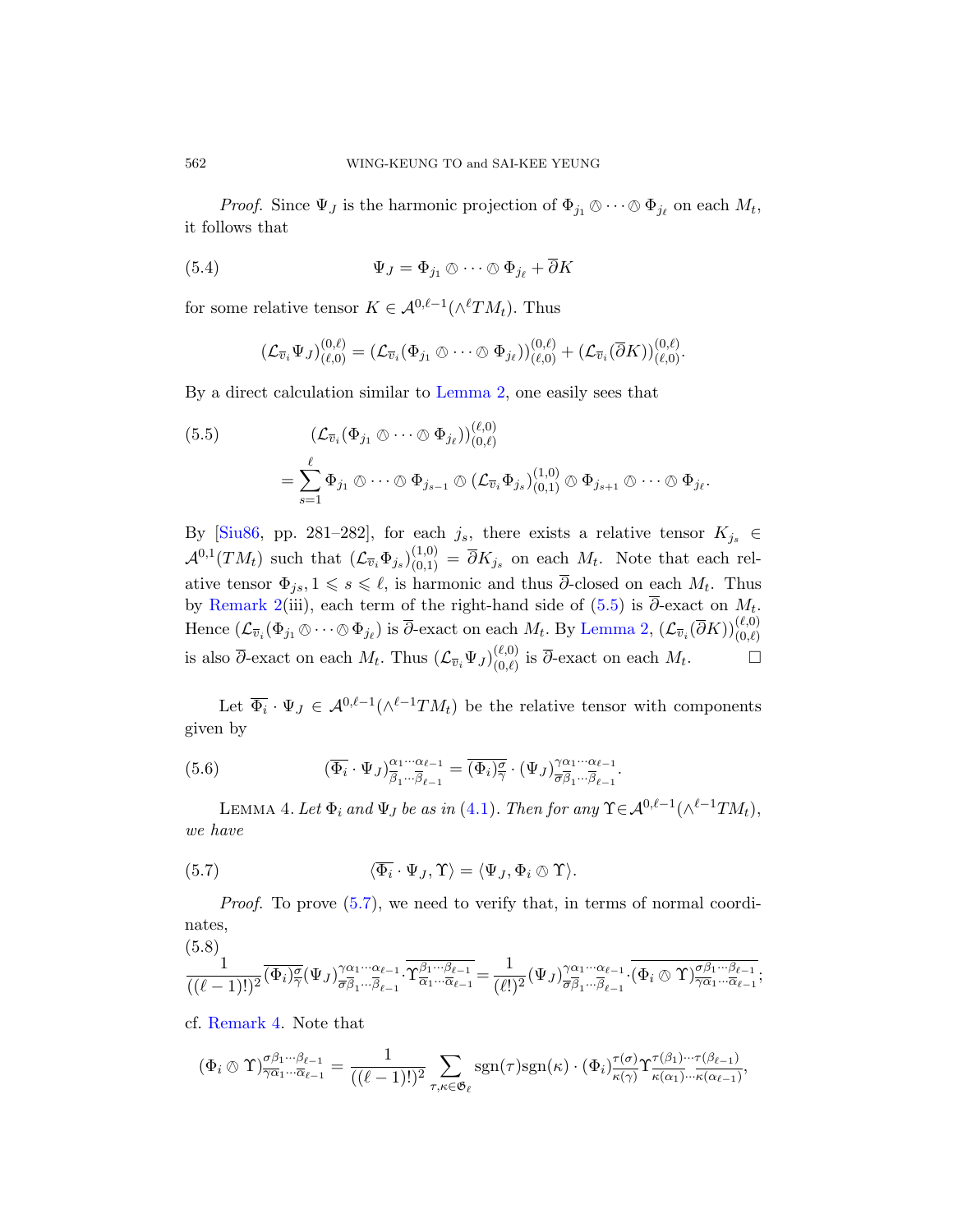where  $\mathfrak{G}_{\ell}$  is the set of all permutations of  $\ell$  elements. Thus the right-hand side of  $(5.8)$  is equal to

$$
\frac{1}{(\ell!)^2} \cdot \frac{1}{((\ell-1)!)^2} \sum_{\tau,\kappa \in \mathfrak{S}_{\ell}} \operatorname{sgn}(\tau) \operatorname{sgn}(\kappa) (\Psi_J)_{\overline{\sigma} \overline{\beta}_1 \cdots \overline{\beta}_{\ell-1}}^{\gamma \alpha_1 \cdots \alpha_{\ell-1}} (\overline{\Phi}_i)_{\kappa(\gamma)}^{\tau(\beta_1) \cdots \tau(\beta_{\ell-1})} \n= \frac{1}{(\ell!)^2} \cdot \frac{1}{((\ell-1)!)^2} \sum_{\tau,\kappa \in \mathfrak{S}_{\ell}} (\Psi_J)_{\overline{\tau(\sigma)} \tau(\beta_1) \cdots \overline{\tau(\beta_{\ell-1})}}^{\kappa(\gamma) \kappa(\alpha_1) \cdots \kappa(\alpha_{\ell-1})} (\overline{\Phi}_i)_{\kappa(\gamma)}^{\tau(\sigma)} \Upsilon_{\kappa(\alpha_1) \cdots \overline{\tau(\beta_{\ell-1})}}^{\tau(\beta_1) \cdots \tau(\beta_{\ell-1})} \n= \frac{1}{(\ell!)^2} \cdot \frac{(\ell!)^2}{((\ell-1)!)^2} (\Psi_J)_{\overline{\sigma} \overline{\beta}_1 \cdots \overline{\beta}_{\ell-1}}^{\gamma \alpha_1 \cdots \alpha_{\ell-1}} (\overline{\Phi}_i)_{\overline{\gamma}}^{\overline{\alpha}_1 \cdots \overline{\beta_{\ell-1}}} ,
$$

where the numerator  $(\ell!)^2$  arises from the pairs  $(\tau, \kappa) \in \mathfrak{S}_{\ell} \times \mathfrak{S}_{\ell}$ . This verifies (5.8).

LEMMA 5. We have  $\overline{\partial}^*(\overline{\Phi_i} \cdot \Psi_J) = 0.$  $\overline{\partial}^*(\overline{\Phi_i} \cdot \Psi_J) = 0.$  $\overline{\partial}^*(\overline{\Phi_i} \cdot \Psi_J) = 0.$ 

Proof. For any 
$$
\Upsilon \in \mathcal{A}^{0,\ell-2}(\wedge^{\ell-1}TM_t)
$$
, we have  
\n
$$
(\overline{\partial}^*(\overline{\Phi}_i \cdot \Psi_J), \Upsilon) = (\overline{\Phi}_i \cdot \Psi_J, \overline{\partial}\Upsilon)
$$
\n
$$
= \int_{M_t} \langle \overline{\Phi}_i \cdot \Psi_J, \overline{\partial}\Upsilon \rangle \frac{\omega^n}{n!} \quad (\text{cf. (4.5) and Remark 4})
$$
\n
$$
= \int_{M_t} \langle \Psi_J, \Phi_i \otimes \overline{\partial}\Upsilon \rangle \frac{\omega^n}{n!} \quad (\text{by Lemma 4})
$$
\n
$$
= \int_{M_t} \langle \Psi_J, \overline{\partial}(\Phi_i \otimes \Upsilon) \rangle \frac{\omega^n}{n!} \quad (\text{since } \overline{\partial}\Phi_i = 0)
$$
\n
$$
= (\overline{\partial}^* \Psi_J, \Phi_i \otimes \Upsilon)
$$
\n
$$
= 0 \quad (\text{since } \Psi_J \text{ is harmonic}),
$$

<span id="page-16-1"></span><span id="page-16-0"></span>which gives the lemma.  $\Box$ 

For  $\Upsilon \in \mathcal{A}^{0,p}(\wedge^r TM_t)$ , we denote  $\overline{D_2}^* \Upsilon \in \mathcal{A}^{0,p}(\wedge^{r-1} TM_t)$ , given by  $(\overline{D_2}^*\Upsilon)^{\alpha_1\cdots\alpha_{r-1}}_{\overline{\beta_1}\cdots\overline{\beta_p}}=-\nabla_{\sigma}\Upsilon^{\sigma\alpha_1\cdots\alpha_{r-1}}_{\overline{\beta_1}\cdots\overline{\beta_p}}$  $\frac{\overline{\partial} \alpha_1 \cdots \alpha_{r-1}}{\overline{\beta_1} \cdots \overline{\beta_p}};$ 

[cf.](#page-16-0) [Siu86, p. 288] and Section 7. Following the argument of [Siu86, pp. 280– 281], we have

LEMMA 6. The tensor  $\overline{D_2}^*((\mathcal{L}_{\overline{v}_i}\Psi_J)_{(\ell,0)}^{(0,\ell)})$  is  $\overline{\partial}$ -exact. Explicitly, we have (5.9)  $\nabla_{\sigma} (\mathcal{L}_{\overline{v}_i} \Psi_J)_{\overline{\beta}_i \dots \overline{\beta}_s}^{\alpha_1 \cdots \alpha_{\ell-1}}$  $\frac{\sigma\alpha_1\cdot\cdot\cdot\alpha_{\ell-1}}{\overline{\beta}_1\cdot\cdot\cdot\overline{\beta}_\ell} = (\overline{\partial}(\overline{\Phi}_i\cdot\Psi_J))_{\overline{\beta}_1\cdot\cdot\cdot\overline{\beta}_\ell}^{\alpha_1\cdot\cdot\cdot\alpha_{\ell-1}}.$ 

*Proof.* To verify  $(5.9)$ , we first note that

$$
(\mathcal{L}_{\overline{v}_i}\Psi_J)^{\sigma\alpha_1\cdots\alpha_{\ell-1}}_{\overline{\beta}_1\cdots\overline{\beta}_\ell}=(\partial_{\overline{i}}+\overline{v_i^{\gamma}}\partial_{\overline{\gamma}})(\Psi_J)^{\sigma\alpha_1\cdots\alpha_{\ell-1}}_{\overline{\beta}_1\cdots\overline{\beta}_\ell}+\sum_{s=1}^\ell\overline{\partial_{\beta_s}v_i^{\gamma}}(\Psi_J)^{\sigma\alpha_1\cdots\alpha_{\ell-1}}_{\overline{\beta}_1\cdots\overline{\beta}_{s-1}\overline{\gamma}\overline{\beta}_{s+1}\cdots\overline{\beta}_\ell}.
$$

In normal coordinates, the first partial derivatives of the metric tensor all vanish. Upon interchanging the order of the partial derivatives and using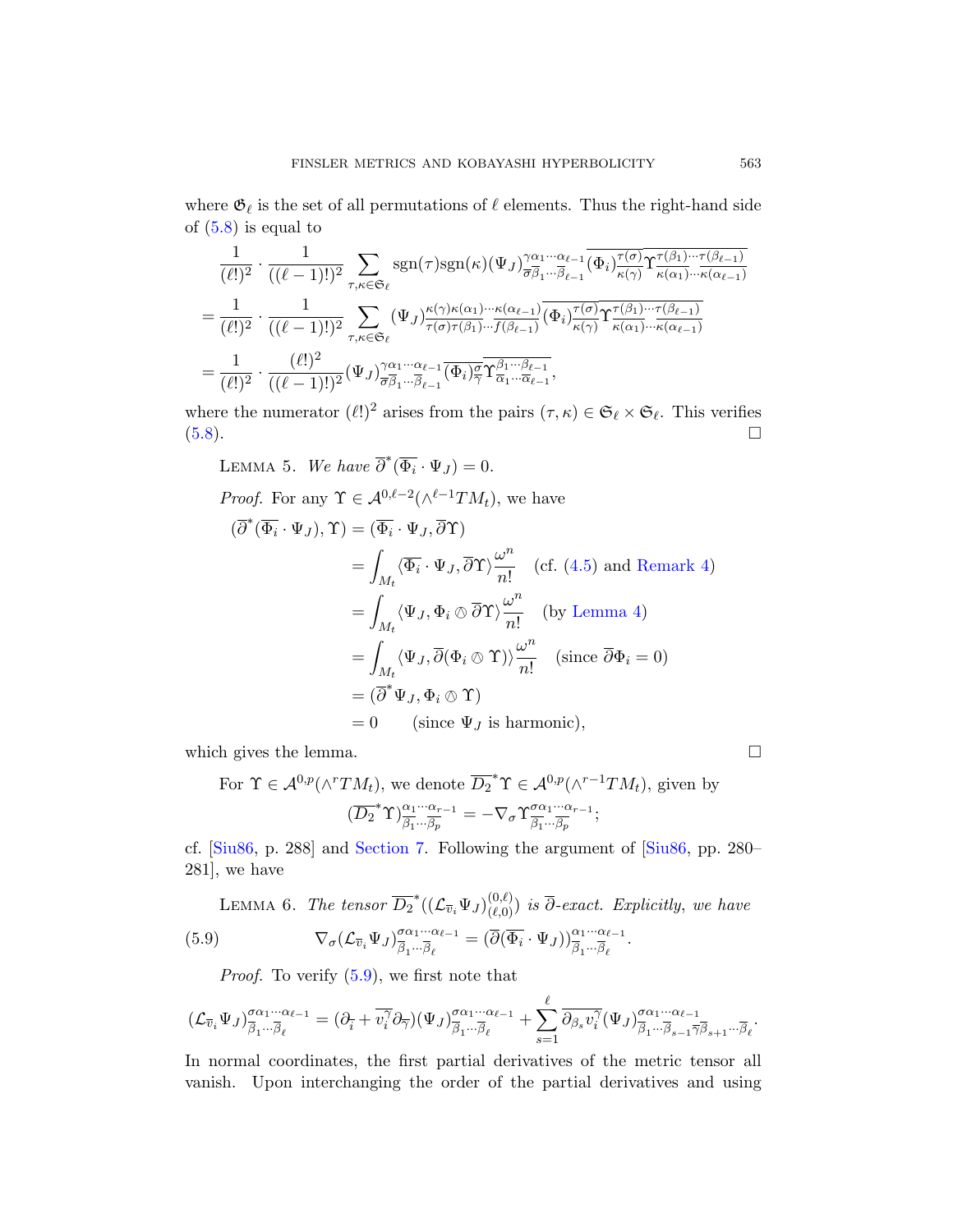$(2.3)$ , we have

$$
\begin{split} &\nabla_{\sigma}(\mathcal{L}_{\overline{v}_{i}}\Psi_{J})^{\sigma\alpha_{1}\cdots\alpha_{\ell-1}}_{\overline{\beta}_{1}\cdots\overline{\beta}_{\ell}}\\ &= (\partial_{\sigma}\partial_{\overline{i}} + \overline{\partial_{\sigma}v_{i}^{\gamma}}\partial_{\overline{\gamma}} + \overline{v_{i}^{\gamma}}\partial_{\sigma}\partial_{\overline{\gamma}})(\Psi_{J})^{\sigma\alpha_{1}\cdots\alpha_{\ell-1}}_{\overline{\beta}_{1}\cdots\overline{\beta}_{\ell}}\\ &\quad + \sum_{s=1}^{\ell}\{\overline{\partial_{\overline{\sigma}}\partial_{\beta_{s}}v_{i}^{\gamma}}(\Psi_{J})^{\sigma\alpha_{1}\cdots\alpha_{\ell-1}}_{\overline{\beta}_{1}\cdots\overline{\beta}_{s-1}\overline{\gamma}\overline{\beta}_{s+1}\cdots\overline{\beta}_{\ell}} + \overline{\partial_{\beta_{s}}v_{i}^{\gamma}}\partial_{\sigma}(\Psi_{J})^{\sigma\alpha_{1}\cdots\alpha_{\ell-1}}_{\overline{\beta}_{1}\cdots\overline{\beta}_{s-1}\overline{\gamma}\overline{\beta}_{s+1}\cdots\overline{\beta}_{\ell}}\}\\ &= (\partial_{\overline{i}}\partial_{\sigma} + \overline{(\Phi_{i})_{\sigma}^{\gamma}}\partial_{\overline{\gamma}} + \overline{v_{i}^{\gamma}}\partial_{\overline{\gamma}}\partial_{\sigma})(\Psi_{J})^{\sigma\alpha_{1}\cdots\alpha_{\ell-1}}_{\overline{\beta}_{1}\cdots\overline{\beta}_{\ell}}\\ &\quad + \sum_{s=1}^{\ell}\{\partial_{\overline{\beta}_{s}}(\overline{\Phi_{i}})_{\overline{\sigma}}^{\gamma}(\Psi_{J})^{\sigma\alpha_{1}\cdots\alpha_{\ell-1}}_{\overline{\beta}_{s-1}\overline{\gamma}\overline{\beta}_{s+1}\cdots\overline{\beta}_{\ell}} + \overline{\partial_{\beta_{s}}v_{i}^{\gamma}}\partial_{\sigma}(\Psi_{J})^{\sigma\alpha_{1}\cdots\alpha_{\ell-1}}_{\overline{\beta}_{1}\cdots\overline{\beta}_{s-1}\overline{\gamma}\overline{\beta}_{s+1}\cdots\overline{\beta}_{\ell}}\}. \end{split}
$$

The first, the third and the fifth terms vanish from the identity  $\overline{\partial}^* \Psi = 0$  (as a relative tensor). Hence we have

$$
\nabla_{\sigma} (\mathcal{L}_{\overline{v}_i} \Psi_J)_{\overline{\beta}_1 \cdots \overline{\beta}_\ell}^{\sigma \alpha_1 \cdots \alpha_{\ell-1}} = \overline{(\Phi_i)_{\overline{\sigma}}^{\gamma}} \partial_{\overline{\gamma}} (\Psi_J)_{\overline{\beta}_1 \cdots \overline{\beta}_\ell}^{\sigma \alpha_1 \cdots \alpha_{\ell-1}} + \sum_{s=1}^{\ell} \partial_{\overline{\beta}_s} \overline{(\Phi_i)_{\overline{\sigma}}^{\gamma}} \cdot (\Psi_J)_{\overline{\beta}_1 \cdots \overline{\beta}_{s-1} \overline{\gamma} \overline{\beta}_{s+1} \cdots \overline{\beta}_\ell}^{\sigma \alpha_1 \cdots \alpha_{\ell-1}},
$$

which, together with the identity  $\overline{\partial} \Psi_J = 0$ , is easily seen to be equal to the right-hand side of  $(5.9)$ .

Now we proceed to compute I. First we note from  $(2.3)$  and  $(2.4)$  that

$$
\mathcal{L}_{\overline{v_i}} \Psi_J = (\mathcal{L}_{\overline{v_i}} \Psi_J)_{(\ell,0)}^{(0,\ell)} \n+ \frac{1}{(\ell-1)!\ell!} \sum \overline{(\Phi_i)^{\sigma}_{\overline{\delta}}} (\Psi_J)_{\overline{\sigma} \beta_1 \cdots \beta_{\ell-1}}^{\alpha_1 \cdots \alpha_{\ell}} \partial_{\alpha_1} \wedge \cdots \wedge \partial_{\alpha_\ell} \otimes dz^{\delta} \wedge d\overline{z}^{\beta_1} \wedge \cdots \wedge d\overline{z}^{\beta_{\ell-1}} \n- \frac{1}{(\ell-1)!\ell!} \sum \overline{(\Phi_i)^{\gamma}_{\overline{\sigma}}} (\Psi_J)_{\overline{\beta_1} \cdots \overline{\beta_{\ell}}}^{\alpha_1 \cdots \alpha_{\ell-1} \sigma} \partial_{\alpha_1} \wedge \cdots \wedge \partial_{\alpha_{\ell-1}} \wedge \partial_{\overline{\gamma}} \otimes d\overline{z}^{\beta_1} \wedge \cdots \wedge d\overline{z}^{\beta_{\ell}},
$$

<span id="page-17-0"></span>where the last term involves the use of the equality  $(\Psi_J)_{\overline{g}_1,\dots,\overline{g}_s}^{\sigma\alpha_1\cdots\alpha_{\ell-1}}$  $\frac{\partial \alpha_1 \cdots \alpha_{\ell-1}}{\beta_1 \cdots \beta_{\ell}} \partial_{\overline{\gamma}} \wedge \partial_{\alpha_1} \wedge \cdots \wedge$  $\partial_{\alpha_{\ell-1}} = (\Psi_J)_{\overline{\beta_1}...\overline{\beta_\ell}}^{\alpha_1...\alpha_{\ell-1}\sigma}$  $\frac{\alpha_1 \cdots \alpha_{\ell-1} \sigma}{\beta_1 \cdots \beta_{\ell}} \partial_{\alpha_1} \wedge \cdots \wedge \partial_{\alpha_{\ell-1}} \wedge \partial_{\overline{\gamma}}.$  Let  $\overline{\Phi}_i \searrow \Psi_J \in \mathcal{A}^{1,\ell-1}(\wedge^{\ell} TM_t)$ and  $\overline{\Phi_i} \nearrow \Psi_J \in \mathcal{A}^{0,\ell}(\wedge^{\ell-1}TM_t \wedge \overline{TM_t})$  be given by

(5.10) 
$$
(\overline{\Phi}_i \searrow \Psi_J)_{\delta \overline{\beta_1} \cdots \overline{\beta_{\ell-1}}}^{\alpha_1 \cdots \alpha_{\ell}} := \overline{(\Phi_i)_{\delta}^{\sigma}} (\Psi_J)_{\overline{\sigma \beta_1} \cdots \overline{\beta_{\ell-1}}}^{\alpha_1 \cdots \alpha_{\ell}},
$$

$$
(\overline{\Phi}_i \nearrow \Psi_J)_{\overline{\beta_1} \cdots \overline{\beta_{\ell}}}^{\alpha_1 \cdots \alpha_{\ell-1} \overline{\gamma}} := \overline{(\Phi_i)_{\sigma}^{\gamma}} (\Psi_J)_{\overline{\beta_1} \cdots \overline{\beta_{\ell}}}^{\alpha_1 \cdots \alpha_{\ell-1} \sigma}
$$

respectively, so that we have  $(\mathcal{L}_{\overline{v_i}}\Psi_J)_{(\ell,0)}^{(1,\ell-1)} = \overline{\Phi_i} \searrow \Psi_J$  and  $(\mathcal{L}_{\overline{v_i}}\Psi_J)_{(\ell-1,1)}^{(0,\ell)} =$  $-\overline{\Phi}_i \nearrow \Psi_J$ . Note that from consideration of type, one has

$$
\mathcal{C}_{W}((\mathcal{L}_{\overline{v_i}}\Psi_J)_{(\ell,0)}^{(0,\ell)})=(\mathcal{L}_{\overline{v_i}}\Psi_J)_{(\ell,0)}^{(0,\ell)},\quad \mathcal{C}_{W}(\overline{\Phi_i}\searrow \Psi_J)=-\overline{\Phi_i}\searrow \Psi_J,
$$

$$
\mathcal{C}_{W}(\overline{\Phi_i}\nearrow \Psi_J)=-\overline{\Phi_i}\nearrow \Psi_J.
$$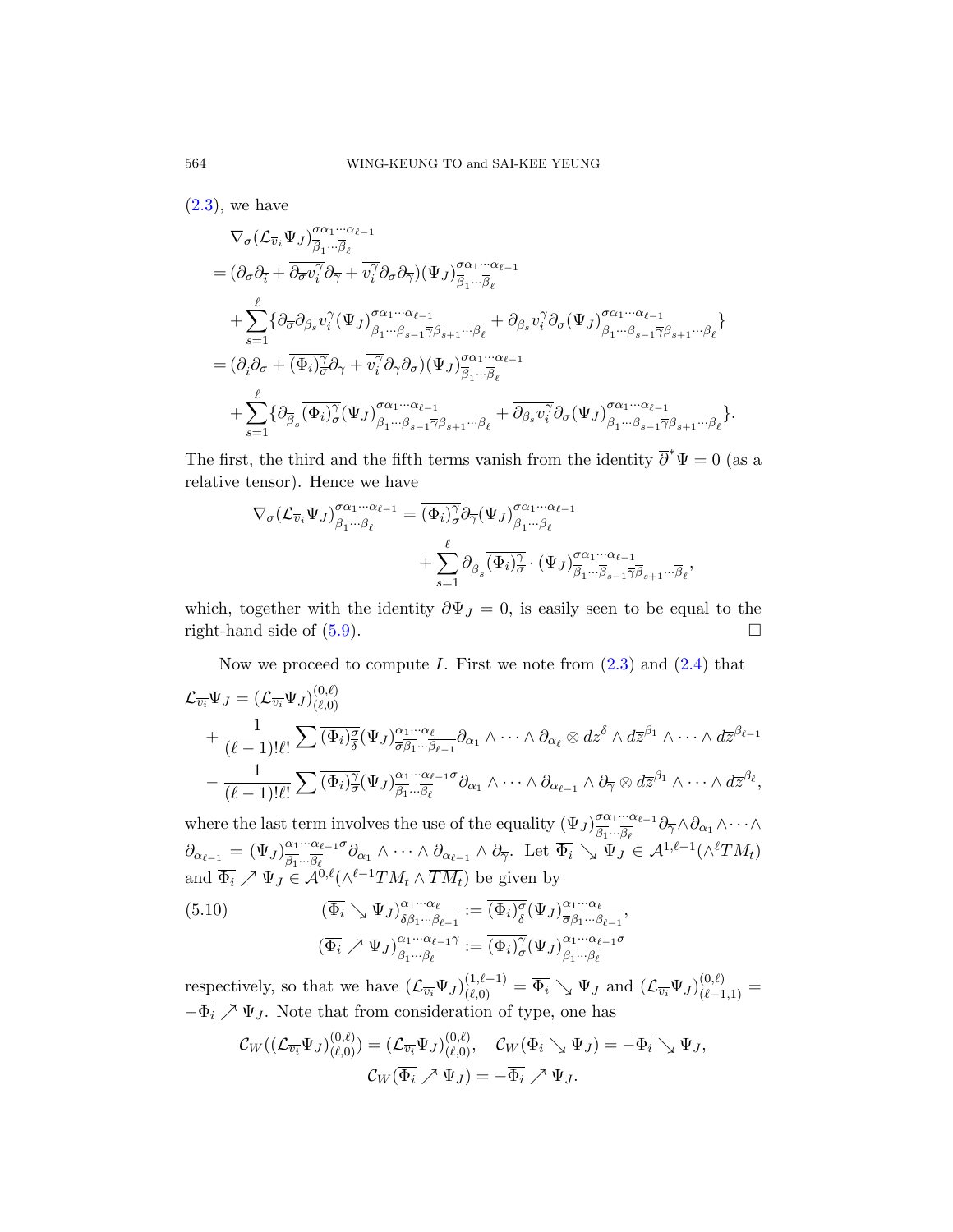<span id="page-18-0"></span>Together with (4.5), it follow[s read](#page-18-0)ily that

<span id="page-18-1"></span>(5.11)  
\n
$$
\int_{M_t} \langle \mathcal{L}_{\overline{v_i}} \Psi_J, \mathcal{L}_{\overline{v_i}} \Psi_J \rangle \frac{\omega^n}{n!} = \left( (\mathcal{L}_{\overline{v_i}} \Psi_J)_{(\ell,0)}^{(0,\ell)}, (\mathcal{L}_{\overline{v_i}} \Psi_J)_{(\ell,0)}^{(0,\ell)} \right) \n- (\overline{\Phi_i} \searrow \Psi_J, \overline{\Phi_i} \searrow \Psi_J) - (\overline{\Phi_i} \nearrow \Psi_J, \overline{\Phi_i} \nearrow \Psi_J).
$$

<span id="page-18-2"></span>To compute the first term on the right-hand side of (5.11), we first recall from Lemma 3 th[at ther](#page-39-2)e exists some  $K \in \mathcal{A}^{0,\ell-1}(\wedge^{\ell}TM_t)$  such that

(5.12) 
$$
\overline{\partial}K = (\mathcal{L}_{\overline{v_i}}\Psi_J)_{(\ell,0)}^{(0,\ell)}.
$$

LEMMA 7. Let K be as in (5.12). Suppose that  $\overline{\partial}^* K = 0$ . Then

$$
\overline{D_2}^* K = -\Box(\Box - k)^{-1} (\overline{\Phi_i} \cdot \Psi_J).
$$

Proof. The proof is similar to Siu86, p. 282. First we have

$$
(5.13) \nabla_{\sigma} (\overline{\partial} K)^{\sigma \alpha_1 \cdots \alpha_{\ell-1}}_{\overline{\beta_1} \cdots \overline{\beta_{\ell}}} \n= \nabla_{\sigma} (\sum_{s=1}^{\ell} (-1)^{s+1} \nabla_{\overline{\beta_s}} K^{\sigma \alpha_1 \cdots \alpha_{\ell-1}}_{\overline{\beta_1} \cdots \overline{\beta_{s-1}} \beta_{s+1} \cdots \overline{\beta_{\ell}}}) \n= \sum_{s=1}^{\ell} (-1)^{s+1} \left[ \nabla_{\overline{\beta_s}} \nabla_{\sigma} K^{\sigma \alpha_1 \cdots \alpha_{\ell-1}}_{\overline{\beta_1} \cdots \overline{\beta_{s-1}} \beta_{s+1} \cdots \overline{\beta_{\ell}}} + \sum_{r=1, r \neq s}^{\ell} R_{\sigma \overline{\beta_s}} \frac{\overline{\gamma}}{\overline{\beta_r}} K^{\sigma \alpha_1 \cdots \alpha_{\ell-1}}_{\overline{\beta_1} \cdots \overline{\beta_{r-1}} \overline{\gamma_{r+1}} \cdots \overline{\beta_{s-1}} \beta_{s+1} \cdots \overline{\beta_{\ell}}} \n+ R_{\sigma \overline{\beta_s} \tau} {\sigma K^{\tau \alpha_1 \cdots \alpha_{\ell-1}}_{\overline{\beta_1} \cdots \overline{\beta_{s-1}} \beta_{s+1} \cdots \overline{\beta_{\ell}}} + \sum_{r=1}^{\ell-1} R_{\sigma \overline{\beta_s} \gamma} {\alpha_r} K^{\sigma \alpha_1 \cdots \alpha_{r-1} \gamma \alpha_{r+1} \cdots \alpha_{\ell-1}}_{\overline{\beta_{\ell}}}.
$$

The second term on the right-hand side of  $(5.13)$  is zero, because of the symmetry of  $R_{\overline{a}}^{\overline{a}}$  $\sigma_{\beta_s} \frac{\gamma}{\beta_r}$  in r and s and the skew-symmetry of the expression  $(-1)^{s+1} K^{\sigma \alpha_1 \cdots \alpha_{\ell-1}}_{\overline{\sigma}}$  $\frac{\partial \alpha_1 \cdots \alpha_{\ell-1}}{\partial_1 \cdots \partial_{r-1} \overline{\gamma} \beta_{r+1} \cdots \beta_{s-1} \beta_{s+1} \cdots \overline{\beta_{\ell}}}$  in r and s. The fourth term on the righthand side of  $(5.13)$  is also zero, because of the symmetry of  $R_{\alpha}$ <sup> $\alpha$ </sup>  $\sigma_{\beta s\gamma}^{\alpha r}$  in  $\sigma$  and  $\gamma$ and the skew symmetry of  $K^{\sigma\alpha_1\cdots\alpha_{r-1}\gamma\alpha_{r+1}\cdots\alpha_{\ell-1}}_{\overline{\rho}}$  $\frac{\partial \alpha_1 \cdots \alpha_{r-1} \gamma \alpha_{r+1} \cdots \alpha_{\ell-1}}{\beta_1 \cdots \beta_{s-1} \beta_{s+1} \cdots \beta_{\ell}}$  in  $\sigma, \gamma$ . Together with  $(5.12)$ and the identity  $R_{\sigma\overline{\beta_s}\tau}^{\sigma} = k\delta_{\beta_s\tau}$  from Kähler-Einstein condition, we have

(5.14) 
$$
\nabla_{\sigma} (\mathcal{L}_{\overline{v_i}} \Psi_J)_{\overline{\beta_1} \cdots \overline{\beta_\ell}}^{\sigma \alpha_1 \cdots \alpha_{\ell-1}} = \sum_{s=1}^{\ell} (-1)^{s+1} \nabla_{\overline{\beta_s}} \nabla_{\sigma} K^{\sigma \alpha_1 \cdots \alpha_{\ell-1}}_{\overline{\beta_1} \cdots \overline{\beta_{s-1}} \beta_{s+1} \cdots \overline{\beta_\ell}} + k \sum_{s=1}^{\ell} (-1)^{s+1} K^{\beta_s \alpha_1 \cdots \alpha_{\ell-1}}_{\overline{\beta_1} \cdots \overline{\beta_{s-1}} \beta_{s+1} \cdots \overline{\beta_\ell}}.
$$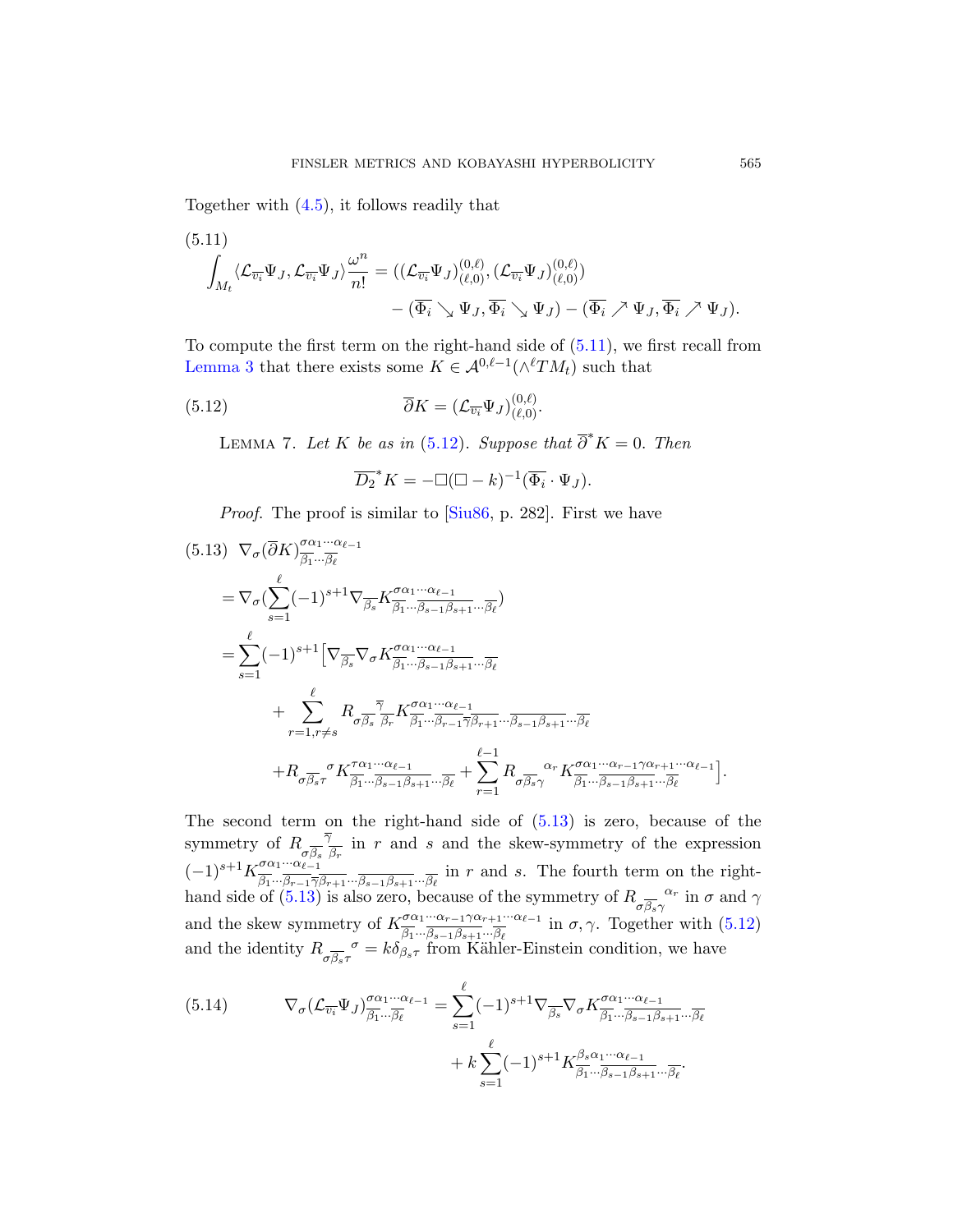<span id="page-19-0"></span>Combining (5.14) with Lemma 6, we have

(5.15) 
$$
(\overline{\partial}(\overline{\Phi_i}\cdot\Psi_J))_{\overline{\beta_1}\cdots\overline{\beta_\ell}}^{\alpha_1\cdots\alpha_{\ell-1}} = -(\overline{\partial}(\overline{D_2}^*K))_{\overline{\beta_1}\cdots\overline{\beta_\ell}}^{\alpha_1\cdots\alpha_{\ell-1}} + k\Gamma_{\overline{\beta_1}\cdots\overline{\beta_\ell}}^{\alpha_1\cdots\alpha_{\ell-1}},
$$

where

<span id="page-19-1"></span>(5.16) 
$$
\Gamma^{\alpha_1 \cdots \alpha_{\ell-1}}_{\overline{\beta_1} \cdots \overline{\beta_{\ell}}} := \sum_{s=1}^{\ell} (-1)^{s+1} K^{\beta_s \alpha_1 \cdots \alpha_{\ell-1}}_{\overline{\beta_1} \cdots \overline{\beta_{s-1} \beta_{s+1}} \cdots \overline{\beta_{\ell}}}.
$$

In particular, t[he ten](#page-19-0)sor  $\Gamma \in \mathcal{A}^{0,\ell}(\wedge^{\ell-1}TM_t)$  with components given as in  $(5.16)$ is  $\overline{\partial}$ -exact. Thus we may write  $\Gamma = \overline{\partial} \widetilde{F}$  for some  $\widetilde{F} \in \mathcal{A}^{0,\ell-1}(\wedge^{\ell-1}TM_t)$ . Without loss of generality, we may choose  $\widetilde{F}$  such that  $\overline{\partial}^* \widetilde{F} = 0$ . Upon rewriting  $(5.15)$ , we have

(5.17) 
$$
\overline{\partial}(\overline{\Phi_i}\cdot\Psi_J+\overline{D_2}^*K-k\widetilde{F})=0.
$$

In normal coordinates, we have, from (5.16),

$$
\begin{split} (\overline{\partial}^{*} \Gamma)^{\alpha_{1} \cdots \alpha_{\ell-1}}_{\overline{\beta_{1}} \cdots \overline{\beta_{\ell-1}}} & = -(\partial_{\sigma} \Gamma)^{\alpha_{1} \cdots \alpha_{\ell-1}}_{\overline{\sigma} \overline{\beta_{1}} \cdots \overline{\beta_{\ell-1}}} \\ & = -\partial_{\sigma} K^{\sigma \alpha_{1} \cdots \alpha_{\ell-1}}_{\overline{\beta_{1}} \cdots \overline{\beta_{\ell-1}}} + \sum_{s=1}^{\ell-1} (-1)^{s+1} \partial_{\sigma} K^{\beta_{s} \alpha_{1} \cdots \alpha_{\ell-1}}_{\overline{\sigma} \overline{\beta_{1}} \cdots \overline{\beta_{s-1}} \overline{\beta_{s+1}} \cdots \overline{\beta_{\ell-1}}} . \end{split}
$$

<span id="page-19-2"></span>Since  $\overline{\partial}^* K = 0$ , it follows that  $\partial_{\sigma} K^{\beta_s \alpha_1 \cdots \alpha_{\ell-1}}_{\overline{\sigma} \overline{\beta_{\ell}}}$  $\frac{\overline{\sigma}_{\beta} \overline{\alpha}_1 \cdots \overline{\alpha}_{\ell-1}}{\overline{\sigma}_{\beta_1} \cdots \overline{\beta_{s-1} \beta_{s+1}} \cdots \overline{\beta_{\ell-1}}} = 0$ . Thus we have  $(\overline{\partial}^*\Gamma)^{\alpha_1\cdots\alpha_{\ell-1}}_{\overline{\beta_1}\cdots\overline{\beta_{\ell-1}}}=(\overline{D_2}^*K)^{\alpha_1\cdots\alpha_{\ell-1}}_{\overline{\beta_1}\cdots\overline{\beta_{\ell-1}}}$  $\frac{\alpha_1 \cdots \alpha_{\ell-1}}{\beta_1 \cdots \beta_{\ell-1}}$ . Together with  $(5.17)$ , we have

(5.18) 
$$
\overline{\partial}(\overline{\Phi_i}\cdot\Psi_J+\overline{\partial}^*\Gamma-k\widetilde{F})=0.
$$

Let

(5.19) 
$$
Q := \overline{\Phi_i} \cdot \Psi_J + \overline{\partial}^* \Gamma - k \widetilde{F}.
$$

<span id="page-19-3"></span>[By](#page-19-2) Lemma 5,  $\overline{\Phi}_i \cdot \Psi_J$  is  $\overline{\partial}^*$ -exact. Recall also that  $\overline{\partial}^* \widetilde{F} = 0$ . Thus all three terms on the right-hand side of (5.19) are  $\overline{\partial}^*$ -closed. Hence we have  $\overline{\partial}^*Q=0$ . Together with ([5.18\),](#page-19-3) it follows that Q is harmonic. Since  $\Gamma = \overline{\partial} \widetilde{F}$  and  $\overline{\partial}^* \widetilde{F} = 0$ , one easily sees that

$$
\Box \widetilde{F} = (\overline{\partial}^* \overline{\partial} + \overline{\partial} \overline{\partial}^*) \widetilde{F} = \overline{\partial}^* \Gamma,
$$

which, together with  $(5.19)$ , gives

(5.20) 
$$
Q = \overline{\Phi}_i \cdot \Psi_J + (\Box - k) \widetilde{F}.
$$

Let  $F := \widetilde{F} + \frac{Q}{k}$  $\frac{Q}{k}$ . Then it follows from (5.20) and the harmonicity of Q that

$$
\overline{\Phi_i} \cdot \Psi_J + (\Box - k)F = 0.
$$

Thus,  $F = -(\Box - k)^{-1} (\overline{\Phi_i} \cdot \Psi_J)$ . Hence we have

$$
\overline{D_2}^* K = \overline{\partial}^* \Gamma = \Box \widetilde{F} = \Box F = -\Box (\Box - k)^{-1} (\overline{\Phi_i} \cdot \Psi_J).
$$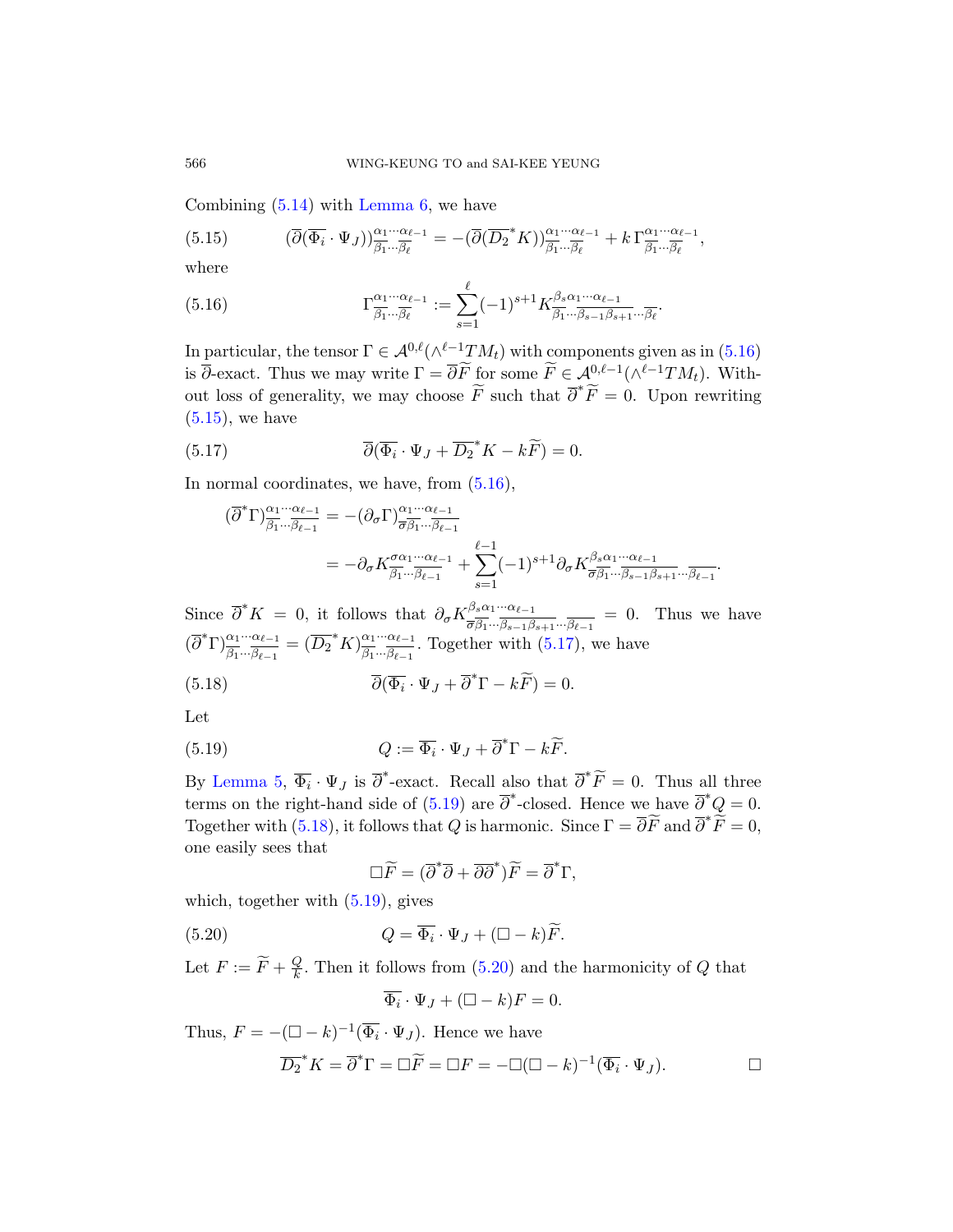Our main result in this section is the following

PROPOSITION 1. We have  
\n
$$
\int_{M_t} \langle \mathcal{L}_{\overline{v_i}} \Psi_J, \mathcal{L}_{\overline{v_i}} \Psi_J \rangle \frac{\omega^n}{n!} = k((\Box - k)^{-1} (\overline{\Phi_i} \cdot \Psi_J), \overline{\Phi_i} \cdot \Psi_J) + (\overline{\Phi_i} \cdot \Psi_J, \overline{\Phi_i} \cdot \Psi_J) - (\overline{\Phi_i} \searrow \Psi_J, \overline{\Phi_i} \nearrow \Psi_J) - (\overline{\Phi_i} \nearrow \Psi_J, \overline{\Phi_i} \nearrow \Psi_J).
$$

*Proof.* First we compute  $((\mathcal{L}_{\overline{v_i}}(\Psi_J)_{(\ell,0)}^{(0,\ell)},(\mathcal{L}_{\overline{v_i}}(\Psi_J)_{(\ell,0)}^{(0,\ell)}))$ . Let K be as in (5.12), so that  $\overline{\partial}K = (\mathcal{L}_{\overline{v_i}}\Psi_J)_{(\ell,0)}^{(0,\ell)}$ . Without loss of generality, we may choose K so that  $\overline{\partial}^* K = 0$ , so that Lemma 7 is applicable to K. Now, in normal coordinates, we have

$$
\int_{M_t} (\mathcal{L}_{\overline{v_i}} \Psi_J)_{\overline{\alpha_1} \cdots \overline{\alpha_\ell}}^{\lambda_1 \cdots \lambda_\ell} (\overline{\mathcal{L}_{\overline{v_i}}} \Psi_J)_{\overline{\lambda_1} \cdots \overline{\lambda_\ell}}^{\alpha_1 \cdots \alpha_\ell} \omega^n
$$
\n
$$
= \int_{M_t} (\overline{\partial} K)_{\overline{\alpha_1} \cdots \overline{\alpha_\ell}}^{\lambda_1 \cdots \lambda_\ell} (\mathcal{L}_{\overline{v_i}} \Psi_J)_{\overline{\lambda_1} \cdots \overline{\lambda_\ell}}^{\alpha_1 \cdots \alpha_\ell} \frac{\omega^n}{n!}
$$
\n
$$
= - \int_{M_t} K^{\lambda_1 \cdots \lambda_\ell}_{\overline{\alpha_2} \cdots \overline{\alpha_\ell}} \overline{\nabla_{\alpha_1} (\mathcal{L}_{\overline{v_i}} \Psi_J)_{\overline{\lambda_1} \cdots \overline{\lambda_\ell}}^{\alpha_1 \cdots \alpha_\ell} \frac{\omega^n}{n!}
$$
\n
$$
= - \int_{M_t} K^{\lambda_1 \cdots \lambda_\ell}_{\overline{\alpha_2} \cdots \overline{\alpha_\ell}} (\overline{\partial} (\overline{\Phi_i} \cdot \Psi_J))_{\overline{\lambda_1} \cdots \overline{\lambda_\ell}}^{\alpha_1 \cdots \alpha_\ell} \frac{\omega^n}{n!}
$$
\n(by Lemma 6)\n
$$
= \int_{M_t} \nabla_{\alpha_1} K^{\alpha_1 \lambda_2 \cdots \lambda_\ell}_{\overline{\alpha_2} \cdots \overline{\alpha_\ell}} \overline{(\overline{\Phi_i} \cdot \Psi_J)_{\overline{\lambda_2} \cdots \overline{\lambda_\ell}}^{\alpha_2 \cdots \alpha_\ell} \frac{\omega^n}{n!}
$$
\n
$$
= \int_{M_t} (\Box(\Box - k)^{-1} (\overline{\Phi_i} \cdot \Psi_J))_{\overline{\alpha_2} \cdots \overline{\alpha_\ell}}^{\lambda_1 \cdots \lambda_\ell} \overline{(\overline{\Phi_i} \cdot \Psi_J)_{\overline{\lambda_2} \cdots \overline{\lambda_\ell}}^{\alpha_2 \cdots \alpha_\ell} \frac{\omega^n}{n!}
$$
\n(by Lemma 7).\n
$$
\vdots
$$

This implies that

$$
\begin{split} &((\mathcal{L}_{\overline{v_i}}\Psi_J)_{(\ell,0)}^{(0,\ell)}, (\mathcal{L}_{\overline{v_i}}\Psi_J)_{(\ell,0)}^{(0,\ell)}) \\ &= (\square(\square - k)^{-1}(\overline{\Phi_i} \cdot \Psi_J), \overline{\Phi_i} \cdot \Psi_J) \\ &= k((\square - k)^{-1}(\overline{\Phi_i} \cdot \Psi_J), \overline{\Phi_i} \cdot \Psi_J) + (\overline{\Phi_i} \cdot \Psi_J, \overline{\Phi_i} \cdot \Psi_J). \end{split}
$$

<span id="page-20-1"></span><span id="page-20-0"></span>Together with  $(5.11)$ , one obtains the proposition readily.  $\Box$ 

## 6. Computation of II

We recall the following

Lemma 8 ([Sch93, Lemma 2.8]). One has

$$
(\Box - k)(\langle v_i, v_j \rangle) = \langle \Phi_i, \Phi_j \rangle.
$$

Similar to [Sch93, Lemma 2.7], one has

PROPOSITION 2.

$$
(\mathcal{L}_{[\overline{v_i},v_i]}\Psi_J,\Psi_J)=-(\langle \Phi_i,\Phi_i\rangle,\langle \Psi_J,\Psi_J\rangle)-k((\Box-k)^{-1}\langle \Phi_i,\Phi_i\rangle,\langle \Psi_J,\Psi_J\rangle).
$$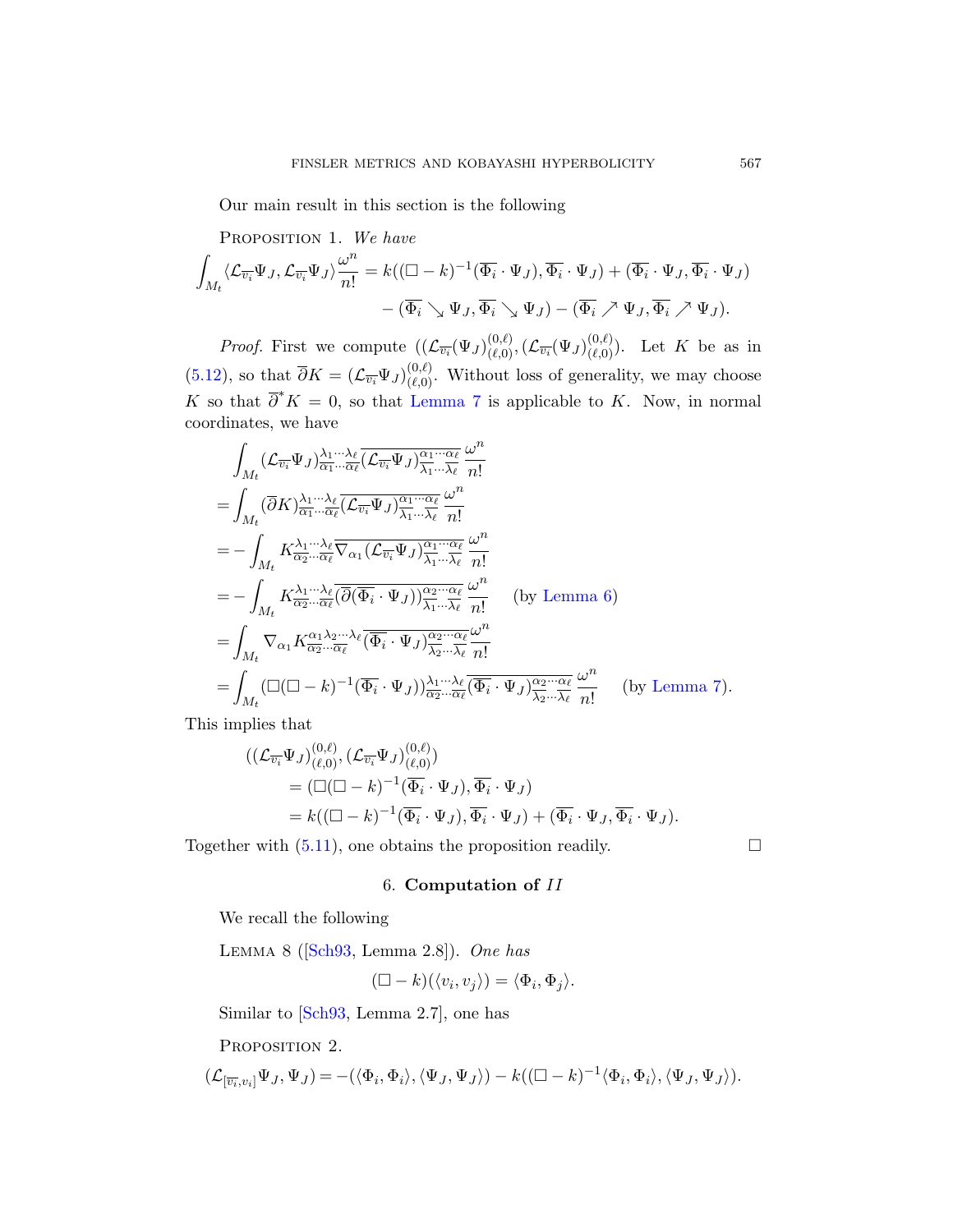Proof. By Lemma 1(iii) and direct calculation, one has

(6.1) 
$$
(\mathcal{L}_{[\overline{v_i}, v_i]} \Psi_J)_{\overline{\beta_1} \dots \overline{\beta_\ell}}^{\alpha_1 \dots \alpha_\ell} = -\langle v_i, v_i \rangle^{;\sigma} \partial_\sigma (\Psi_J)_{\overline{\beta_1} \dots \overline{\beta_\ell}}^{\alpha_1 \dots \alpha_\ell} + \langle v_i, v_i \rangle^{;\overline{\delta}} \partial_{\overline{\delta}} (\Psi_J)_{\overline{\beta_1} \dots \overline{\beta_\ell}}^{\alpha_1 \dots \alpha_\ell} + \sum_{s=1}^\ell \partial_\gamma (\langle v_i, v_i \rangle^{;\alpha_s}) (\Psi_J)_{\overline{\beta_1} \dots \overline{\beta_\ell}}^{\alpha_1 \dots \alpha_{s-1} \gamma \alpha_{s+1} \dots \alpha_\ell} + \sum_{s=1}^\ell \partial_{\overline{\beta_s}} (\langle v_i, v_i \rangle^{;\overline{\delta}}) (\Psi_J)_{\overline{\beta_1} \dots \overline{\beta_{s-1} \delta \beta_{s+1}} \dots \overline{\beta_\ell}}^{\alpha_1 \dots \alpha_\ell}.
$$

<span id="page-21-1"></span>By pairing the first term on the right-hand side of  $(6.1)$  with  $\Psi_J$ , we have

$$
-\langle v_i, v_i \rangle^{;\sigma} \partial_{\sigma} (\Psi_J)_{\overline{\beta_1} \dots \overline{\beta_\ell}}^{\alpha_1 \dots \alpha_\ell} \overline{(\Psi_J)_{\overline{\alpha_1} \dots \overline{\alpha_\ell}}^{\beta_1 \dots \beta_\ell}} = -\langle v_i, v_i \rangle^{;\sigma} \partial_{\sigma} \left( (\Psi_J)_{\overline{\beta_1} \dots \overline{\beta_\ell}}^{\alpha_1 \dots \alpha_\ell} \overline{(\Psi_J)_{\overline{\alpha_1} \dots \overline{\alpha_\ell}}^{\beta_1 \dots \beta_\ell}} \right) + \langle v_i, v_i \rangle^{;\sigma} (\Psi_J)_{\overline{\beta_1} \dots \overline{\beta_\ell}}^{\alpha_1 \dots \alpha_\ell} \overline{\partial_{\sigma} (\Psi_J)_{\overline{\alpha_1} \dots \overline{\alpha_\ell}}^{\beta_1 \dots \beta_\ell}}.
$$

Since  $\overline{\partial} \Psi_J = 0$ , we have

(6.3) 
$$
\partial_{\overline{\sigma}}(\Psi_J)_{\overline{\alpha_1}...\overline{\alpha_\ell}}^{\beta_1...\beta_\ell} = \sum_{s=1}^\ell (-1)^{s+1} \partial_{\overline{\alpha_s}}(\Psi_J)_{\overline{\alpha_1}...\overline{\alpha_{s-1}}\overline{\alpha_{s+1}}...\overline{\alpha_\ell}}^{\beta_1...\beta_\ell}.
$$

This is substituted into the last term of  $(6.2)$ . We also substitute  $(6.3)$  (with the running index  $\sigma$  replaced by  $\delta$ ) into the second term on the right-hand side of  $(6.1)$ . Then one easily sees that the  $L^2$ -pairing of the resulting expression of (6.1) with  $\Psi_J$  is given by

$$
\int_{M_t} (\mathcal{L}_{[\overline{v_i}, v_i]} \Psi_J)_{\overline{\beta_1} \dots \overline{\beta_\ell}}^{\alpha_1 \dots \alpha_\ell} (\overline{\Psi_J})_{\overline{\alpha_1} \dots \overline{\alpha_\ell}}^{\beta_1 \dots \beta_\ell} \frac{\omega^n}{n!} = II_1 + II_2 + II_3 + II_4 + II_5,
$$

where

$$
II_{1} := -\int_{M_{t}} \langle v_{i}, v_{i} \rangle^{;\sigma} \partial_{\sigma} \left( (\Psi_{J})^{\alpha_{1} \cdots \alpha_{\ell}}_{\overline{\beta_{1}} \cdots \overline{\beta_{\ell}}} \overline{\Psi_{J}} \rangle^{\underline{\beta_{1} \cdots \beta_{\ell}}}_{\overline{\alpha_{1}} \cdots \overline{\alpha_{\ell}}} \right) \frac{\omega^{n}}{n!},
$$
  
\n
$$
II_{2} := \sum_{s=1}^{\ell} (-1)^{s+1} \int_{M_{t}} \langle v_{i}, v_{i} \rangle^{;\sigma} (\Psi_{J})^{\alpha_{1} \cdots \alpha_{\ell}}_{\overline{\beta_{1}} \cdots \overline{\beta_{\ell}}} \overline{\partial_{\overline{\alpha_{s}}} (\Psi_{J})^{\beta_{1} \cdots \beta_{\ell}}_{\alpha_{1} \cdots \alpha_{s-1} \alpha_{s+1} \cdots \overline{\alpha_{\ell}}} \frac{\omega^{n}}{n!},
$$
  
\n
$$
II_{3} := \sum_{s=1}^{\ell} (-1)^{s+1} \int_{M_{t}} \langle v_{i}, v_{i} \rangle^{;\overline{\delta}} \partial_{\overline{\beta_{s}}} (\Psi_{J})^{\alpha_{1} \cdots \alpha_{\ell}}_{\overline{\beta_{1}} \cdots \overline{\beta_{s-1}} \delta \beta_{s+1} \cdots \overline{\beta_{\ell}}} \overline{\Psi_{J}} \overline{\partial_{\overline{\alpha_{1}} \cdots \overline{\alpha_{\ell}}} \frac{\omega^{n}}{n!},
$$
  
\n
$$
II_{4} := \sum_{s=1}^{\ell} \int_{M_{t}} \partial_{\gamma} (\langle v_{i}, v_{i} \rangle^{;\alpha_{s}}) (\Psi_{J})^{\alpha_{1} \cdots \alpha_{s-1}}_{\overline{\beta_{1}} \cdots \overline{\beta_{\ell}}} \overline{\partial_{\overline{\alpha_{1}}} \cdots \overline{\partial_{\ell}} \frac{\omega^{n}}{\alpha_{1} \cdots \overline{\alpha_{\ell}}} \frac{\omega^{n}}{n!},
$$
  
\n
$$
II_{5} := \sum_{s=1}^{\ell} \int_{M_{t}} \partial_{\overline{\beta_{s}}} (\langle v_{i}, v_{i} \rangle^{;\overline{\delta}}) (\Psi_{J})^{\alpha_{1} \cdots \alpha_{\ell}}_{\overline{\beta_{1
$$

Upon integrating by parts, one easily sees that

$$
II_1 = -\int_{M_t} (\Box \langle v_i, v_i \rangle) \cdot \langle \Psi_J, \Psi_J \rangle \frac{\omega^n}{n!}.
$$

<span id="page-21-0"></span>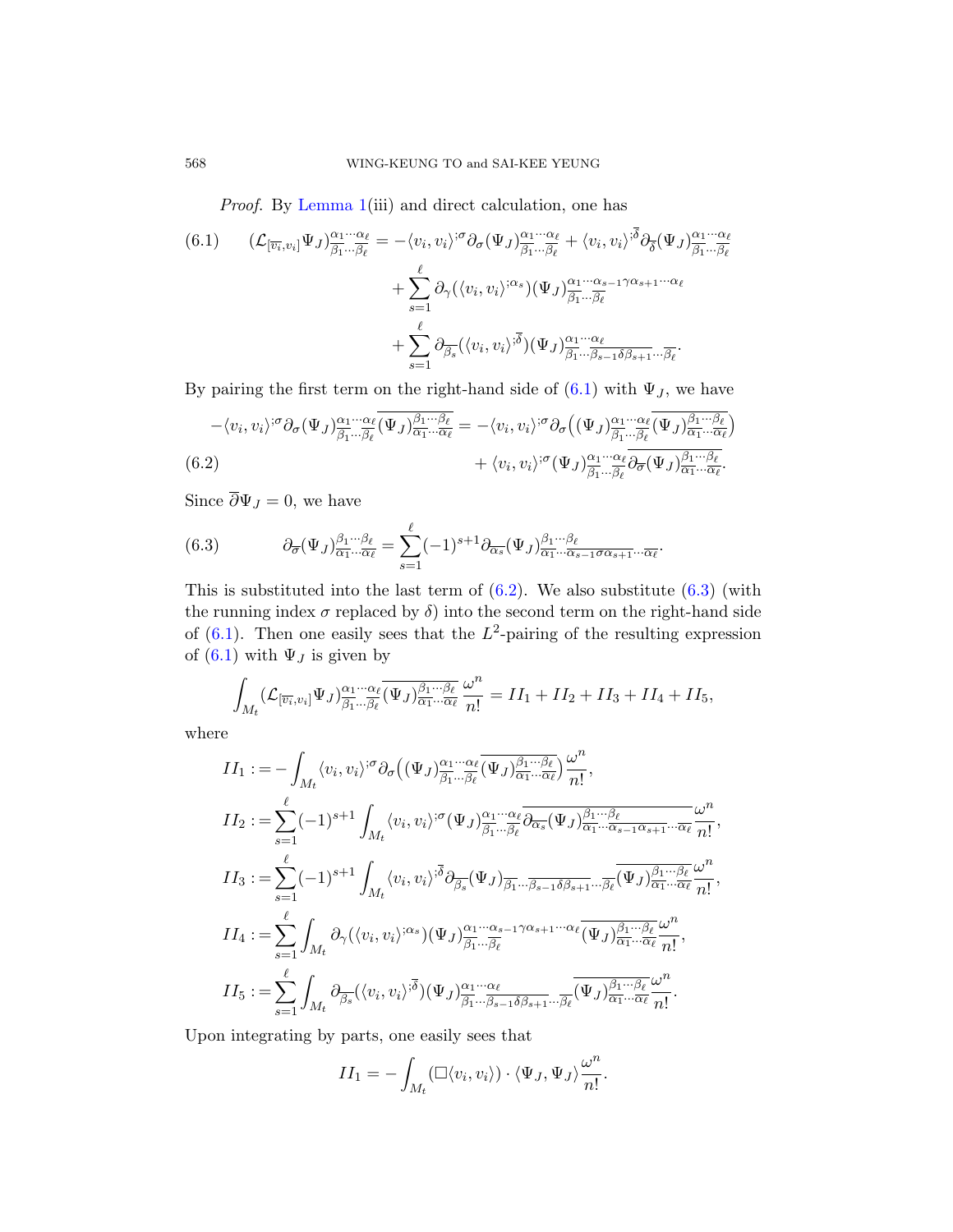In  $II_4$  and for each fixed s, we rename the running index  $\alpha_s$  by  $\sigma$  and then replace  $\gamma$  by  $\alpha_s$ . This gives

$$
II_4 = \sum_{s=1}^{\ell} \int_{M_t} \partial_{\alpha_s} (\langle v_i, v_i \rangle^{\mathfrak{O}}) (\Psi_J)_{\overline{\beta_1} \cdots \overline{\beta_{\ell}}}^{\alpha_1 \cdots \alpha_{s-1} \alpha_s \alpha_{s+1} \cdots \alpha_{\ell}} \overline{(\Psi_J)_{\alpha_1 \cdots \alpha_{s-1} \sigma \alpha_{s+1} \cdots \overline{\alpha_{\ell}}}^{\beta_1 \cdots \beta_{\ell}} \frac{\omega^n}{n!}.
$$

Then one easily seen that

$$
II_2 + II_4 = \int_{M_t} (\Psi_J)_{\overline{\beta_1} \cdots \overline{\beta_\ell}}^{\alpha_1 \cdots \alpha_\ell} (\overline{\partial} \Upsilon)_{\overline{\alpha_1} \cdots \overline{\alpha_\ell}}^{\beta_1 \cdots \overline{\beta_\ell}} \frac{\omega^n}{n!},
$$

where

$$
\Upsilon_{\overline{\alpha_1}\cdots\overline{\alpha_{\ell-1}}}^{\beta_1\cdots\beta_\ell}:=\overline{\langle v_i,v_i\rangle^{;\sigma}}(\Psi_J)_{\overline{\sigma\alpha_1}\cdots\overline{\alpha_{\ell-1}}}^{\beta_1\cdots\beta_\ell}.
$$

Since  $\overline{\partial}^* \Psi_J = 0$ , it fol[lows that](#page-20-0)  $II_2 + II_4 = 0$ . Similarly, one checks that

$$
II_3 + II_5 = \int_{M_t} (\overline{\partial} \widehat{\Upsilon})^{\alpha_1 \cdots \alpha_\ell}_{\overline{\beta_1} \cdots \overline{\beta_\ell}} (\overline{\Psi}_J)^{\beta_1 \cdots \beta_\ell}_{\overline{\alpha_1} \cdots \overline{\alpha_\ell}} \frac{\omega^n}{n!} = 0,
$$

where

$$
\widehat{\Upsilon}_{\overline{\beta_1}\cdots\overline{\beta_{\ell-1}}}^{\alpha_1\cdots\alpha_\ell} := \langle v_i, v_i \rangle^{;\overline{\delta}} (\Psi_J)_{\overline{\delta\beta_1}\cdots\overline{\beta_{\ell-1}}}^{\alpha_1\cdots\alpha_\ell}.
$$

<span id="page-22-0"></span>Summarizing the above discussion and using Lemma 8, one has

$$
(\mathcal{L}_{[\overline{v_i}, v_i]} \Psi_J, \Psi_J)
$$
  
= -(\Box \langle v\_i, v\_i \rangle, \langle \Psi\_J, \Psi\_J \rangle)  
= -(\Box (\Box - k)^{-1} \langle \Phi\_i, \Phi\_i \rangle, \langle \Psi\_J, \Psi\_J \rangle)  
= -(\langle \Phi\_i, \Phi\_i \rangle, \langle \Psi\_J, \Psi\_J \rangle) - k((\Box - k)^{-1} \langle \Phi\_i, \Phi\_i \rangle, \langle \Psi\_J, \Psi\_J \rangle). \Box

## 7. Computation of III

[Our main result](#page-22-0) in this section is the following

PROPOSITION 3. We have

$$
(\mathcal{L}_{v_i}\Psi_J,\mathcal{L}_{v_i}\Psi_J)=-k((\Box -k)^{-1}(\mathcal{L}_{v_i}\Psi_J),\mathcal{L}_{v_i}\Psi_J)+(\Phi_i\otimes\Psi_J,\Phi_i\otimes\Psi_J)-(H(\Phi_i\otimes\Psi_J),H(\Phi_i\otimes\Psi_J)).
$$

We are going to prove Proposition 3 by generalizing the arguments in [Siu86, pp. 287–295]. Let  $\ell$  be a fixed integer satisfying  $1 \leq \ell \leq n$ . Similar to [Siu86, p. 288], we denote by  $X^{(\ell)}$  the space of (relative) tensors  $\Xi \in$  $\mathcal{A}(\otimes^{\ell} T^*M_t \otimes \otimes^{\ell} T^*M_t)$  with components  $\Xi_{\overline{\alpha_1} \cdots \overline{\alpha_{\ell}},\overline{\beta_1} \cdots \overline{\beta_{\ell}}}$  possessing the following three properties:

(P-i)  $\Xi_{\overline{\alpha_1} \cdots \overline{\alpha_\ell}, \overline{\beta_1} \cdots \overline{\beta_\ell}}$  is skew-symmetric in any pair of indices  $\alpha_i, \alpha_j$  for  $i < j$ , i.e.,

$$
\Xi_{\overline{\alpha_1}\cdots\overline{(\alpha_j)_i}\cdots\overline{(\alpha_i)_j}\cdots\overline{\alpha_\ell},\overline{\beta_1}\cdots\overline{\beta_\ell}}=-\Xi_{\overline{\alpha_1}\cdots\overline{\alpha_\ell},\overline{\beta_1}\cdots\overline{\beta_\ell}},
$$

where  $(\alpha_i)_j$  means that the *i*-th index  $\overline{\alpha_i}$  is replaced by  $\overline{\alpha_j}$ , etc.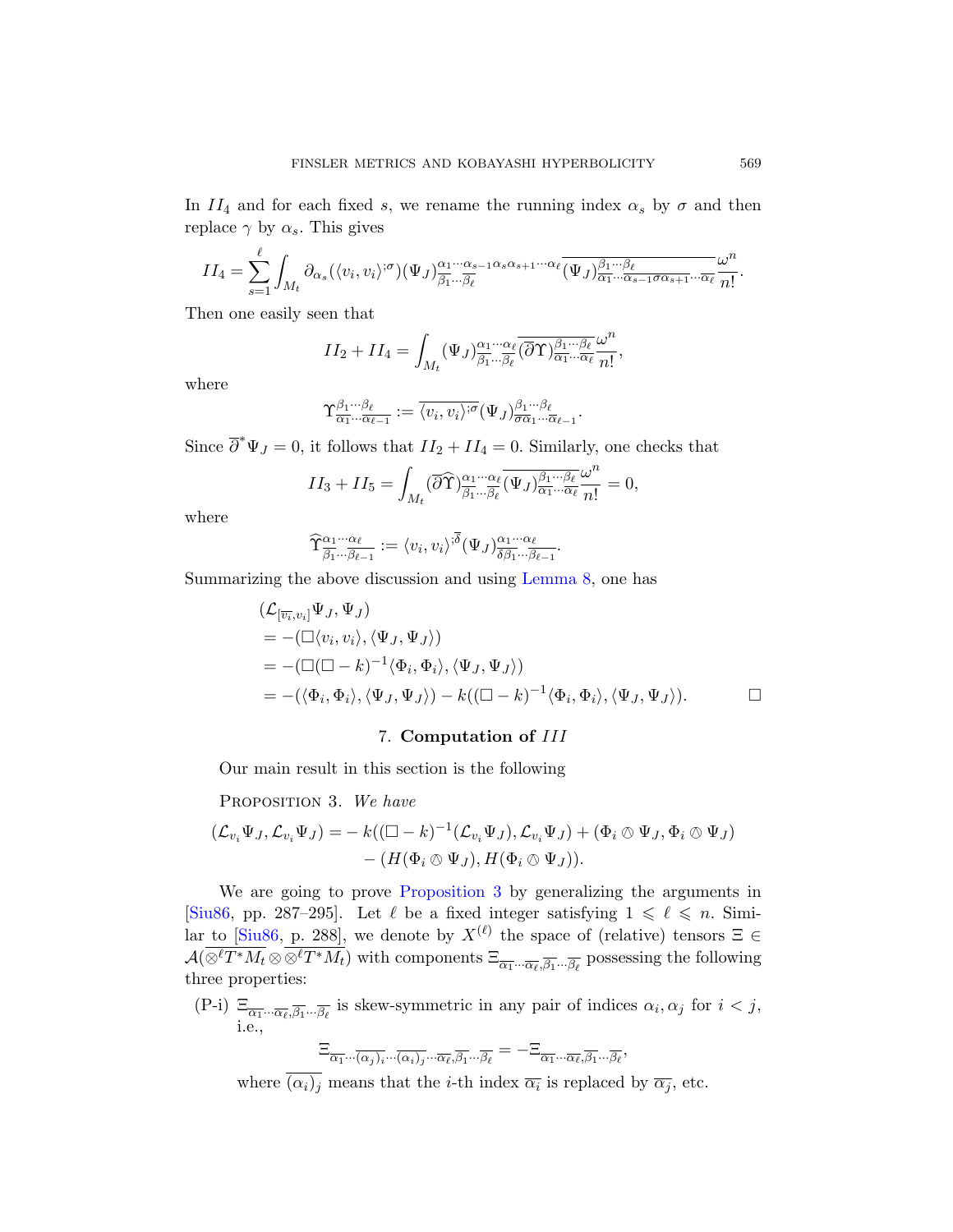(P-ii)  $\Xi_{\overline{\alpha_1} \cdots \overline{\alpha_\ell}, \overline{\beta_1} \cdots \overline{\beta_\ell}}$  is symmetric in the two  $\ell$ -tuples of indices  $(\overline{\alpha_1}, \ldots, \overline{\alpha_\ell})$  and  $(\overline{\beta_1}, \ldots, \overline{\beta_\ell}),$  i.e.,

$$
\Xi_{\overline{\alpha_1}\cdots\overline{\alpha_\ell},\overline{\beta_1}\cdots\overline{\beta_\ell}}=\Xi_{\overline{\beta_1}\cdots\overline{\beta_\ell},\overline{\alpha_1}\cdots\overline{\alpha_\ell}}.
$$

(P-iii) For given indices  $\alpha_1, \ldots, \alpha_{\ell-1}$ , and  $\beta_1, \ldots, \beta_{\ell+1}$ , one has

$$
\sum_{\nu=1}^{\ell+1}(-1)^{\nu}\Xi_{\overline{\alpha_1}\cdots\overline{\alpha_{\ell-1}}\overline{\beta_{\nu}},\overline{\beta_1}\cdots\widehat{\beta_{\nu}}\cdots\overline{\beta_{\ell+1}}}=0,
$$

where  $\widehat{\overline{\beta_{\nu}}}$  means that the index  $\overline{\beta_{\nu}}$  is omitted.

<span id="page-23-0"></span>As in [Siu86, p. 289], for  $s = 1, 2$ , we let  $\overline{D_s}$  denote the operator  $X^{(\ell)}$ given by taking  $\overline{\partial}$  to the s-th  $\ell$ -tuple of skew-symmetric indices, and we let  $\overline{D_s}^*$  denote the adjoint operator of  $\overline{D_s}$ . Also, we denote  $\Box_s = \overline{D_s}^* \overline{D_s} + \overline{D_s D_s}^*$ , and we denote by  $H_s$  the harmonic projection operator on  $X^{(\ell)}$  with respect to  $\Box_s$ . The Green's operator on  $X^{(\ell)}$  with respect to  $\Box_s$  is denoted by  $G_s$ .

LEMMA 9. For any  $\Xi \in X^{(\ell)}$ , we have

- (a)  $\overline{D_1D_2}\Xi = \overline{D_2D_1}\Xi;$
- (b)  $\overline{D_1}^* \overline{D_2} \Xi = \overline{D_2} \overline{D_1}^* \Xi;$
- (c)  $\overline{D_1}^* \overline{D_2}^* \Xi = \overline{D_2}^* \overline{D_1}^* \Xi;$
- (d)  $\overline{D_1D_2}^* \Xi = \overline{D_2}^* \overline{D_1} \Xi;$
- (e)  $\Box_1 \Xi \in X^{(\ell)}$ ;
- <span id="page-23-1"></span>(f)  $\square_1 \Xi = \square_2 \Xi$ ;
- (g) if  $\overline{D_1} \Xi = 0$ , then  $(\Box_1 k)^{-1} \overline{D_2}^* \Xi = \overline{D_2}^* G_2 \Xi$ .

*Proof.* The proofs of the above properties of  $X^{(\ell)}$  follow mutatis mutandis from those in [Siu86, pp. 289–292], w[hich treate](#page-23-0)d the case when  $\ell = 2$ . We will leave the details to the reader.

*Remark* 5. (i) Let  $Y^{(\ell)}$  denote the space of smooth covariant tensors  $\Xi$ with two  $\ell$ -tuples of skew-symmetric indices of anti-holomorphic type; i.e., the components of  $\Xi \in Y^{(\ell)}$  are of the form  $\Xi_{\overline{\alpha_1} \cdots \overline{\alpha_\ell}, \overline{\beta_1} \cdots \overline{\beta_\ell}}$ , and they satisfy (P-i). Let  $X^{(\ell)\perp}$  denote the orthogonal complement of  $X^{(\ell)}$  in  $Y^{(\ell)}$  with respect to the  $L^2$ -inner product on  $M_t$ . Then it follows readily from Lemma 9(e) that  $\Box_1 \Xi \in X^{(\ell)\perp}$  if  $\Xi \in X^{(\ell)\perp}$ . Thus the spectral decomposition of  $Y^{(\ell)}$  with respect to  $\Box_1$  induces a corresponding orthogonal decomposition of  $X^{(\ell)}$ . Then it follows easily that  $H_1(\Xi) \in X^{(\ell)}$  if  $\Xi \in X^{(\ell)}$ .

(ii) One easily sees from Lemma 9(f) that  $G_1\Xi = G_2\Xi$  (and thus also  $H_1(\Xi) = H_2(\Xi)$  for  $\Xi \in X^{(\ell)}$ .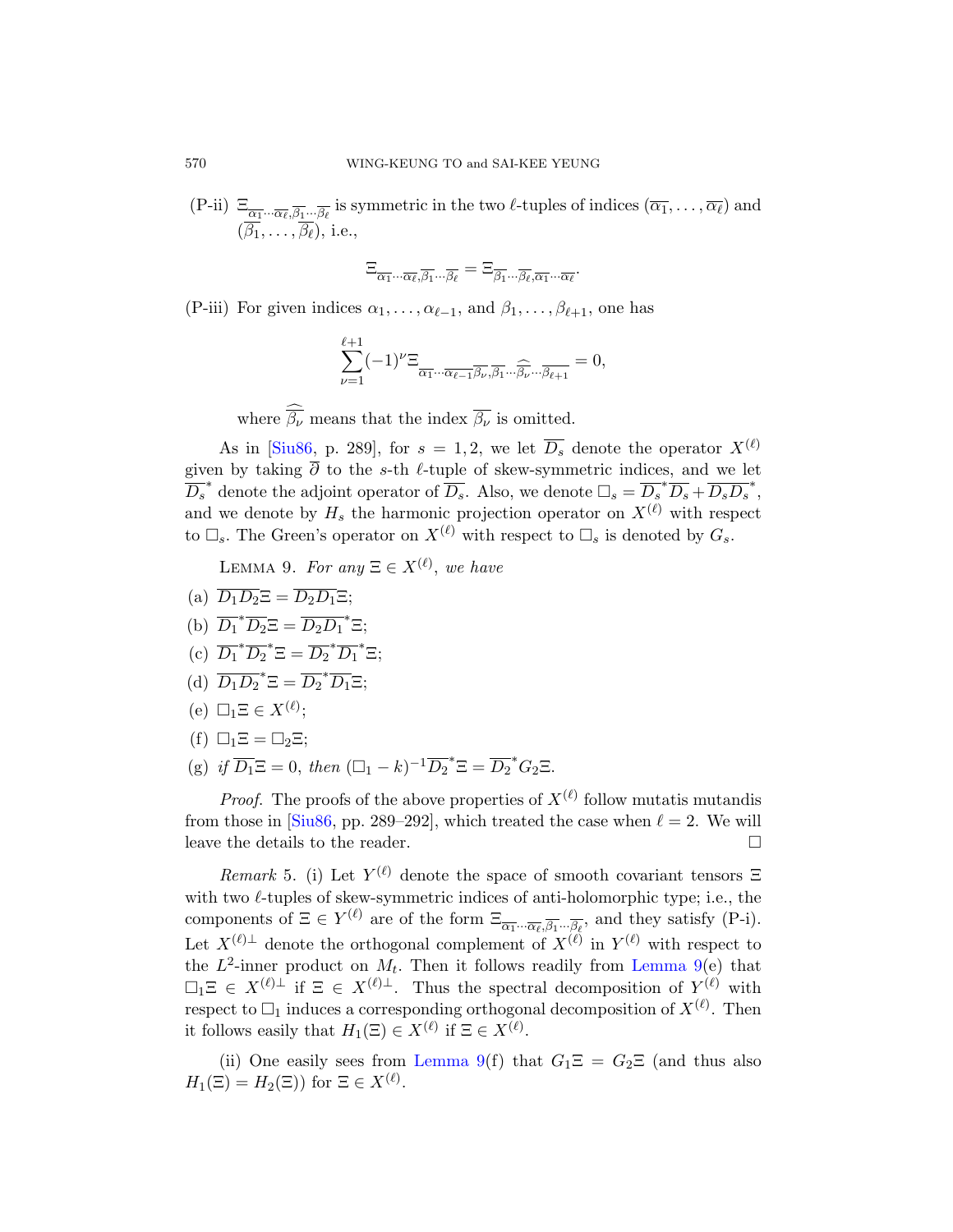<span id="page-24-0"></span>Let  $\Phi_i, \Psi_J$  (with  $|J| = \ell$ ) be as in (4.1). By lowering indices of these objects, we obtain corresponding covariant tensors, which will be denoted by the same sy[mbols \(when](#page-24-0) no confusion arises). For example,  $\Psi_J$  also denotes the covariant tensor with components given by

$$
(\Psi_J)_{\overline{\alpha_1} \cdots \overline{\alpha_\ell}, \overline{\beta_1} \cdots \overline{\beta_\ell}} = g_{\gamma_1 \overline{\beta_1}} \cdots g_{\gamma_\ell \overline{\beta_\ell}} (\Psi_J)_{\overline{\alpha_1} \cdots \overline{\alpha_\ell}}^{\gamma_1 \cdots \gamma_\ell}.
$$

LEMMA 10. For each  $1 \leq \ell \leq n$ , we have  $\Psi_J \in X^{(\ell)}$  and  $\Phi_i \otimes \Psi_J \in X^{(\ell+1)}$ .

*Proof.* We are going to prove Lemma 10 by induction on  $\ell$ . Note that when  $\ell = 1$ , property (P-i) is void, while property (P-ii) and property (P-iii) coincide. By Lemma 1(iv), this common property is satisfied by  $\Psi_J = \Phi_{j_1}$ , where  $J = (j_1)$ . Thus  $\Psi_J = \Phi_{j_1} \in X^{(1)}$ . Moreover, as mentioned in [Siu86, p. 289], a simple direct verification shows that  $\Phi_i \otimes \Psi_{j_1} = \Phi_i \otimes \Phi_{j_1} \in X^{(2)}$ .<br>Now we make the inductive equivariant that  $\Psi_i \subset \mathbf{X}^{(\ell-1)}$  when  $|I'| = \ell-1$ . Now we make the inductive assumption that  $\Psi_{J'} \in X^{(\ell-1)}$ , when  $|J'| = \ell - 1$ and  $\Phi_i \otimes \Psi_{J'} \in X^{(\ell)}$ . Then when  $J = (j_1, \ldots, j_\ell)$  with  $|J| = \ell$ , we have, upon lowering indices,  $\Psi_J = H_1(\Phi_{j_1} \otimes \Psi_{J'})$ , where  $J' = (j_2, \ldots, j_\ell)$ . By [indu](#page-11-0)ctive assumption, since  $|J'| = \ell - 1$ , we have  $\Phi_i \otimes \Psi_{J'} \in X^{(\ell)}$ . Together with Remark 5(i), it follows that  $\Psi_J \in X^{(\ell)}$  as well. Thus, it remains to show that  $\Phi_i \otimes \Psi_J \in X^{(\ell+1)}$  (upon lowering indices). Since  $\Phi_i \otimes \Psi_J$  is a  $\wedge^{\ell+1}TM_t$ -<br>the subset  $(0, \ell+1)$  form it is easy to see that upon lowering indices  $\Phi \otimes \Psi$ valued  $(0, \ell + 1)$ -form, it is easy to see that upon lowering indices,  $\Phi_i \otimes \Psi_J$ possesses property (P-i). We have deduced from the inductive assumption that  $\Psi_J \in X^{(\ell)}$ , and thus it possesses property (P-ii). Together with the symmetry property of  $\Phi_i$  in Lemma 1(iv), one easily sees that  $\Phi_i \otimes \Psi_J$  possesses property<br>(D ii) Nort we are going to youth property (D iii) for  $\Phi \otimes \Psi_J$ . For fixed indices (P-ii). Next we are going to verify property (P-iii) for  $\Phi_i \otimes \Psi_J$ . For fixed indices  $\alpha_1, \ldots, \alpha_\ell, \beta_0, \ldots, \beta_{\ell+1}$ , and in terms of normal coordinates, we consider the expression

$$
A = \sum_{\nu=0}^{\ell+1} (-1)^{\nu} (\Phi_i \otimes \Psi_J)_{\overline{\beta_0} \cdots \overline{\beta_{\nu}} \cdots \overline{\beta_{\ell+1}}, \overline{\beta_{\nu}} \overline{\alpha_1} \cdots \overline{\alpha_{\ell}}}
$$
  
\n
$$
= \sum_{\nu=0}^{\ell+1} (-1)^{\nu} (\Phi_i \otimes \Psi_J)_{\overline{\beta_{\nu}} \overline{\alpha_1} \cdots \overline{\alpha_{\ell}}}^{\beta_0 \cdots \widehat{\beta_{\nu}} \cdots \beta_{\ell+1}}
$$
  
\n
$$
= \sum_{\nu=0}^{\ell+1} (-1)^{\nu} \sum_{\sigma, \tau \in \mathfrak{G}_{\ell+1}} \frac{\text{sgn}(\sigma) \text{sgn}(\tau)}{(1!)^2 (\ell!)^2} (\Phi_i)_{\tau(\beta_{\nu})}^{\sigma(\beta_0)} (\Psi_J)_{\tau(\alpha_1) \cdots \tau(\alpha_{\ell})}^{\sigma(\beta_{\nu-1}) \sigma(\beta_{\nu+1}) \cdots \sigma(\beta_{\ell+1})}.
$$

Let  $\mathfrak{G}'_{\ell+1}$  (resp.  $\mathfrak{G}''_{\ell+1}$ ) be the subset of  $\mathfrak{G}_{\ell+1}$  consisting of those permutations which fix the first object (resp. do not fix the first object), so that

(7.1) 
$$
\mathfrak{G}_{\ell+1} = \mathfrak{G}'_{\ell+1} \amalg \mathfrak{G}''_{\ell+1}.
$$

Then we may write

$$
(\ell!)^2 \cdot A = B + C,
$$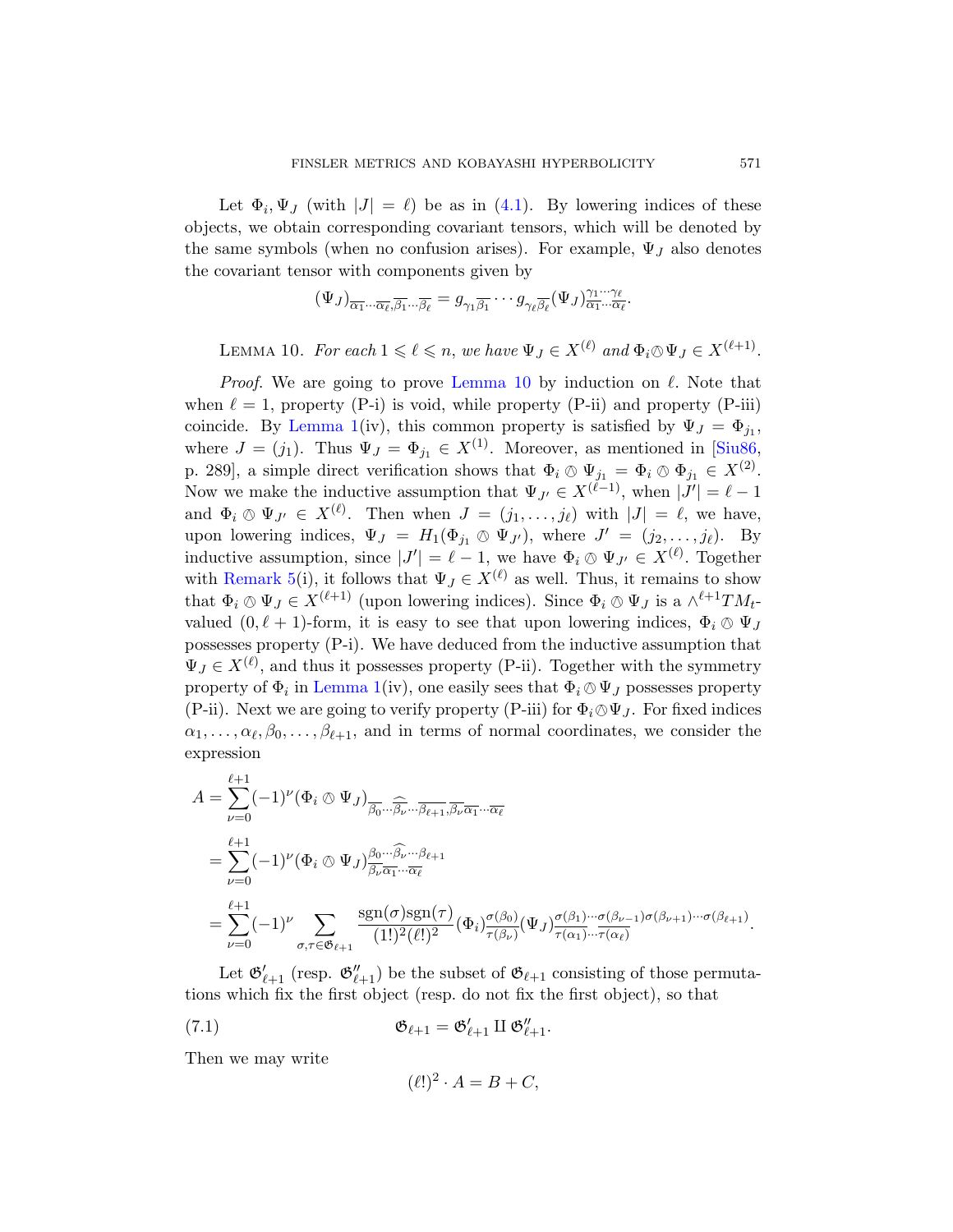where

$$
B := \sum_{\tau \in \mathfrak{G}'_{\ell+1}} \text{sgn}(\tau)
$$
  
\n
$$
\cdot \Big( \sum_{\sigma \in \mathfrak{G}_{\ell+1}} \sum_{\nu=0}^{\ell+1} (-1)^{\nu} \text{sgn}(\sigma) (\Phi_i)_{\overline{\beta_{\nu}}}^{\sigma(\beta_0)} (\Psi_J)_{\tau(\alpha_1) \cdots \tau(\alpha_{\ell})}^{\sigma(\beta_1) \cdots \sigma(\beta_{\nu-1}) \sigma(\beta_{\nu+1}) \cdots \sigma(\beta_{\ell+1})} \Big),
$$
  
\n
$$
C := \sum_{\tau \in \mathfrak{G}''_{\ell+1}} \text{sgn}(\tau)
$$
  
\n
$$
\cdot \Big( \sum_{\sigma \in \mathfrak{G}_{\ell+1}} \sum_{\nu=0}^{\ell+1} (-1)^{\nu} \text{sgn}(\sigma) (\Phi_i)_{\overline{\ast}}^{\sigma(\beta_0)} (\Psi_J)_{\overline{\ast} \cdots \overline{\beta_{\nu}} \cdots \overline{\ast}}^{\sigma(\beta_{\nu-1}) \sigma(\beta_{\nu+1}) \cdots \sigma(\beta_{\ell+1})} \Big).
$$

Here, each  $*$  denotes some  $\alpha_i$  determined by  $\tau$ . For a given  $\nu$ , by considering those  $\sigma \in \mathfrak{G}_{\ell+1}$  such that  $\sigma(\beta_0) = \beta_\mu \ (\neq \beta_\nu)$ , we have

$$
B = \sum_{\tau \in \mathfrak{G}_{\ell+1}'} \operatorname{sgn}(\tau) \cdot \ell! \cdot \Big( \sum_{\nu=0}^{\ell+1} \sum_{\mu=0}^{\nu-1} (-1)^{\nu+\mu} (\Phi_i)_{\overline{\beta_{\nu}}}^{\beta_{\mu}} (\Psi_J)_{\overline{\tau(\alpha_1)} \cdots \overline{\tau(\alpha_{\ell})}}^{\beta_0 \cdots \widehat{\beta_{\nu}}} \cdots \beta_{\ell+1}^{\beta_{\ell+1}}
$$
  
+ 
$$
\sum_{\nu=0}^{\ell+1} \sum_{\mu=\nu+1}^{\ell+1} (-1)^{\nu+\mu-1} (\Phi_i)_{\overline{\beta_{\nu}}}^{\beta_{\mu}} (\Psi_J)_{\overline{\tau(\alpha_1)} \cdots \overline{\tau(\alpha_{\ell})}}^{\beta_0 \cdots \widehat{\beta_{\nu}}} \cdots \widehat{\beta_{\mu}}^{\beta_{\ell+1}} \Big).
$$

From the symmetry property of  $\Phi_i$  (cf. Lemma 1(iv)), it is easy to see that each term of the first double summation above is matched by a corresponding term of the second double summation, and it follows that  $B = 0$ . Similarly, one has

$$
C = \sum_{\tau \in \mathfrak{G}_{\ell+1}''} \text{sgn}(\tau) \cdot \ell! \cdot \sum_{\nu=0}^{\ell+1} \Big( \sum_{\mu=0}^{\nu-1} (-1)^{\nu+\mu} (\Phi_i)_{\overline{\ast}}^{\beta_{\mu}} (\Psi_J)_{\overline{\ast} \cdots \overline{\beta_{\nu}}}^{\beta_0 \cdots \widehat{\beta_{\mu}}} \cdots \widehat{\beta_{\nu}} \cdots \beta_{\ell+1} + \sum_{\mu=\nu+1}^{\ell+1} (-1)^{\nu+\mu-1} (\Phi_i)_{\overline{\ast}}^{\beta_{\mu}} (\Psi_J)_{\overline{\ast} \cdots \overline{\beta_{\nu}}}^{\beta_0 \cdots \widehat{\beta_{\nu}}} \cdots \widehat{\beta_{\ell+1}} \Big)
$$
  
= 0,

<span id="page-25-0"></span>where the last equality follows from property (P-iii) for  $\Psi_J$ , upon re-grouping the terms with common factor  $(\Phi_i)_{\ast}^{\beta\mu}$ ∗ .

Lemma 11. We have (i)  $\overline{D_2}^*(\Phi_i \otimes \Psi_J) = \overline{D_1}(\mathcal{L}_{v_i}\Psi_J),$ <br>  $\overline{P_1}(\mathcal{L}_{v_i}\Psi_J)$ (ii)  $\overline{\partial}(\Phi_i \otimes \Psi_J) = 0,$ <br>(iii)  $\overline{\partial}^*(\mathcal{L}_{v_i}\Psi_J) = 0.$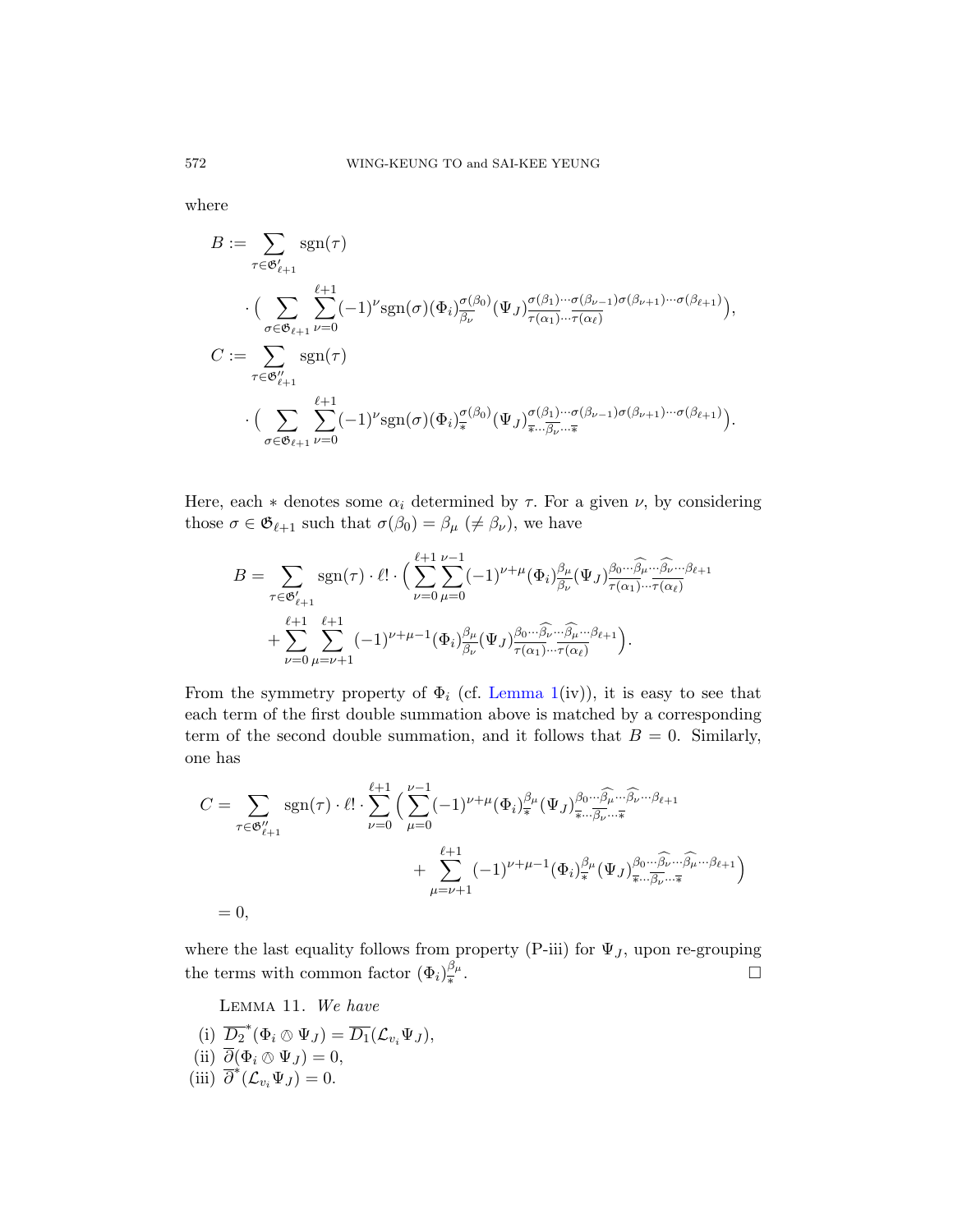<span id="page-26-1"></span>Proof. The proof of (i) is similar to [Siu86, p. 288], and the proof of (iii) is similar to [Siu86, p. 286]. (ii) follows from Remark 2(ii) and the  $\overline{\partial}$ -closedness of  $\Phi_i$  and  $\Psi_J$ .

Now we are ready to give the proof of Proposition 3 by following the arguments as in  $[Siu86, pp. 292-293]$ .

Proof of Proposition 3. First [we h](#page-26-1)ave

(7.2) 
$$
(\mathcal{L}_{v_i}\Psi_J, \mathcal{L}_{v_i}\Psi_J)
$$
  
= 
$$
((\Box - k)(\Box - k)^{-1}(\mathcal{L}_{v_i}\Psi_J), \mathcal{L}_{v_i}\Psi_J)
$$
  
= 
$$
(\Box(\Box - k)^{-1}(\mathcal{L}_{v_i}\Psi_J), \mathcal{L}_{v_i}\Psi_J) - k((\Box - k)^{-1}(\mathcal{L}_{v_i}\Psi_J), \mathcal{L}_{v_i}\Psi_J).
$$

Now we consi[der the first](#page-25-0) term on the right-hand side of (7.2). Upon lowering indices, it is given by

$$
(\Box_1(\Box_1 - k)^{-1}(\mathcal{L}_{v_i}\Psi_J), \mathcal{L}_{v_i}\Psi_J)
$$
  
\n
$$
= ((\Box_1 - k)^{-1}\Box_1(\mathcal{L}_{v_i}\Psi_J), \mathcal{L}_{v_i}\Psi_J)
$$
  
\n
$$
= ((\Box_1 - k)^{-1}\overline{D_1}^*\overline{D_1}(\mathcal{L}_{v_i}\Psi_J), \mathcal{L}_{v_i}\Psi_J)
$$
  
\n(since  $\overline{D_1}^*(\mathcal{L}_{v_i}\Psi_J) = 0$  by Lemma 11(iii))  
\n
$$
= (\overline{D_1}^*(\Box_1 - k)^{-1}\overline{D_2}^*(\Phi_i \otimes \Psi_J), \mathcal{L}_{v_i}\Psi_J) \text{ (by Lemma 11(i))}
$$
  
\n
$$
= ((\Box_1 - k)^{-1}\overline{D_2}^*(\Phi_i \otimes \Psi_J), \overline{D_1}(\mathcal{L}_{v_i}\Psi_J))
$$
  
\n
$$
= (\overline{D_2}^*G_2(\Phi_i \otimes \Psi_J), \overline{D_2}^*(\Phi_i \otimes \Psi_J))
$$
  
\n(by Lemma 10, Lemma 11(i), (ii) and Lemma 9(g))  
\n
$$
= (\overline{D_2D_2}^*G_2(\Phi_i \otimes \Psi_J), \Phi_i \otimes \Psi_J)
$$
  
\n
$$
= (\Box_2G_2(\Phi_i \otimes \Psi_J), \Phi_i \otimes \Psi_J) \text{ (since } G_2\overline{D_2} = \overline{D_2}G_2
$$
  
\nand  $\overline{D_2}(\Phi_i \otimes \Psi_J) = 0$  (by Lemma 11(ii) and Lemma 10))  
\n
$$
= (\Phi_i \otimes \Psi_J, \Phi_i \otimes \Psi_J) - (H_1(\Phi_i \otimes \Psi_J), H_1(\Phi_i \otimes \Psi_J))
$$
  
\n(since  $H_2 = H_1$  on  $X^{(\ell+1)}$  by Remark 5(ii)).

<span id="page-26-2"></span><span id="page-26-0"></span>Upon raising indices and together with (7.2), one obtains Proposition 3 readily.

 $\Box$ 

## 8. The curvature estimates

First we have the following

Lemma 12. One has  $(\Phi_i\otimes\Psi_J,\Phi_i\otimes\Psi_J) = (\overline{\Phi_i}\cdot\Psi_J,\overline{\Phi_i}\cdot\Psi_J) + (\langle\Phi_i,\Phi_i\rangle,\langle\Psi_J,\Psi_J\rangle)$  $-(\overline{\Phi_i}\searrow \Psi_J, \overline{\Phi_i}\searrow \Psi_J) - (\overline{\Phi_i}\nearrow \Psi_J, \overline{\Phi_i}\nearrow \Psi_J).$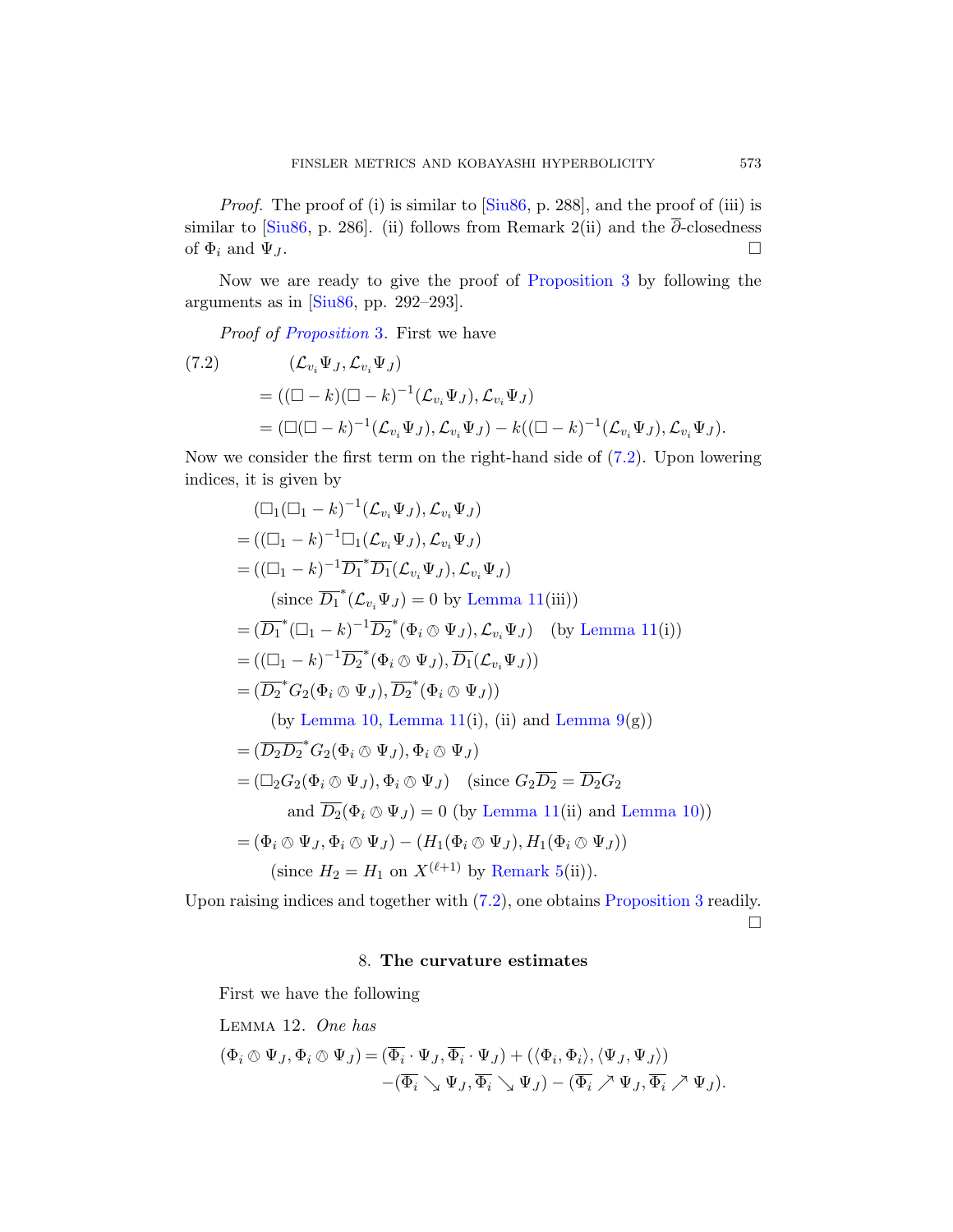Proof. Recall that

$$
\begin{split}\n&=\frac{(\Phi_i \otimes \Psi_J, \Phi_i \otimes \Psi_J)}{((\ell+1)!)^2} \\
&=\frac{1}{((\ell+1)!)^2} \int_{M_t} (\Phi_i \otimes \Psi_J)_{\overline{\beta_1} \dots \overline{\beta_{\ell+1}}}^{\alpha_1 \dots \alpha_{\ell+1}} \overline{(\Phi_i \otimes \Psi_J)_{\overline{\alpha_1} \dots \overline{\alpha_{\ell+1}}}^{\beta_1 \dots \beta_{\ell+1}}} \frac{\omega^n}{n!} \\
&=\frac{1}{((\ell+1)!)^2} \int_{M_t} \sum_{\sigma, \tau, \sigma', \tau' \in \mathfrak{G}_{\ell+1}} \frac{\text{sgn}(\sigma) \text{sgn}(\tau) \text{sgn}(\sigma') \text{sgn}(\tau')}{(\ell!)^4} \\
&\cdot (\Phi_i)_{\overline{\tau(\beta_1)}}^{\sigma(\alpha_1)} (\Psi_J)_{\overline{\tau(\beta_2)} \dots \overline{\tau(\beta_{\ell+1})}}^{\sigma(\alpha_{\ell+1})}} \overline{(\Phi_i)_{\sigma'(\alpha_1)}}^{\tau'(\beta_1)} (\Psi_J)_{\overline{\sigma'(\alpha_2)} \dots \overline{\tau'(\beta_{\ell+1})}}^{\tau(\beta_{\ell+1})}} \frac{\omega^n}{n!}.\n\end{split}
$$

By writing  $\sigma' = \sigma'' \circ \sigma$ ,  $\tau' = \tau'' \circ \tau$  (so that  $sgn(\sigma)sgn(\sigma') = sgn(\sigma'')$ , etc), one easily sees that

$$
\begin{split}\n&= \frac{(\Phi_i \otimes \Psi_J, \Phi_i \otimes \Psi_J)}{((\ell+1)!)^2} \\
&= \frac{1}{((\ell+1)!)^2} \int_{M_t} \sum_{\sigma,\tau \in \mathfrak{G}_{\ell+1}} (\Phi_i)_{\tau(\beta_1)}^{\sigma(\alpha_1)} (\Psi_J)_{\tau(\beta_2)}^{\sigma(\alpha_2)\cdots\sigma(\alpha_{\ell+1})} \\
&\cdot \Big(\sum_{\sigma'',\tau'' \in \mathfrak{G}_{\ell+1}} \frac{\text{sgn}(\sigma'')\text{sgn}(\tau'')}{(\ell!)^4} \overline{(\Phi_i)_{\sigma''(\sigma(\alpha_1))}^{\tau''(\tau(\beta_1))}} (\Psi_J)_{\sigma''(\sigma(\alpha_2))\cdots\sigma''(\sigma(\alpha_{\ell+1}))}^{\tau''(\tau(\beta_{\ell+1}))} \Big) \frac{\omega^n}{n!} \\
&= \int_{M_t} (\Phi_i)_{\beta_1}^{\alpha_1} (\Psi_J)_{\beta_2\cdots\beta_{\ell+1}}^{\alpha_2\cdots\alpha_{\ell+1}} \\
&\cdot \Big(\sum_{\sigma'',\tau'' \in \mathfrak{G}_{\ell+1}} \frac{\text{sgn}(\sigma'')\text{sgn}(\tau'')}{(\ell!)^4} \overline{(\Phi_i)_{\sigma''(\alpha_1)}^{\tau''(\beta_1)} (\Psi_J)_{\sigma''(\alpha_2)\cdots\sigma''(\alpha_{\ell+1})}^{\tau''(\beta_{\ell+1})}} \Big) \frac{\omega^n}{n!}\n\end{split}
$$

(from symmetry of the expression in  $\sigma$ ,  $\tau$ ).

Next we consider the partition  $\mathfrak{G}_{\ell+1} = \mathfrak{G}'_{\ell+1} \amalg \mathfrak{G}''_{\ell+1}$  as given in (7.1). Then we may write

$$
(\Phi_i \otimes \Psi_J, \Phi_i \otimes \Psi_J) = I_{(\mathfrak{G}'_{\ell+1}, \mathfrak{G}'_{\ell+1})} + I_{(\mathfrak{G}'_{\ell+1}, \mathfrak{G}''_{\ell+1})} + I_{(\mathfrak{G}''_{\ell+1}, \mathfrak{G}'_{\ell+1})} + I_{(\mathfrak{G}''_{\ell+1}, \mathfrak{G}''_{\ell+1})},
$$

where

$$
I_{(\mathfrak{G}'_{\ell+1},\mathfrak{G}'_{\ell+1})} := \int_{M_t} (\Phi_i)_{\overline{\beta_1}}^{\alpha_1} (\Psi_J)_{\overline{\beta_2} \dots \overline{\beta_{\ell+1}}}^{\alpha_2 \dots \alpha_{\ell+1}}
$$
  
\n
$$
\cdot (\sum_{\sigma \in \mathfrak{G}'_{\ell+1}} \sum_{\tau \in \mathfrak{G}'_{\ell+1}} \frac{\text{sgn}(\sigma) \text{sgn}(\tau)}{(\ell!)^4} (\Phi_i)_{\sigma(a_1)}^{\tau(\beta_1)} (\Psi_J)_{\sigma(\alpha_2)}^{\tau(\beta_2) \dots \tau(\beta_{\ell+1})} ) \frac{\omega^n}{n!},
$$
  
\n
$$
I_{(\mathfrak{G}'_{\ell+1},\mathfrak{G}''_{\ell+1})} := \int_{M_t} (\Phi_i)_{\overline{\beta_1}}^{\alpha_1} (\Psi_J)_{\overline{\beta_2} \dots \overline{\beta_{\ell+1}}}^{\alpha_2 \dots \alpha_{\ell+1}}
$$
  
\n
$$
\cdot (\sum_{\sigma \in \mathfrak{G}'_{\ell+1}} \sum_{\tau \in \mathfrak{G}''_{\ell+1}} \frac{\text{sgn}(\sigma) \text{sgn}(\tau)}{(\ell!)^4} (\Phi_i)_{\sigma(a_1)}^{\tau(\beta_1)} (\Psi_J)_{\sigma(\alpha_2)}^{\tau(\beta_2) \dots \tau(\beta_{\ell+1})} ) \frac{\omega^n}{n!},
$$

and  $I_{(\mathfrak{G}''_{\ell+1},\mathfrak{G}'_{\ell+1})}$ ,  $I_{(\mathfrak{G}''_{\ell+1},\mathfrak{G}''_{\ell+1})}$  are defined similarly. Note that  $|\mathfrak{G}'_{\ell+1}|=\ell!$  and  $|\mathfrak{G}''_{\ell+1}| = \ell \cdot \ell!$ . Now for each  $\sigma \in \mathfrak{G}'_{\ell+1}$  (as a permutation on  $(\alpha_1, \ldots, \alpha_{\ell+1}),$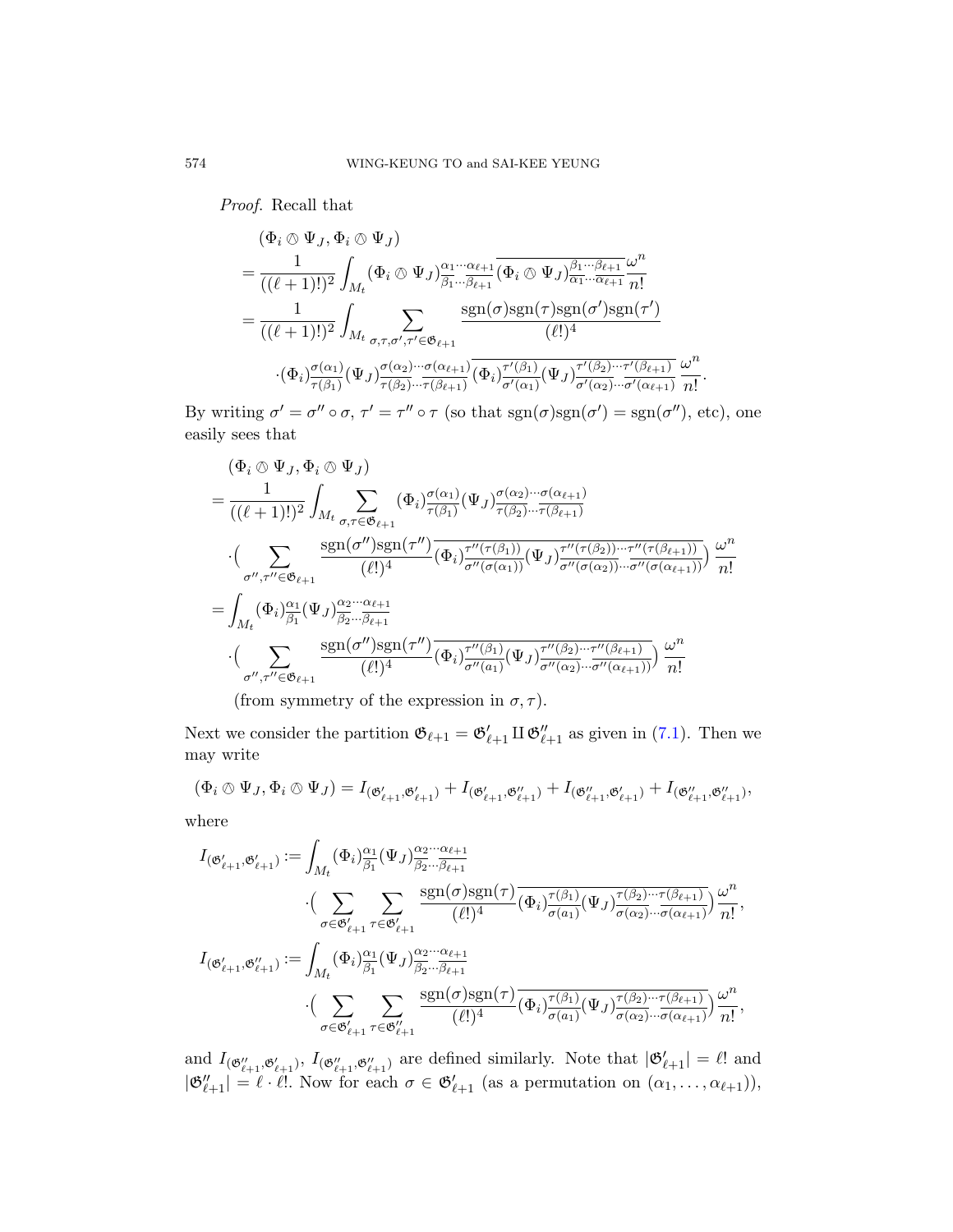one has  $\sigma(\alpha_1) = \alpha_1$  and  $sgn(\sigma) = sgn(\sigma|_{(\alpha_2,\ldots,\alpha_{\ell+1})})$ . Thus,

$$
I_{(\mathfrak{G}'_{\ell+1}, \mathfrak{G}'_{\ell+1})} := \frac{1}{(\ell!)^4} \int_{M_t} (\Phi_i)_{\beta_1}^{\alpha_1} (\Psi_J)_{\overline{\alpha_2} \cdots \overline{\alpha_{\ell+1}}}^{\alpha_2 \cdots \alpha_{\ell+1}}
$$
  

$$
\cdot \Big( \sum_{\sigma \in \mathfrak{G}'_{\ell+1}} \sum_{\tau \in \mathfrak{G}'_{\ell+1}} \overline{(\Phi_i)_{\overline{\alpha_1}}^{\beta_1} (\Psi_J)_{\overline{\beta_1} \cdots \overline{\beta_{\ell+1}}}^{\beta_2 \cdots \beta_{\ell+1}}} \Big) \frac{\omega^n}{n!}
$$
  

$$
= \frac{1}{(\ell!)^4} \cdot (\ell!)^2 \int_{M_t} (\Phi_i)_{\overline{\beta_1}}^{\alpha_1} (\overline{\Phi_i})_{\overline{\alpha_1}}^{\beta_1} \cdot (\Psi_J)_{\overline{\beta_2} \cdots \overline{\beta_{\ell+1}}}^{\alpha_2 \cdots \alpha_{\ell+1}} \overline{(\Psi_J)_{\overline{\alpha_2} \cdots \overline{\alpha_{\ell+1}}}^{\beta_2 \cdots \beta_{\ell+1}}} \Big) \frac{\omega^n}{n!}
$$
  

$$
= (\langle \Phi_i, \Phi_i \rangle, \langle \Psi_J, \Psi_J \rangle) \quad (\text{cf. (3.8) and (3.9)}).
$$

Next we consider  $I_{(\mathfrak{G}'_{\ell+1},\mathfrak{G}''_{\ell+1})}$  $I_{(\mathfrak{G}'_{\ell+1},\mathfrak{G}''_{\ell+1})}$  $I_{(\mathfrak{G}'_{\ell+1},\mathfrak{G}''_{\ell+1})}$ . For each  $\sigma \in \mathfrak{G}'_{\ell+1}$  and  $\tau \in \mathfrak{G}''_{\ell+1}$  (so that  $\sigma(\alpha_1) = \alpha_1$  $\sigma(\alpha_1) = \alpha_1$  $\sigma(\alpha_1) = \alpha_1$  and  $\tau(\beta_1) = \beta_\mu$  with  $\mu \neq 1$ , one easily sees as before that

$$
(\Phi_i)_{\beta_1}^{\alpha_1} (\Psi_J)_{\beta_2}^{\alpha_2 \cdots \alpha_{\ell+1}} \cdot \text{sgn}(\sigma) \text{sgn}(\tau) \cdot \overline{(\Phi_i)_{\sigma(a_1)}^{\tau(\beta_1)} (\Psi_J)_{\sigma(\alpha_2)}^{\tau(\beta_2) \cdots \tau(\beta_{\ell+1})}}
$$
  
=  $(-1)^{\mu-2} (\Phi_i)_{\beta_1}^{\alpha_1} (\Psi_J)_{\beta_2 \cdots \beta_{\ell+1}}^{\alpha_2 \cdots \alpha_{\ell+1}} \cdot (-1)^{\mu-1} \cdot \overline{(\Phi_i)_{\alpha_1}^{\beta_1} (\Psi_J)_{\alpha_2 \cdots \alpha_{\ell+1}}^{\beta_1 \cdots \beta_{\ell+1}}} \cdot (-1)^{\mu-1} \cdot \overline{(\Phi_i)_{\alpha_1}^{\beta_1} (\Psi_J)_{\alpha_2 \cdots \alpha_{\ell+1}}^{\beta_1 \cdots \beta_{\ell+1}}} \cdot (-1)^{\mu-1} \cdot \overline{(\Phi_i)_{\alpha_1}^{\beta_1} (\Psi_J)_{\alpha_2 \cdots \alpha_{\ell+1}}}^{\beta_1 \cdots \beta_{\ell+1}}$   
=  $-\ell! (\ell-1)! \langle \overline{\Phi_i} \searrow \Psi_J, \overline{\Phi_i} \searrow \Psi_J \rangle$  (cf. (3.8) and (5.10)).

Thus,

$$
I_{(\mathfrak{G}'_{\ell+1}, \mathfrak{G}''_{\ell+1})} := \frac{1}{(\ell!)^4} \cdot \ell! \cdot (\ell \cdot \ell!) \cdot (-\ell! (\ell-1)!) \cdot (\langle \overline{\Phi_i} \searrow \Psi_J, \overline{\Phi_i} \searrow \Psi_J \rangle)
$$
  
= -(\overline{\Phi\_i} \searrow \Psi\_J, \overline{\Phi\_i} \searrow \Psi\_J).

<span id="page-28-0"></span>Similarly, one easily checks that

$$
\begin{aligned} &I_{(\mathfrak{G}_{\ell+1}''',\mathfrak{G}_{\ell+1}')}=-(\overline{\Phi_i} \nearrow \Psi_J, \overline{\Phi_i} \nearrow \Psi_J), \\ &I_{(\mathfrak{G}_{\ell+1}'',\mathfrak{G}_{\ell+1}'})=(\overline{\Phi_i} \cdot \Psi_J, \overline{\Phi_i} \cdot \Psi_J), \end{aligned}
$$

and the lemma follows readily.  $\hfill \square$ 

PROPOSITION 4. We have

$$
\partial_i \overline{\partial_i} \log \|\Psi_J\|_2^2
$$
\n
$$
= \frac{1}{\|\Psi_J\|_2^2} \Big( -k((\Box - k)^{-1}(\overline{\Phi_i} \cdot \Psi_J), \overline{\Phi_i} \cdot \Psi_J) - k((\Box - k)^{-1} \langle \Phi_i, \Phi_i \rangle, \langle \Psi_J, \Psi_J \rangle) - k((\Box - k)^{-1} \langle \mathcal{L}_{v_i} \Psi_J, \mathcal{L}_{v_i} \Psi_J) - \left| (\mathcal{L}_{v_i} \Psi_J, \frac{\Psi_J}{\|\Psi_J\|_2}) \right|^2 - (H(\Phi_i \otimes \Psi_J), H(\Phi_i \otimes \Psi_J))).
$$

*Proof.* The proposition follows readily by combining  $(4.6)$ ,  $(4.9)$ ,  $(4.11)$ , (4.12), Proposition 1, Proposition 2, Proposition 3 and Lemma 12.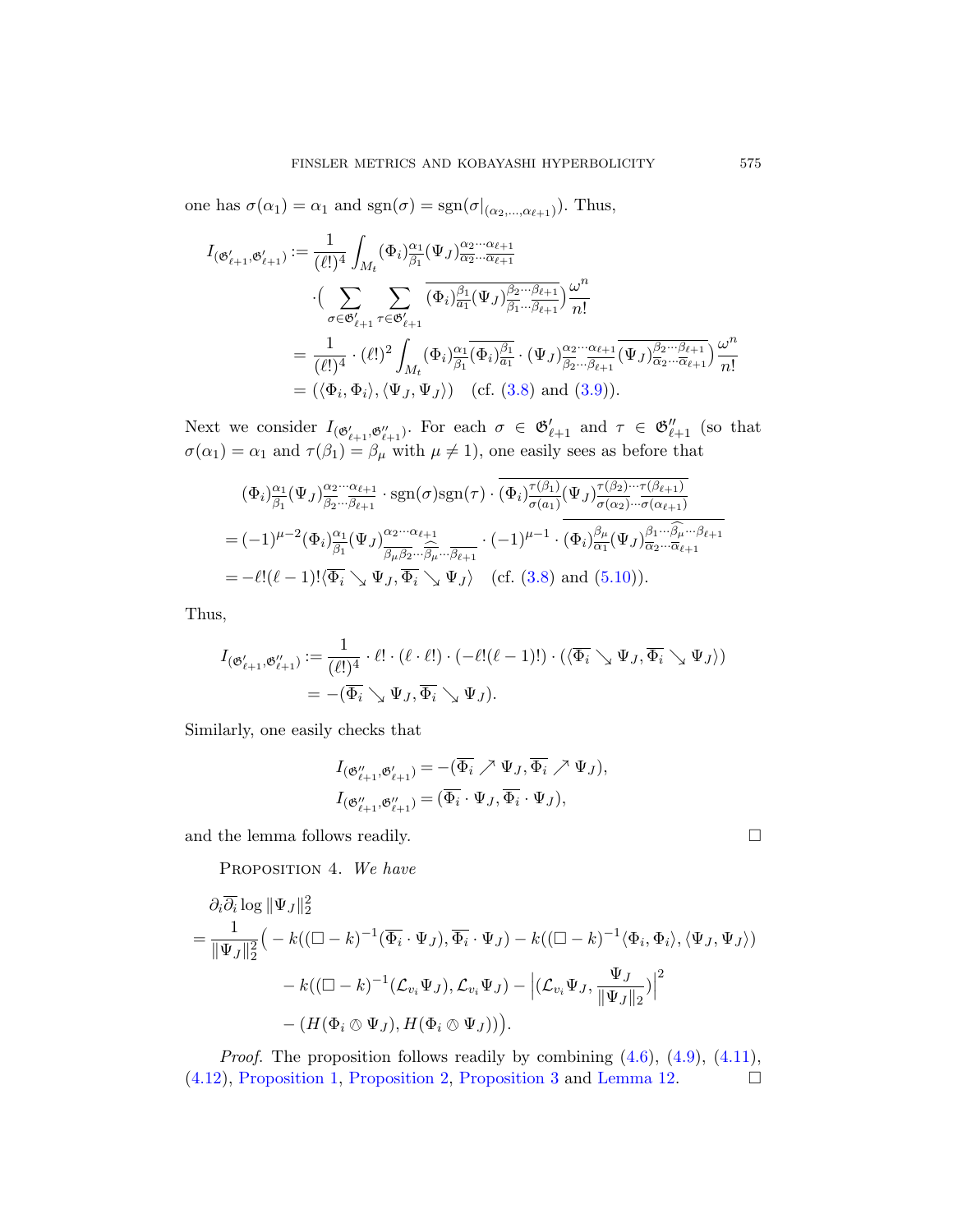PROPOSITION 5. We have

(8.1) 
$$
\partial_i \overline{\partial_i} \log \|\Psi_J\|_2^2 \ge \frac{1}{\|\Psi_J\|_2^2} \Big( -k\big( (\Box - k)^{-1} (\overline{\Phi_i} \cdot \Psi_J), \overline{\Phi_i} \cdot \Psi_J \big) -k\big( (\Box - k)^{-1} \langle \Phi_i, \Phi_i \rangle, \langle \Psi_J, \Psi_J \rangle \big) - (H(\Phi_i \otimes \Psi_J), H(\Phi_i \otimes \Psi_J)) \Big)
$$

<span id="page-29-0"></span>*Proof.* By considering the spectral decomposition of  $\mathcal{L}_{v_i}\Psi_J$  with respect to $\square$ , o[ne easily sees](#page-28-0) that  $(8.2)$  $(8.2)$ 

.

 $\frac{2}{2}$ .

$$
-k((\Box - k)^{-1}(\mathcal{L}_{v_i}\Psi_J), \mathcal{L}_{v_i}\Psi_J) \geq (H(\mathcal{L}_{v_i}\Psi_J), H(\mathcal{L}_{v_i}\Psi_J)) = ||H(\mathcal{L}_{v_i}\Psi_J)||
$$

On the other hand, since  $\Psi_J$  is harmonic, one clearly has

<span id="page-29-4"></span>(8.3) 
$$
||H(\mathcal{L}_{v_i}\Psi_J)||_2 \geqslant \left|(\mathcal{L}_{v_i}\Psi_J, \frac{\Psi_J}{\|\Psi_J\|_2})\right|.
$$

By combining (8.2), (8.3) and Proposition 4, one obtains Proposition 5 easily.  $\Box$ 

For a positive integer  $\ell$ , we define the relative tensor

<span id="page-29-2"></span>(8.4) 
$$
H^{(\ell)} := H(\underbrace{\Phi_i \otimes \cdots \otimes \Phi_i}_{\ell \text{-times}}),
$$

so that  $H^{(\ell)} = \Psi_J$  with J given by the  $\ell$ -tuple  $(i, i, \ldots, i)$ . Note that  $H^{(\ell)}$ a[ctua](#page-8-0)lly depends on  $i$ , but for simplicity, this is suppressed in the notation.

LEMMA 13. For each  $\ell \geq 1$ , one has

(i) 
$$
H(\Phi_i \otimes H^{(\ell-1)}) = H^{(\ell)}
$$
.  
(ii)  $(\overline{\Phi}_i \cdot H^{(\ell)} \cdot H^{(\ell-1)}) = H^{(\ell)}$ .

(ii) 
$$
(\overline{\Phi_i} \cdot H^{(\ell)}, H^{(\ell-1)}) = ||H^{(\ell)}||_2^2.
$$

[Here](#page-15-2) we adopt the convention that  $H^{(0)}$  is the constant function 1.

<span id="page-29-1"></span>*Proof.* From  $(5.4)$ ,  $(3.6)$  and the definition that  $H^{(0)}$  is the constant function 1, [one e](#page-29-1)asily sees that  $\Phi_i \otimes H^{(\ell-1)} - \underbrace{\Phi_i \otimes \cdots \otimes \Phi_i}_{i}$  is  $\overline{\partial}$ -exact (resp. zero) when  $\ell \geq 2$  (resp.  $\ell = 1$  (cf. Remark 2(ii))). Together with the fact that the harmonic pro[jection of a](#page-29-2)  $\overline{\partial}$ -exact form is zero, one obtains (i) immediately. Next we see from Lemma 4 that

<span id="page-29-5"></span>(8.5) 
$$
\langle \overline{\Phi_i} \cdot H^{(\ell)}, H^{(\ell-1)} \rangle = \langle H^{(\ell)}, \Phi_i \otimes H^{(\ell-1)} \rangle.
$$

Upon integrating both sides of (8.5) over  $M_t$  and using the harmonicity of  $H^{(\ell)}$ and (i), one obtains (ii) immediately.  $\square$ 

*Remark* 6. One easily sees from Lemma 13(i) that on  $M_t$ ,  $H^{(\ell)} \equiv 0 \implies$  $H^{(\ell')} \equiv 0$  for all  $\ell' > \ell$ . Equivalently,  $||H^{(\ell)}||_2 = 0 \implies ||H^{(\ell')}||_2 = 0$  for all  $\ell' > \ell$ .

<span id="page-29-3"></span>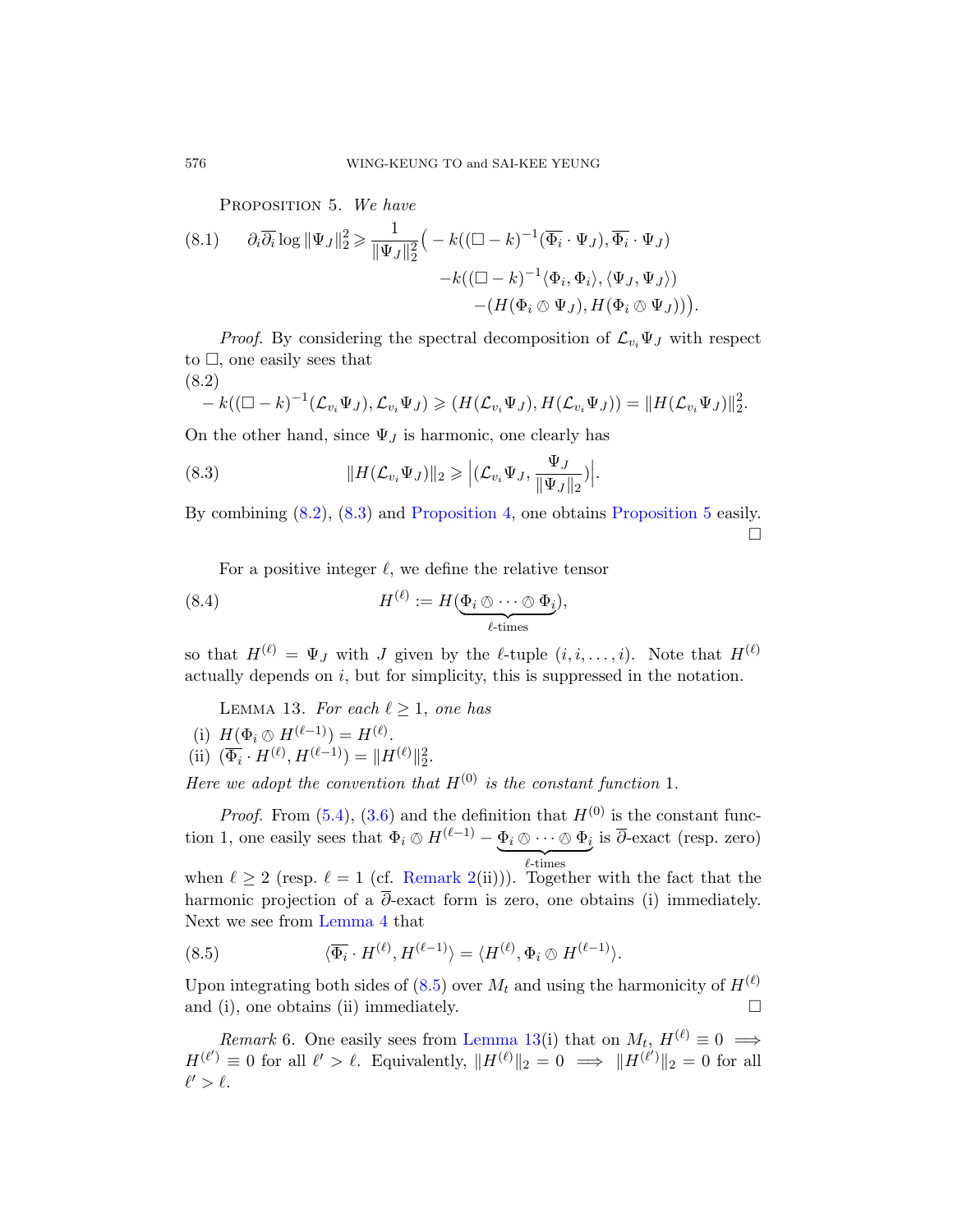<span id="page-30-2"></span><span id="page-30-1"></span><span id="page-30-0"></span>Now we state the main result in this section which is to be used later on to prove hyperbolicity of S.

[P](#page-29-2)ROPOSITION 6. Let  $i, \ell, H^{(\ell)}$  be as in (8.4). Supp[o](#page-29-2)se  $\|H^{(\ell)}\|_2 > 0$  (so that  $||H^{(\ell-1)}||_2 > 0$  (cf. Remark 6)). Then we have

(8.6) 
$$
\partial_i \overline{\partial_i} \log \| H^{(\ell)} \|_2^2 \ge \frac{\| H^{(\ell)} \|_2^2}{\| H^{(\ell-1)} \|_2^2} - \frac{\| H^{(\ell+1)} \|_2^2}{\| H^{(\ell)} \|_2^2}.
$$

Remark 7. As in Lemma 13, in Proposition [6](#page-29-3) we adopt the convention that  $H^{(0)} \equiv 1$ , so that by (2.1),  $||H^{(0)}||_2^2 = Vol(M_t) = \frac{(\hat{2}\pi)^n K_{M_t}^n}{k^n n!}$ , which is independent of  $t \in S$  (since  $K_{M_t}^n$  is determined by a fixed class in  $H^{2n}(M,\mathbb{Z}),$ where M is the underlying topological manifold of the  $M_t$ 's).

*Proof of Proposition* 6. We are going to apply Proposition 5 (with  $\Psi_J$  given by  $H^{(\ell)}$ [\). Firs](#page-39-2)t we consider the second term on the right-hand side of (8.1). By Lemma 8 (and with  $v_i$  as given there), one has

$$
(8.7) \qquad -k((\Box - k)^{-1} \langle \Phi_i, \Phi_i \rangle, \langle H^{(\ell)}, H^{(\ell)} \rangle) = -k(\langle v_i, v_i \rangle, \langle H^{(\ell)}, H^{(\ell)} \rangle) \ge 0,
$$

since the integrand is pointwise nonnega[tive on](#page-29-3)  $M_t$ . (In fact, since  $\langle \Phi_i, \Phi_i \rangle$  is a nonnegative-valued and nonidentically-zero real-analytic function on  $M_t$ , it follows from the arguments in [Siu86, pp. 297–298] that  $-k((\Box - k)^{-1} \langle \Phi_i, \Phi_i \rangle)$ is also a nonnegative-valued and nonidentically-zero real-analytic function; and together with such property of  $\langle H^{(\ell)}, H^{(\ell)} \rangle$ , it is easy to conclude that  $-k((\Box - k)^{-1} \langle \Phi_i, \Phi_i \rangle, \langle H^{(\ell)}, H^{(\ell)} \rangle) > 0.$  For the last term of (8.1), we also note from Lemma 13(i) that  $H(\Phi_i \otimes H^{(\ell)}) = H^{(\ell+1)}$ . Thus Proposition 5 implies that

(8.8) 
$$
\partial_i \overline{\partial_i} \log \| H^{(\ell)} \|_2^2
$$
  

$$
\geq \frac{1}{\| H^{(\ell)} \|_2^2} \Big( -k((\Box - k)^{-1} (\overline{\Phi_i} \cdot H^{(\ell)}), \overline{\Phi_i} \cdot H^{(\ell)}) - \| H^{(\ell+1)} \|_2^2 \Big).
$$

For the first term above, we note that  $\overline{\Phi_i} \cdot H^{(\ell)}$  and  $H^{(\ell-1)}$  are both in  $\mathcal{A}^{0,\ell-1}(\wedge^{\ell-1}TM_t)$ , and  $H^{(\ell-1)}$  is harmonic. Now we take an orthonormal basis of $\mathcal{A}^{0,\ell-1}(\wedge^{\ell-1}TM_t)$  consisting of e[igensections](#page-29-2) of  $\Box$  and with  $\frac{1}{\|H^{(\ell-1)}\|_2}H^{(\ell-1)}$ as one of the (harmonic) basis elements. Then by considering the spectral decomposi[tion](#page-30-1) of  $\overline{\Phi_i} \cdot H^{(\ell)}$  with respect to  $\Box$ , one easily sees that

$$
-k((\Box - k)^{-1}(\overline{\Phi_i} \cdot H^{(\ell)}), \overline{\Phi_i} \cdot H^{(\ell)}) \ge \left| (\overline{\Phi_i} \cdot H^{(\ell)}, \frac{H^{(\ell-1)}}{\|H^{(\ell-1)}\|_2}) \right|^2
$$
  
= 
$$
\frac{\|H^{(\ell)}\|_2^4}{\|H^{(\ell-1)}\|_2^2} \quad \text{(by Lemma 13(ii))}.
$$

Together with  $(8.8)$ , one obtains  $(8.6)$  readily.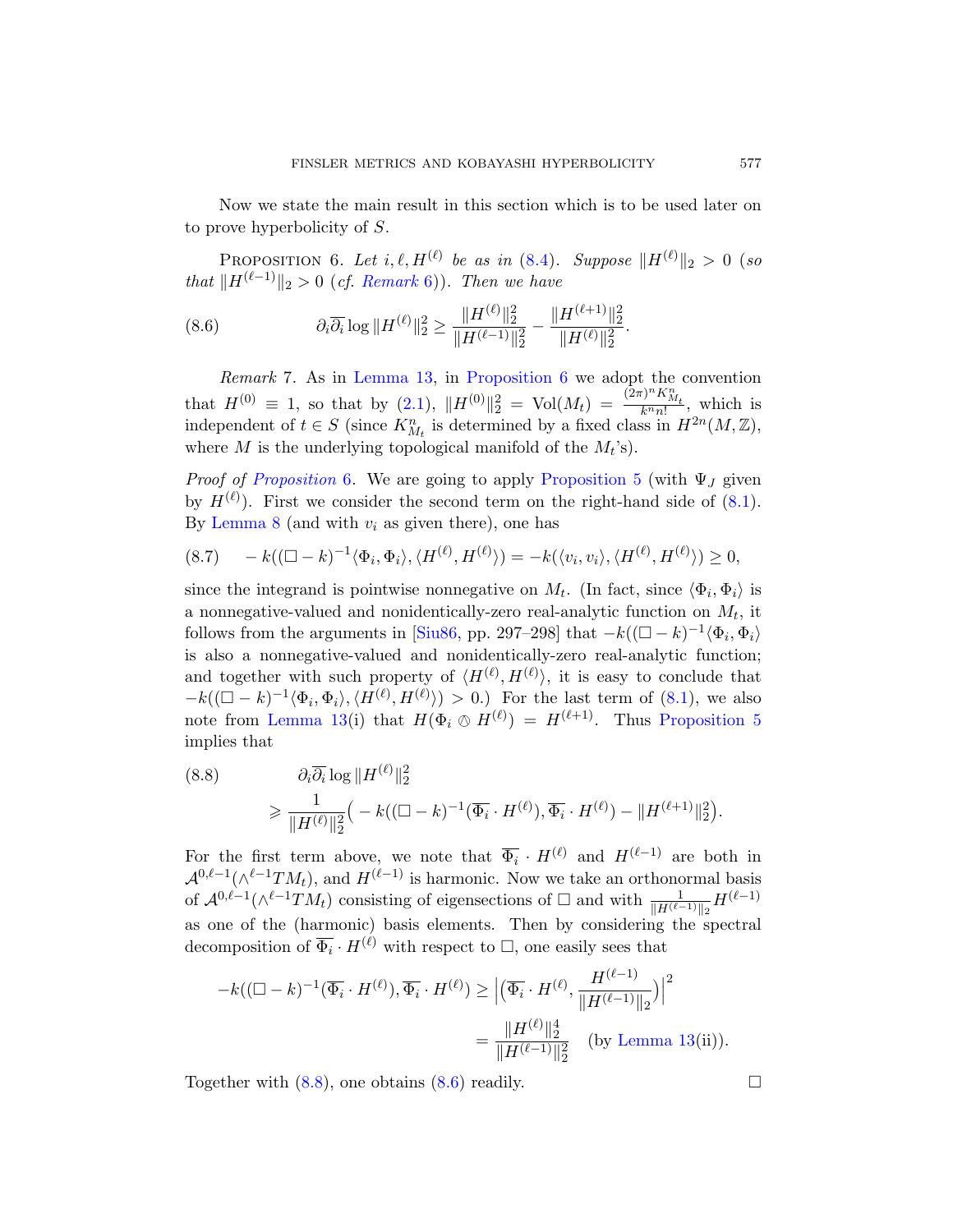Remark 8. We remark that in the special case when  $\ell = 1$ , the first two terms of (8.1) coincide. Then one easily sees from the proof of Proposition 6 that (8.6) in this special case can be strengthened so that the following inequality holds:

.

(8.9) 
$$
\partial_i \overline{\partial_i} \log ||H^{(1)}||_2^2 \ge 2 \cdot \frac{||H^{(1)}||_2^2}{||H^{(0)}||_2^2} - \frac{||H^{(2)}||_2^2}{||H^{(1)}||_2^2}
$$

<span id="page-31-0"></span>In the case of families of Riemann surfaces (i.e., when  $n = 1$ ), one easily checks that (8.9) leads readily to the same upper bound given by Wolpert [Wol86, Lemma 4.6] and mentioned in the beginning of this article. For the [sake of co](#page-1-0)herence and clarity in our subsequent discussion, we will only use (8.6) (without incorporating (8.9)), which will already be sufficient for our purpose.

#### 9. Finsler metric and Kobayashi hyperbolicity

Let  $\pi : \mathcal{X} \to S$  be an effectively parametrized family of canonically polarized manifolds as in Theorem 1. As before, we let  $M_t = \pi^{-1}(M_t)$  $M_t = \pi^{-1}(M_t)$  for  $t \in S$ , and we denote  $n = \dim_{\mathbb{C}} M_t$  and  $m = \dim_{\mathbb{C}} S$ . Without loss of generality, we assume that  $n \geq 2$ . We are going to construct a (nondegenerate) Finsler metric on S, whose holomorphic sectional curvature is bounded above by a negative constant. This will establish the Kobayashi hyperbolicity of S readily. First we make some preparations.

<span id="page-31-2"></span>Let N be a fixed positive integer satisfying  $N \geq n$ , and recall from Remark 7 the following constant (independent of  $t$ ) given by

<span id="page-31-3"></span>(9.1) 
$$
A := \text{Vol}(M_t) = \frac{(2\pi)^n K_{M_t}^n}{k^n n!}.
$$

We first consider the following two sequences of positive numbers  ${C_\ell}_{1\leq \ell \leq n}$ and  $\{a_{\ell}\}_{1\leq \ell \leq n}$  given by

(9.2) 
$$
C_1 := \min\left\{1, \frac{1}{A}\right\}, \quad C_\ell = \frac{C_{\ell-1}}{3} = \frac{C_1}{3^{\ell-1}}, \quad 2 \leq \ell \leq n,
$$

<span id="page-31-1"></span>
$$
(9.3) \t a_1 := 1, \t a_\ell = \left(\frac{3a_{\ell-1}}{C_1}\right)^N = \left(\frac{3}{C_1}\right)^{\frac{N(N^{\ell-1}-1)}{N-1}}, \t 2 \leq \ell \leq n.
$$

[L](#page-31-1)EMMA 14. Let  $N \ge n \ge 2$ , A and  $\{C_\ell\}_{1 \le \ell \le n}$  and  $\{a_\ell\}_{1 \le \ell \le n}$  be as above, and let  $\kappa$  be an integer satisfying  $1 \leq \kappa \leq n$ . Then for all real numbers  $x_1, \ldots, x_{\kappa} > 0$ , we have

$$
(9.4) \qquad \frac{a_1 x_1^{N+1}}{A} + \sum_{\ell=2}^{\kappa} \left( \frac{a_{\ell}}{\ell} \cdot \frac{x_{\ell}^{N+\ell}}{x_{\ell-1}^{\ell-1}} - \frac{a_{\ell-1}}{\ell-1} \cdot x_{\ell-1}^{N-\ell+1} x_{\ell}^{\ell} \right) \ge C_{\kappa} \cdot \sum_{\ell=1}^{\kappa} x_{\ell}^{N+1}.
$$

(When  $\kappa = 1$ , the first summation in (9.4) is understood to be zero.)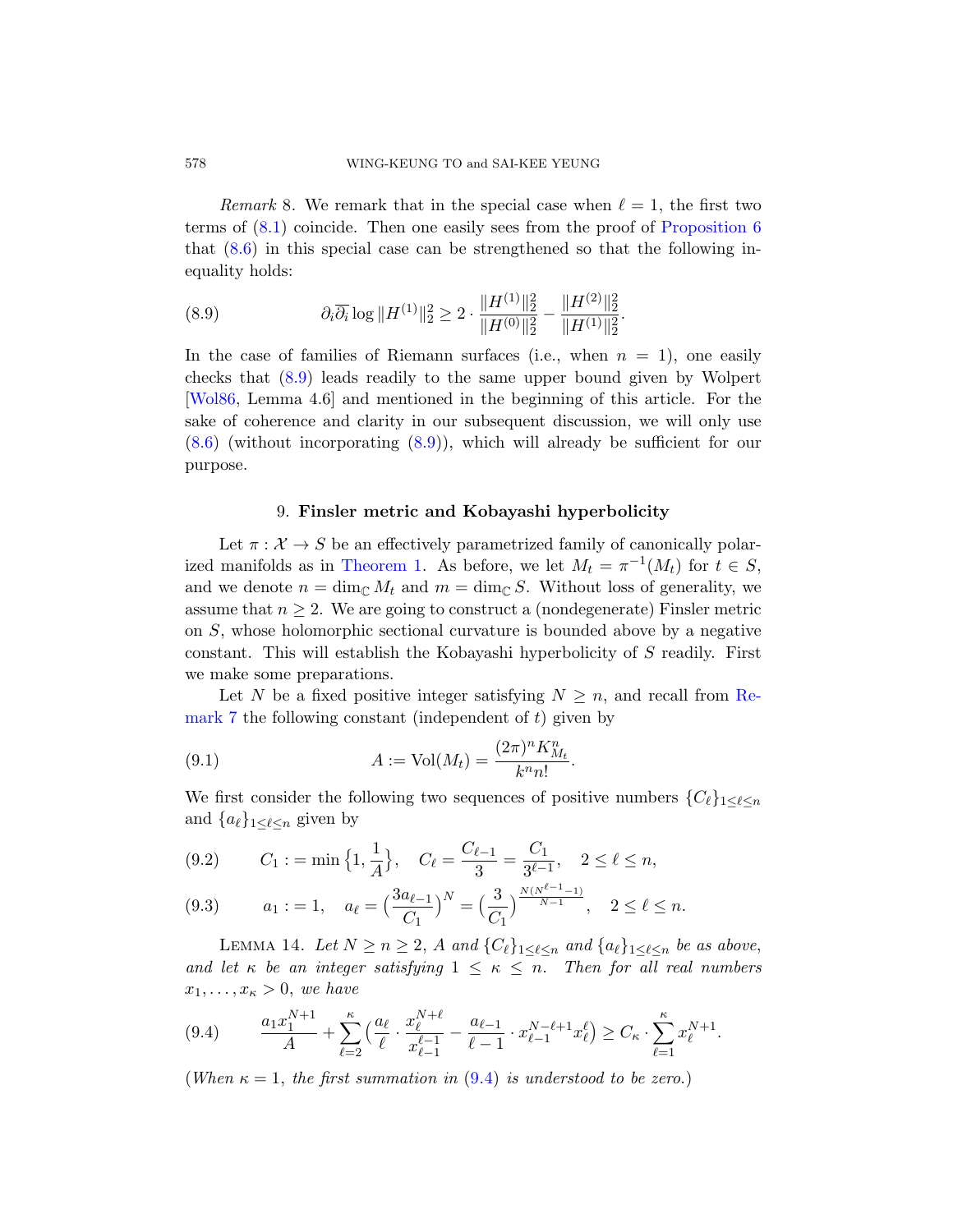<span id="page-32-0"></span>*Proof.* We are goin[g to](#page-31-1) prove the inequality in  $(9.4)$  by induction on  $\kappa$ . When  $\kappa = 1$ , (9.4) follows readily from the definition of  $a_1$  and  $C_1$ . For  $\kappa \geq 2$ , let  $T_{\kappa}$  denote the left-hand side of  $(9.4)$ . Then one has

(9.5) 
$$
T_{\kappa} = T_{\kappa - 1} + \nu_{\kappa}
$$
, where  $\nu_{\kappa} := \frac{a_{\kappa}}{\kappa} \cdot \frac{x_{\kappa}^{N+\kappa}}{x_{\kappa-1}^{\kappa-1}} - \frac{a_{\kappa-1}}{\kappa-1} \cdot x_{\kappa-1}^{N-\kappa+1} x_{\kappa}^{\kappa}$ .

Together with the induction hypothesis (that  $(9.4)$  holds with  $\kappa$  replaced by  $\kappa - 1$ , we have

(9.6) 
$$
T_{\kappa} \geq C_{\kappa-1} \cdot \sum_{\ell=1}^{\kappa-1} x_{\ell}^{N+1} + \nu_{\kappa}.
$$

First we consider the case when  $x_{\kappa} \leq \mu_{\kappa} x_{\kappa-1}$ , where  $\mu_{\kappa} := \left(\frac{(\kappa-1)C_{\kappa}}{a_{\kappa-1}}\right)$  $\frac{(-1)C_{\kappa}}{a_{\kappa-1}}$ <sup> $\frac{1}{\kappa}$ </sup>. From  $(9.2)$  and  $(9.3)$ , one easily sees that  $\mu_{\kappa} \leq 1$ . Thus in this case, we have, from  $(9.5)$  and the definition of  $\mu_{\kappa}$ ,

$$
\nu_{\kappa} \ge -\frac{a_{\kappa-1}}{\kappa-1} \cdot x_{\kappa-1}^{N-\kappa+1} x_{\kappa}^{\kappa} \ge -\frac{a_{\kappa-1}}{\kappa-1} \cdot \mu_{\kappa}^{\kappa} x_{\kappa-1}^{N+1} = -C_{\kappa} x_{\kappa-1}^{N+1} \text{ and } x_{\kappa-1} \ge x_{\kappa}.
$$

<span id="page-32-1"></span>Togethe[r wit](#page-32-0)h (9.6) and the equality  $C_{\ell-1} = 3C_{\ell}$  (cf. (9.2)), we have,

$$
T_{\kappa} \ge 3C_{\kappa} \cdot \sum_{\ell=1}^{\kappa-1} x_{\ell}^{N+1} - C_{\kappa} x_{\kappa-1}^{N+1} \ge C_{\kappa} \cdot \sum_{\ell=1}^{\kappa} x_{\ell}^{N+1}
$$

,

where the last inequality follows from the inequality  $x_{\kappa-1} \geq x_{\kappa}$  (so that  $C_{\kappa} x_{\ell-1}^{N+1} \geq C_{\kappa} x_{\ell}^{N+1}$ ). Now it remains to consider the other case when  $x_{\kappa} \geq$  $\mu_{\kappa} x_{\kappa-1}$ . Substituting this into (9.5), one gets

$$
(9.7) \qquad \nu_{\kappa} - C_{\kappa} x_{\kappa}^{N+1} \ge \left(\frac{a_{\kappa}}{\kappa} \cdot \mu_{\kappa}^{\kappa-1} - \frac{a_{\kappa-1}}{\kappa-1} \cdot \frac{1}{\mu_{\kappa}^{N-\kappa+1}} - C_{\kappa}\right) x_{\kappa}^{N+1}
$$

$$
= \left(a_{\kappa} - \frac{\kappa a_{\kappa-1}}{\kappa-1} \cdot \frac{1}{\mu_{\kappa}^{N}} - \frac{\kappa C_{\kappa}}{\mu_{\kappa}^{\kappa-1}}\right) \frac{\mu_{\kappa}^{\kappa-1} x_{\kappa}^{N+1}}{\kappa}.
$$

Since  $\mu_{\kappa} \leq 1$ , we have, from the definition of  $\mu_{\kappa}$ ,

$$
a_{\kappa} - \frac{\kappa a_{\kappa - 1}}{\kappa - 1} \cdot \frac{1}{\mu_{\kappa}^{N}} - \frac{\kappa C_{\kappa}}{\mu_{\kappa}^{\kappa - 1}} \ge a_{\kappa} - \frac{\kappa a_{\kappa - 1}}{\kappa - 1} \cdot \left( \frac{a_{\kappa - 1}}{(\kappa - 1)C_{\kappa}} \right)^{\frac{N}{\kappa}} - \frac{\kappa C_{\kappa}}{\mu_{\kappa}^{\kappa}}
$$
  

$$
\ge a_{\kappa} - \frac{\kappa a_{\kappa - 1}}{\kappa - 1} \cdot \left( \frac{3^{\kappa - 1} a_{\kappa - 1}}{(\kappa - 1)C_{1}} \right)^{\frac{N}{\kappa}} - \frac{\kappa a_{\kappa - 1}}{\kappa - 1}
$$
  

$$
\ge a_{\kappa} - \frac{3^{N} a_{\kappa - 1}^{N}}{C_{1}^{N}}
$$
  

$$
\ge 0 \quad \text{(by (9.2))},
$$

where the second last inequality can be verified readily by using the inequalities  $N \geq n \geq \kappa \geq 2$  and  $a_{\kappa-1} \geq 1 \geq C_1$ . Substituting this into (9.7), we get  $\nu_{\kappa} \geq C_{\kappa} x_{\kappa}^{N+1}$ . Together with (9.6) and the fact that  $C_{\kappa-1} \geq C_{\kappa}$ , one obtains  $(9.4)$  readily.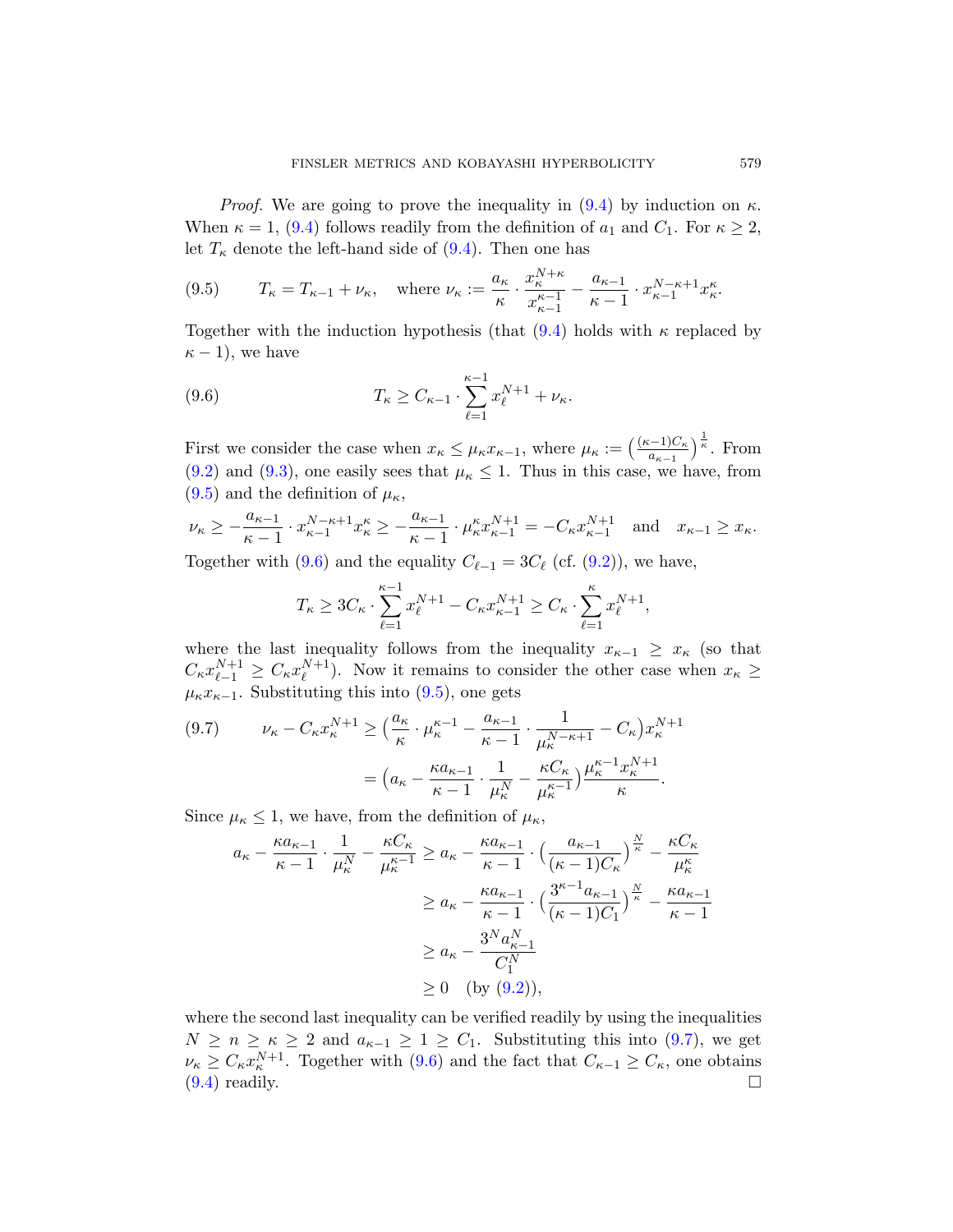The following lemma is well known and follows from a straightforward computation (see also [Sch12, Lemma 8]).

LEMMA [15.](#page-31-2) Let U [be](#page-31-3) a complex manifold, and let  $\phi_{\ell}$ ,  $1 \leq \ell \leq r$ , be positive  $C^2$  functions on U. Then

<span id="page-33-1"></span>(9.8) 
$$
\sqrt{-1}\partial\overline{\partial}\log(\sum_{\ell=1}^r\phi_\ell)\geq \frac{\sum_{\ell=1}^r\phi_\ell\sqrt{-1}\partial\overline{\partial}\log\phi_\ell}{\sum_{j=1}^r\phi_j}.
$$

<span id="page-33-0"></span>Fr[om n](#page-9-3)ow on, we fix  $N = n!$  and let  ${C_{\ell}}_{1 \leq \ell \leq n}$  and  ${a_{\ell}}_{1 \leq \ell \leq n}$  be the corresponding sequences as given in  $(9.2)$  and  $(9.3)$ . Now we define a function  $h: TS \to \mathbb{R}$  given by

(9.9) 
$$
h(u) = \left(\sum_{\ell=1}^n a_{\ell} ||u||_{WP,\ell}^{2N}\right)^{\frac{1}{2N}} \text{ for } u \in T_tS \text{ and } t \in S.
$$

Here  $\| \ \|_{WP\ell}$  is as defined in (3.11).

LEMMA 16. h is a Aut $(\pi)$ -invariant  $C^{\infty}$  Finsler metric on S.

*Proof.* It is obvious [that](#page-9-1)  $h(cu) = |c|h(u)$  for all  $c \in \mathbb{C}$  and  $u \in TS$ . Moreover, one sees from Remark 3 that  $h(u) > 0$  if  $u \neq 0$ . Thus h is a Finsler metric on S. Next we note that the  $Aut(\pi)$ -invariance of h follows readily from that of the  $\| \ \|_{WP,\ell}$ 's (cf. Remark 3). To verify the smoothness of h, we take a  $C^{\infty}$  local section u of  $TS|_U$  over an open subset U of S such that  $u_t \neq 0$ for each  $t \in U$  (here  $u_t$  denotes the value of u at t), then for each  $1 \leq \ell \leq n$ ,  $||u_t||_{WP,\ell}^{2\ell}$  is a  $C^{\infty}$  function in t, since it is given in (3.10) as an integral with the int[egra](#page-33-1)nd [varying smo](#page-33-0)othly in t. For each integer  $\ell$  satisfying  $1 \leq \ell \leq n$ , since  $N/\ell = n!/\ell$  is still a positive integer, it follows that  $||u_t||_{WP,\ell}^{2N} = (||u_t||_{WP,\ell}^{2\ell})^{\frac{N}{\ell}}$  is still a  $C^{\infty}$  function in t (even at points t where  $||u_t||_{WP,\ell}^{2N} = 0$ ). Together with the fact that  $h(u_t) > 0$  for each  $t \in U$ , it foll[ows](#page-29-4) readily that  $h(u_t)$  is a  $C^{\infty}$ function in t.

Remark 9. From the proof of Lemma 16, it is easy to see that as long as the positive integer N in  $(9.9)$  is divisible by  $1, 2, \ldots, n$ , the resulting Finsler metric is still  $C^{\infty}$ .

Let  $u \in TS$  and  $\ell$  be an integer satisfying  $1 \leq \ell \leq n$ . Similar to (8.4), we denote

(9.10) 
$$
H^{(\ell)}(u) := H(\underbrace{\Phi(u) \otimes \cdots \otimes \Phi(u)}_{\ell \text{-times}}),
$$

where  $\Phi(u)$  is the harmonic representative of  $\rho_t(u)$  as in Section 2. This gives rise to a function  $r: \mathbb{P}TS \to \mathbb{Z}$  given by

(9.11) 
$$
r([u]) := \max\{\ell \mid H^{(\ell)}(u) \neq 0\} \text{ for } 0 \neq u \in TS,
$$

<span id="page-33-2"></span>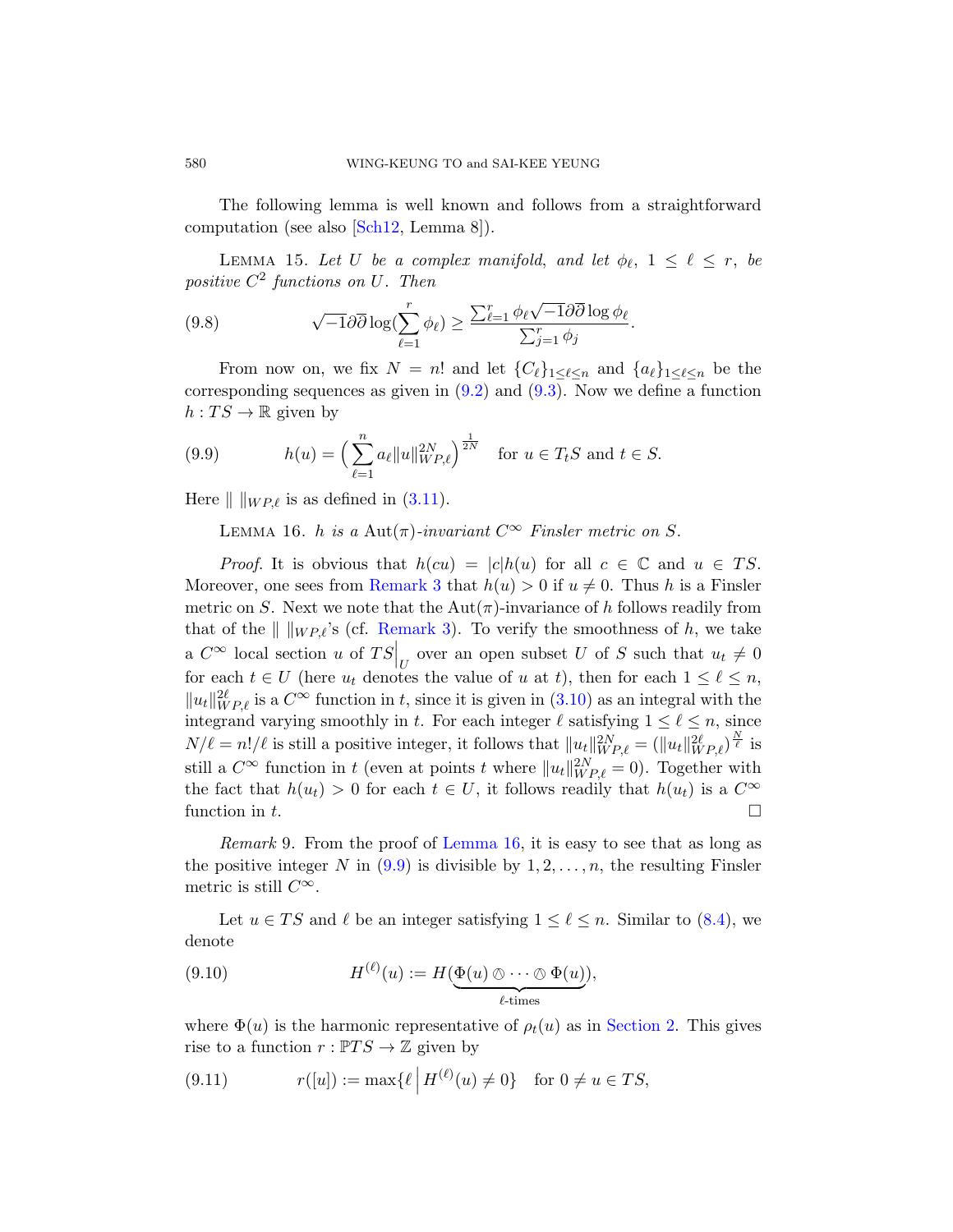where [u] denotes the class of u in  $\mathbb{P}TS$ . Since  $\rho_t$  is injective for each  $t \in S$ , it follows that  $1 \leq r(\lceil u \rceil) \leq n$  for each  $\lceil u \rceil \in \mathbb{P}TS$ . Now we let R be a local onedimensional complex submanifold of  $S$ . Then it is easy to see that  $r$  induces a function  $r_R : R \to \mathbb{Z}$  given by

$$
(9.12) \t\t\t\t\t r_R(t) := r([u_t]) \t\t for t \in R,
$$

<span id="page-34-1"></span>where  $u_t$  is any nonzero vector in  $T_t R$ . Let  $\kappa$  be an integer satisfying  $1 \leq \kappa \leq n$ . We say that a point  $t_o \in R$  is a *κ*-stable point of R if there exists an open neighborhood  $\mathcal{U}_{t_o}$  of  $t_o$  in R such that  $r_R(t) = \kappa$  for all  $t \in \mathcal{U}_{t_o}$ . We also recall that the sectional curvature  $K(R, h_R|_{R})(t_o)$  of  $h_R|_{R}$  at a point  $t_o \in R$  is given by

<span id="page-34-0"></span>(9.13) 
$$
K(R, h\Big|_{R})(t_o) = -\frac{\partial_t \partial_{\bar{t}} \log((h(\frac{\partial}{\partial t}))^2)}{(h(\frac{\partial}{\partial t}))^2}\Big|_{t=t_o},
$$

where  $t$  denotes a local holomorphic coordinate function on some open subset of R containing  $t_o$ .

PROPOSITION 7. Let  $R$  be a local one-dimens[ion](#page-31-2)al complex submanifold of S, [and](#page-31-3) let  $t_o \in R$  be a  $\kappa$ -stable point of R for some integer  $1 \leq \kappa \leq n$ . Let h be the Finsler metric on S as given in (9.9). Then

$$
K(R,h|_{R})(t_o) \leq -\frac{C_{\kappa}}{\kappa^{\frac{1}{N}} a_{\kappa}^{1+\frac{1}{N}}},
$$

<span id="page-34-2"></span>where  $a_{\kappa}$  and  $C_{\kappa}$  are as in (9.3) and (9.2) (with  $N = n!$ ).

*Proof.* Since  $t_o$  is a  $\kappa$ -stable point of R, there exists an open neighborhood U of  $t_o$  in R such that for all  $0 \neq u \in T\mathcal{U}$ , one has  $H^{(\ell)}(u) = 0$  (and thus  $||u||_{WP,\ell} = 0$  for all  $\ell > \kappa$ , and  $H^{(\ell)}(u) \neq 0$  for all  $1 \leq \ell \leq \kappa$  (cf. Remark 6). I[n pa](#page-29-4)rticular, the Finsler metric  $h$  on  $\mathcal U$  can be written as

(9.14) 
$$
h(u) = \left(\sum_{\ell=1}^{\kappa} a_{\ell} ||u||_{WP,\ell}^{2N}\right)^{\frac{1}{2N}} \text{ for all } u \in T\mathcal{U}
$$

<span id="page-34-3"></span>(recalling that  $N = n!$ ). Shrinking U if necessary, we may assume that U is an open coordinate subset of R with coordinate function  $t$ . To compute  $(9.13)$ , we denote, as in  $(8.4)$ , the relative tensor on the fibers over U given by  $H^{(\ell)} := H^{(\ell)}(\frac{\partial}{\partial t})$  for each  $\ell$ . Together with the definition of  $\| \ \|_{WP,\ell}$  in (3.11), we may further rewrite (9.14) as

(9.15) 
$$
h(\frac{\partial}{\partial t}) = \left(\sum_{\ell=1}^{\kappa} a_{\ell} || H^{(\ell)} ||_2^{\frac{2N}{\ell}}\right)^{\frac{1}{2N}} \text{ on } \mathcal{U}.
$$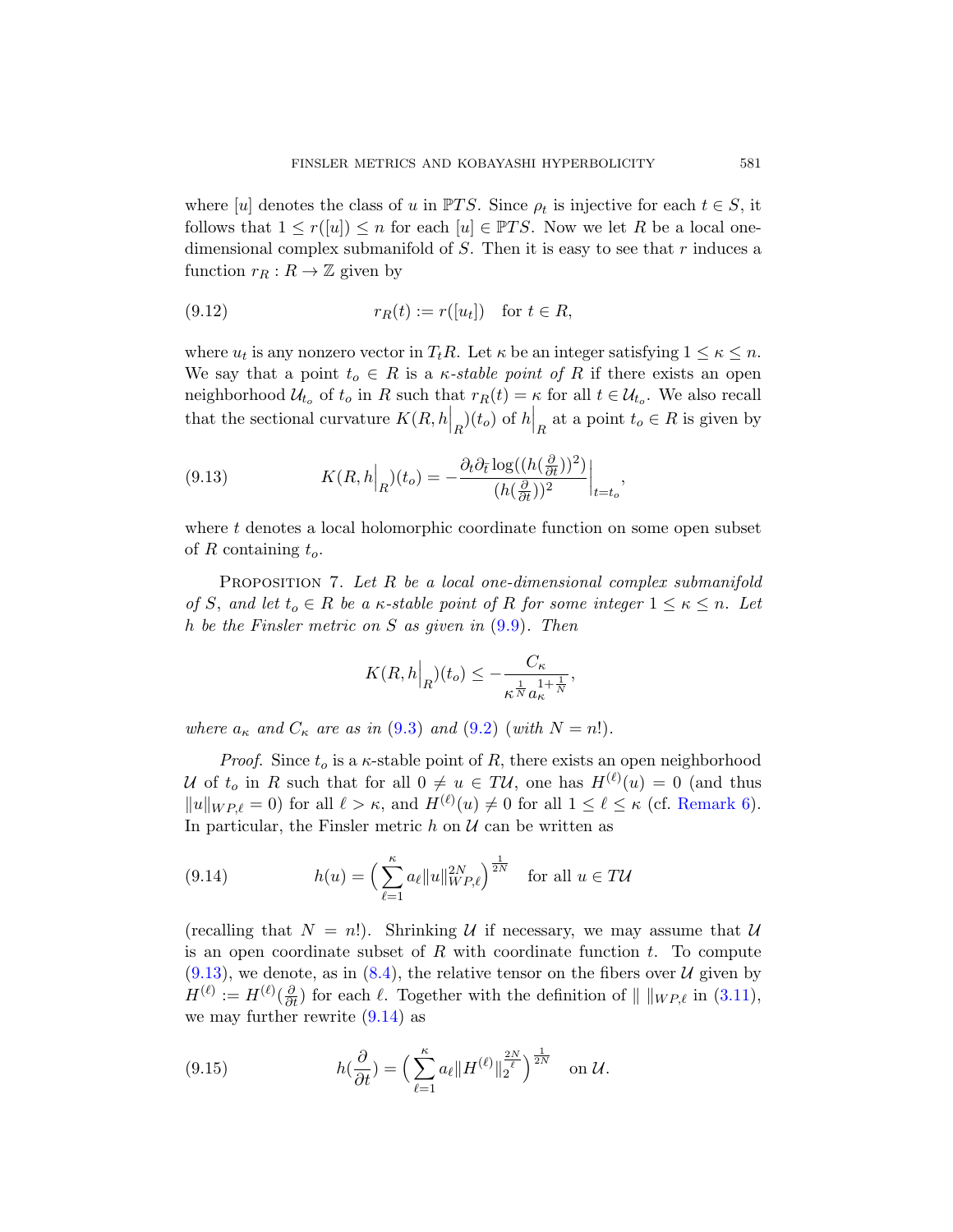Then we have

$$
(9.16) \quad \partial_t \partial_{\bar{t}} \log((h(\frac{\partial}{\partial t}))^2) = \frac{1}{N} \cdot \partial_t \partial_{\bar{t}} \log\Big(\sum_{\ell=1}^{\kappa} a_{\ell} \|H^{(\ell)}\|_2^{\frac{2N}{\ell}}\Big)
$$

$$
\geq \frac{1}{N} \cdot \frac{\sum_{\ell=1}^{\kappa} a_{\ell} \|H^{(\ell)}\|_2^{\frac{2N}{\ell}} \cdot \partial_t \partial_{\bar{t}} \log\Big(a_{\ell} \|H^{(\ell)}\|_2^{\frac{2N}{\ell}}\Big)}{\sum_{\ell=1}^{\kappa} a_{\ell} \|H^{(\ell)}\|_2^{\frac{2N}{\ell}}}
$$

$$
= \frac{B}{\sum_{\ell=1}^{\kappa} a_{\ell} \|H^{(\ell)}\|_2^{\frac{2N}{\ell}}},
$$

<span id="page-35-0"></span>where

$$
B := \sum_{\ell=1}^{\kappa} \frac{a_{\ell}}{\ell} \cdot \|H^{(\ell)}\|_2^{\frac{2N}{\ell}} \cdot \partial_t \partial_{\bar{t}} \log \left(\|H^{(\ell)}\|_2^2\right).
$$

By Proposition 6 (and with  $||H^{(0)}||_2^2$  as there), we have

$$
(9.17) \tB \geq \sum_{\ell=1}^{\kappa} \frac{a_{\ell}}{\ell} \cdot \|H^{(\ell)}\|_{2}^{\frac{2N}{\ell}} \cdot \left(\frac{\|H^{(\ell)}\|_{2}^{2}}{\|H^{(\ell-1)}\|_{2}^{2}} - \frac{\|H^{(\ell+1)}\|_{2}^{2}}{\|H^{(\ell)}\|_{2}^{2}}\right)
$$
  

$$
= \frac{a_{1} \|H^{(1)}\|_{2}^{2}}{\|H^{(0)}\|_{2}^{2}} + \sum_{\ell=2}^{\kappa} \left(\frac{a_{\ell}}{\ell} \cdot \frac{\|H^{(\ell)}\|_{2}^{\frac{2(N+\ell)}{\ell}}}{\|H^{(\ell-1)}\|_{2}^{2}} - \frac{a_{\ell-1}}{\ell-1} \cdot \|H^{(\ell-1)}\|_{2}^{\frac{2(N-\ell+1)}{\ell-1}} \cdot \|H^{(\ell)}\|_{2}^{2}\right)
$$
  

$$
\geq C_{\kappa} \cdot \sum_{\ell=1}^{\kappa} \|H^{(\ell)}\|_{2}^{\frac{2(N+1)}{\ell}},
$$

<span id="page-35-1"></span>where the second line is obtained by regrouping the terms of the first line (involving  $H^{(\ell)}$  and  $H^{(\ell-1)}$  for given  $\ell$ ) and using that fact that  $\|H^{(\kappa+1)}\|_2 = 0$ , and the last inequality follows from Lemma 14 (with  $x_{\ell}$  given here by  $\|H^{(\ell)}\|_2^{\frac{2}{\ell}}$ ). [B](#page-35-0)y Höl[der in](#page-35-1)equality and using the fact that  $a_\ell \ge a_{\ell-1}$ , we have

$$
(9.18) \qquad \sum_{\ell=1}^{\kappa} a_{\ell} \cdot \|H^{(\ell)}\|_{2}^{\frac{2N}{\ell}} \leq \Big(\sum_{\ell=1}^{\kappa} a_{\ell}^{N+1}\Big)^{\frac{1}{N+1}} \Big(\sum_{\ell=1}^{\kappa} \|H^{(\ell)}\|_{2}^{\frac{2(N+1)}{\ell}}\Big)^{\frac{N}{N+1}} \implies \sum_{\ell=1}^{\kappa} \|H^{(\ell)}\|_{2}^{\frac{2(N+1)}{\ell}} \geq \frac{1}{\left(\kappa a_{\kappa}^{N+1}\right)^{\frac{1}{N}}} \cdot \Big(\sum_{\ell=1}^{\kappa} a_{\ell} \|H^{(\ell)}\|_{2}^{\frac{2N}{\ell}}\Big)^{\frac{N+1}{N}}.
$$

Combining  $(9.16)$ ,  $(9.17)$  and  $(9.18)$ , we get

$$
\partial_t \partial_{\overline{t}} \log((h(\frac{\partial}{\partial t}))^2) \geq \frac{C_\kappa}{\kappa^{\frac{1}{N}}a_\kappa^{\frac{1}{1}+\frac{1}{N}}} \cdot \Big(\sum_{\ell=1}^\kappa \|a_\ell H^{(\ell)}\|_2^{\frac{2N}{\ell}}\Big)^{\frac{1}{N}} = \frac{C_\kappa}{\kappa^{\frac{1}{N}}a_\kappa^{\frac{1}{1}+\frac{1}{N}}} \cdot (h(\frac{\partial}{\partial t}))^2,
$$

where the last equality follows from  $(9.15)$ . Together with  $(9.13)$ , one obtains the proposition readily.  $\Box$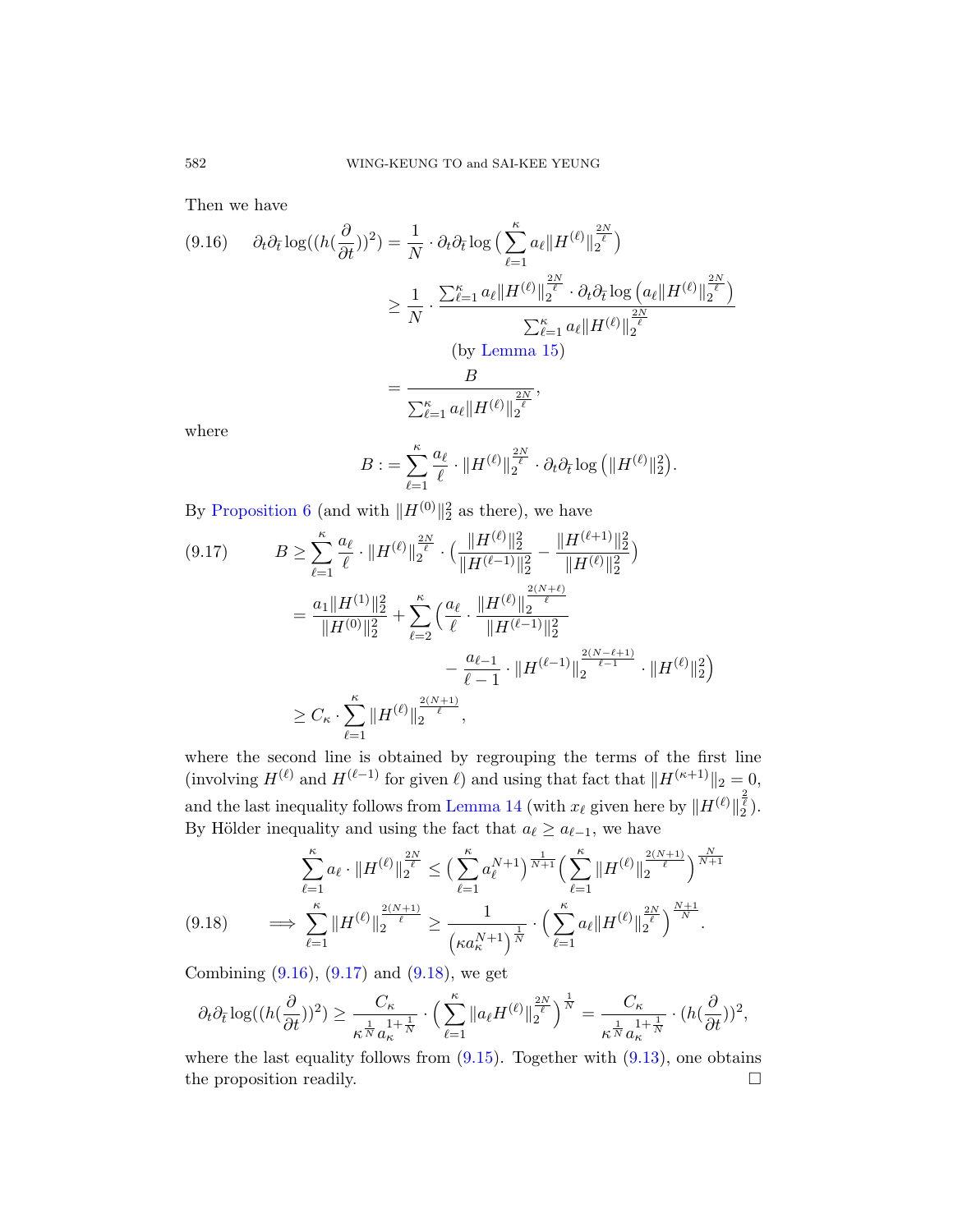LEMMA 17. Let  $R$  be a local one-dimensional complex submanifold of  $S$ , and let  $\mathcal{Q}_R := \{t \in R \mid t \text{ is a } \kappa\text{-stable point of } R \text{ for some } 1 \leq \kappa \leq n\}.$  Then  $\mathcal{Q}_R$  is a dense subset of R (with respect to the usual topology).

*Proof.* We take a point  $t_o \in R$  and an open neighborhood U of  $t_o$  in R. Since the function  $r_R$  in (9.12) takes values in the discrete set  $\{1, 2, \ldots, n\}$ ,  $r_R\Big|_U$  necessarily attains maximum value, say  $\kappa$ , at some point  $t_1 \in U$  for some  $1 \leq \kappa \leq n$ . Now we take a smooth nonvanishing vector field  $u_t$  on some open neighborhood of  $t_1$  in U. Then it is easy to see that  $H^{(\kappa)}(u_t)$  (as defined in (9.10)) varies s[moothly in](#page-1-0) t. Since we also have  $H^{(\kappa)}(u_{t_1}) \neq 0$  (as  $r_R(t_1) = \kappa$ ), [it](#page-1-0) follows that there exists [some open n](#page-1-0)eighborhood  $V$  of  $t_1$  in  $U$  such that  $H^{(\kappa)}(u_t) \neq 0$  $H^{(\kappa)}(u_t) \neq 0$  $H^{(\kappa)}(u_t) \neq 0$  [\(and thus](#page-33-0)  $r_R(t) \geq \kappa$ ) for all  $t \in V$ . Together with the definition of  $\kappa$  as the maximum value of  $r_R\Big|_U$ , it follows that  $r_R(t) = \kappa$  for all  $t \in V$ . Hence  $t_1 \in \mathcal{Q}_R$ . Since  $t_o$  and U are arbitrary, one concludes that  $\mathcal{Q}_R$  is dense in  $R$ .  $\Box$ 

We are ready to give the proof of Theorem 1 as follows.

*Proof of [Th](#page-31-2)eorem* 1. Let  $\pi : \mathcal{X} \to S$  be as in Theorem 1, and let  $n :=$ dim  $M_t$ [. Let](#page-34-0) h be as in (9.9). From Lemma 16, we know that h is an Aut( $\pi$ )invariant  $C^{\infty}$  Finsler metric on S. Take a point  $t \in S$ , and let R be a local one-dimensional complex submanifold of S passing through t (i.e.  $t \in R$ ). By Lemma 17, there exists a sequence of points  $\{t_j\}_{j=1}^{\infty}$  in  $\mathcal{Q}_R$  such that  $\lim_{j\to\infty} t_j = t$  in R. In particular, each  $t_j$  is a  $\kappa_j$ -stable point of R for some integer  $\kappa_j$  satisfying  $1 \leq \kappa_j \leq n$ . Let  $\{C_\kappa\}_{1 \leq \kappa \leq n}$  [and](#page-33-0)  $\{a_\kappa\}_{1 \leq \kappa \leq n}$  be as in  $(9.2)$ and  $(9.3)$  (with  $N = n!$ ). By Proposition 7, we have, for each j,

$$
K(R,h|_{R})(t_{j}) \leq -\frac{C_{\kappa_{j}}}{\kappa_{j}^{\frac{1}{N}} a_{\kappa_{j}}^{1+\frac{1}{N}}} \leq -\frac{C_{n}}{n^{\frac{1}{N}} a_{n}^{1+\frac{1}{N}}},
$$

where the last inequality follows from the facts that  $C_\kappa$  decreases with  $\kappa$  while  $a_{\kappa}$  increases with  $\kappa$ . Together with the fact that  $h\Big|_R$  is  $C^{\infty}$  (cf. Lemma 16), one concludes readily that

$$
K(R,h|_{R})(t) \leq -\frac{C_n}{n^{\frac{1}{N}} a_n^{1+\frac{1}{N}}},
$$

<span id="page-36-0"></span>where the above upper bound is a negative constant independent of  $t$  and  $R$ . He[nce th](#page-39-4)e holomorphic sectional curvature of the Finsler metric  $h$  on  $S$  is bounded above by a negative constant. Finally it is well known (and follows from standard arguments involving the usual Ahlfors lemma) that the existence of a Finsler metric h on S with the above curvature property implies readily that S is Kobayashi hyperbolic (cf., e.g., [Kob98, p. 112, Th. 3.7.1]).

Remark 10. Here we indicate some underlying parallel ingredients in the respective approaches of [VZ03] and this paper. We recall that by taking direct images of the exterior powers of the relative tangent bundle  $T_{\mathcal{X}|S}$ , one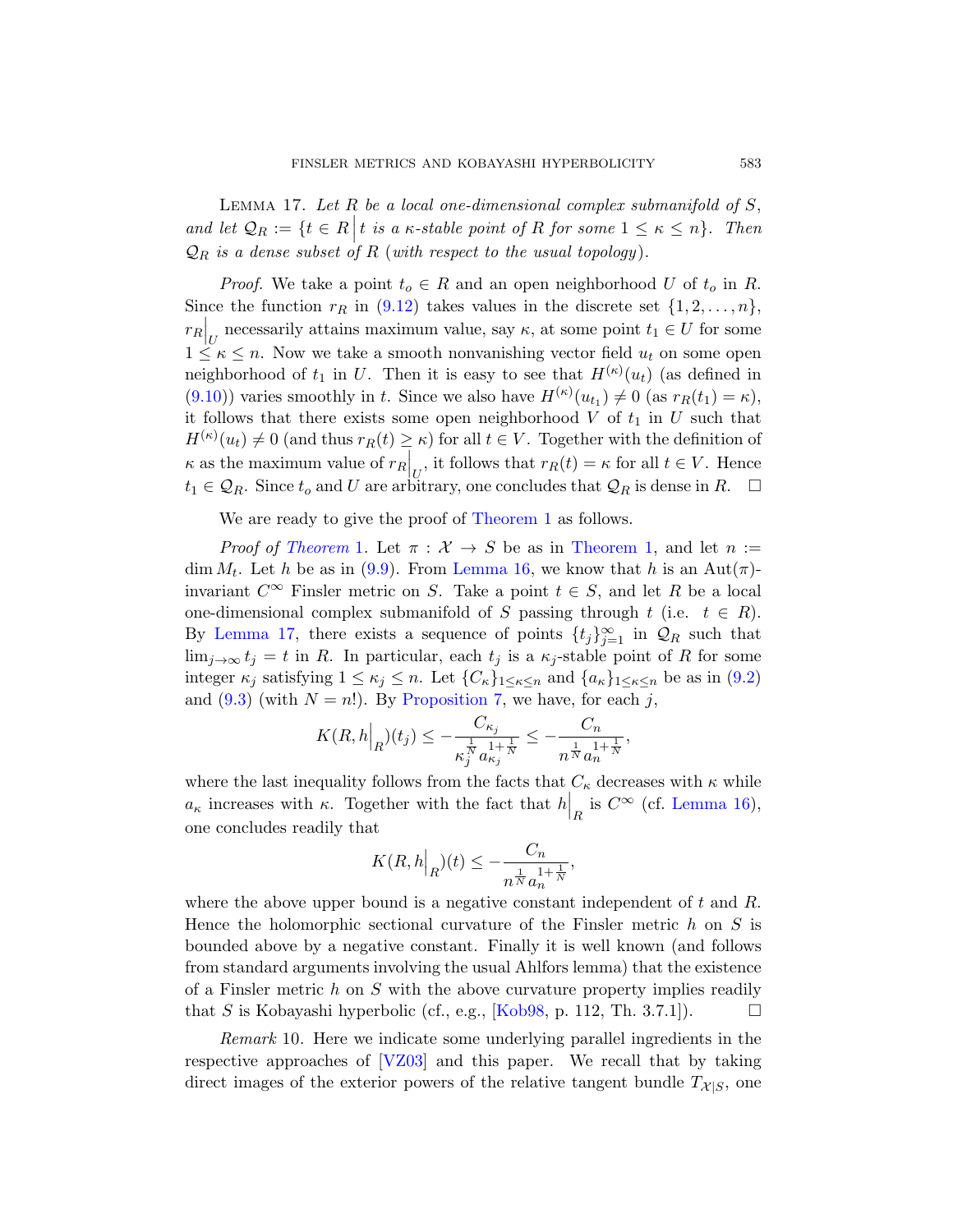obtains the Higgs bundle  $\left(\bigoplus_{n=1}^{n} a_n\right)$  $i=0$  $R^i\pi_* \wedge^i T_{\mathcal{X}|S}$  $i=0$  $\rho_i$ , where the Higgs field  $\rho_i$ :  $T_S \otimes R^i \pi_* \wedge^i T_{\mathcal{X}|S} \to R^{i+1} \pi_* \wedge^{i+1} T_{\mathcal{X}|S}$  is given by the Kodaira-Spencer map. For each  $p \geq 0$ , the composition of the  $\rho_i$ 's,  $i = 0, 1, \ldots, p-1$  $i = 0, 1, \ldots, p-1$  $i = 0, 1, \ldots, p-1$ , also gives rise the p-th iterated Kodaira-Spencer map  $\rho^{(p)} : S^pT_S \to R^p\pi_* \wedge^p T_{\mathcal{X}|S}$  (see, e.g., [VZ03]). Denote by  $p_0$  the maximal number such that  $\rho^{(p_0)}$  is not the zero map on  $S^pT_S$ . Then as pointed out by one of the referees, a key ingredient in deriving the (Brody or Kobayashi) hyperbolicity of S is to show that the locally free part of the image  $\mathcal{F}^{(p_0)} := \rho^{(p_0)}(S^{p_0}T_S) \subset R^{p_0}\pi_* \wedge^{p_0}T_{X/S}$  is negatively curved (in a certain sense) with respect to certain Hermitian metric. In [VZ03], the above Higgs bundle is embedded in a logarithmic system of Hodge bundles associated [to the H](#page-38-5)odge filtration of an auxiliary variation of polarized Hodge structures constructed by taking the middle dimensional relative de Rham cohomlogy on the cyclic cover of  $\mathcal X$  ramified alon[g a generic sect](#page-30-0)ion of suitable multiple of the [relative c](#page-30-0)anonical sheaf. Under such embe[dding](#page-30-1),  $F^{(p_0)}$  lies in the kernel of the Kodaira-Spencer map from the corresponding Hodge bundle, and the kernel is negatively curved from a well-known curvature computation of Hodge metric by Griffiths (se[e, e](#page-33-1).g., [Gri84]). In this paper, the corresponding ingredient is the negativity of the curvature of  $F^{(p_0)}$  with respect to the  $p_0$ -th Weil-Petersson pseudometric, which can be seen readily from Proposition 6 (upon letting  $\ell = p_0$  in Proposition 6 and noting that the last term of (8.6) is zero when  $\ell = p_0$ . To derive the Kobayashi hyperbolicity of S, one actually needs to consider all the co[mponen](#page-39-2)ts of the [Higgs bundle f](#page-28-0)rom  $i = 0$  to  $i = p_0$ , which is manifested in the Finsler metric in  $(9.9)$  (noting that the terms  $||u||_{WP,\ell}$  in  $(9.9)$  are zero for all  $\ell > p_0$ .

<span id="page-37-0"></span>[Rem](#page-39-7)ark 11. Finally we give some retros[pective](#page-39-2) remarks on the respective approaches of [Sch12] and this paper. As mentioned earlier, the curvature computation for the Weil-Petersson metric of [a family](#page-28-0) of higher dimensional manifolds began with the paper of Siu in [Siu86], where Proposition 4 for  $\ell = |J| = 1$  was formulat[ed and](#page-39-2) proved. The result of Siu in [Siu86] was reformulated and reproved by Schumacher in [Sch93]. Both Proposition 4 of this paper and Theorem V of [Sch12] a[re generaliz](#page-0-0)ations of the result of [Siu86] to  $\ell > 1$  following Siu's approach to various [extent. This c](#page-28-0)orresponds to the first step mentioned in the introduction. In this step, our formulation of Proposition 4 works directly for our purpose, and our approach and grouping of terms actually follow closely the original approach of [Siu86]. We provide sufficient details to make the presentation clear and readily verifiable to the readers.

We remark that in our second step as described in Section 1, we have utilized the first term on the right-hand side of the expression in Proposition 4 (i.e.,  $-k((\Box - k)^{-1}(\overline{\Phi_i} \cdot \Psi_J), \overline{\Phi_i} \cdot \Psi_J))$  to achieve the estimates in (8.6). This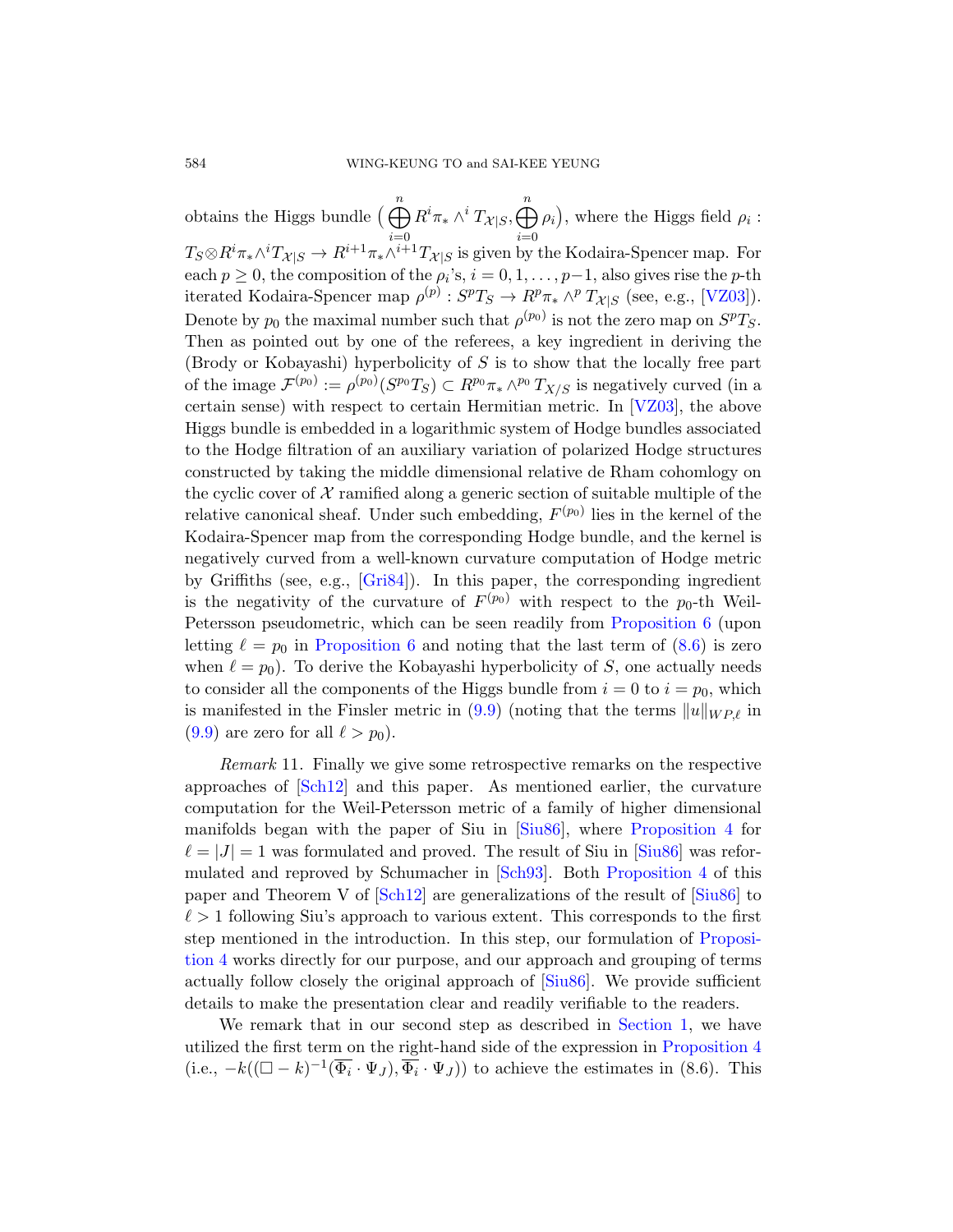is crucial for us to start a telescopic argument to handle the bad term in (8.6) inductively on  $\ell$  and set up the stage for the choice of constants for (9.10) in our third step. In contrast to our work here, [Sch12] utilizes the term corresponding to the second term on the right-hand side of the expression in our Proposition 4 (i.e.,  $-k((\Box - k)^{-1} \langle \Phi_i, \Phi_i \rangle, \langle \Psi_J, \Psi_J \rangle)$ ). As such it only leads to an upper [bound of the](http://www.ams.org/mathscinet-getitem?mr=0004309) [holomorphic sec](http://www.zentralblatt-math.org/zmath/en/search/?q=an:0061.15206)tional curvature depending on the base point  $x$  in the family, which yields a result on hyperbolicity only if the base manifold is compac[t.](http://www.ams.org/mathscinet-getitem?mr=0204641)

#### References

- [\[Ahl41\]](http://dx.doi.org/10.1007/BF02795342) L. V. AHLFORS, The [theory of meromor](http://www.zentralblatt-math.org/zmath/en/search/?q=an:0148.31201)[phic curves,](http://dx.doi.org/10.1007/BF02795342) Acta Soc. Sci. Fennicae. Nova Ser. A. 3 (1941), 31. MR 0004309. Zbl 0061.15206.
- [Ahl61] L. V. AHLFORS, Some remarks on Teichmüller's space of Riemann surfaces, [Ann](http://www.zentralblatt-math.org/zmath/en/search/?q=an:0333.53040). of Math. 74 (1961), 171–191. MR 0204641. Zbl 0146.30602. http: //dx.doi.org/10.2307/1970309.
- <span id="page-38-5"></span>[Ahl62] L. V. AHLFORS, Curvature propert[ies of Teichm](http://www.ams.org/mathscinet-getitem?mr=0756842)üller's space, J. Analyse  $Math. 9$  (1961/1962), 161–176. MR 0136730. Zbl 0148.31201. http://dx. doi.org/10.1007/BF02795342.
- <span id="page-38-1"></span>[Aub76] T. AUBIN, Équations du type Monge-Ampè[re sur](http://dx.doi.org/10.1007/978-3-662-03582-5) les variétés kähleriennes [compactes,](http://dx.doi.org/10.1007/978-3-662-03582-5) C. R. Acad. Sci. Paris Sér. A-B 283 (1976), Aiii, A119–A121. MR 0433520. Zbl 0333.53040.
- <span id="page-38-4"></span>[\[Gri84\]](http://www.ams.org/mathscinet-getitem?mr=0707349) P. GRIFFITHS (ed.), T[opics in Transcendental Alge](http://dx.doi.org/10.1007/BF01393826)braic Geometry, Ann. of Math. Studies 106, Princeton, NJ, Princeton Univ. Press, 1984. MR 0756842. Zbl 0528.00004.
- [Kob98] S. Kobayashi, [Hyper](http://www.ams.org/mathscinet-getitem?mr=1464907)[bolic Complex Sp](http://www.zentralblatt-math.org/zmath/en/search/?q=an:0922.14024)aces, [Grun](http://dx.doi.org/10.1007/s002080050079)dl. Math. Wissen. 318, [Spring](http://dx.doi.org/10.1007/s002080050079)er-Verlag, New York, 1998. MR 1635983. Zbl 0917.32019. http: //dx.doi.org/10.1007/978-3-662-03582-5.
- <span id="page-38-3"></span><span id="page-38-2"></span>[Koi83] [N. Koiso](http://www.ams.org/mathscinet-getitem?mr=1713524), Ei[nstein metrics a](http://www.zentralblatt-math.org/zmath/en/search/?q=an:0970.14008)nd complex structures, Invent. Math. 73 (1983), 71–106. MR 0707349. Zbl 0515.53040. http://dx.doi.org/10.1007/ BF01393826.
- [\[Kov97\]](http://www.zentralblatt-math.org/zmath/en/search/?q=an:0834.14021) S. J. KOVÁCS, Families over a base with a birationally nef tangent bundle, Math. Ann. 308 (1997), 347–359. MR 1464907. Zbl 0922.14024. http://dx. doi.org/10.10[07/s002080050](http://www.ams.org/mathscinet-getitem?mr=0236960)079.
- <span id="page-38-0"></span>[\[Kov00\]](http://dx.doi.org/10.1007/BF01425543)S. J. KOVÁCS, Algebraic h[yperbolicity of fi](http://www.zentralblatt-math.org/zmath/en/search/?q=an:0159.37902)[ne mo](http://dx.doi.org/10.1007/BF01425543)duli spaces, J. Algebraic Geom. 9 (2000), 165–174. MR 1713524. Zbl 0970.14008.
- [Mig95] L. MIGLIORINI, A smooth family of minimal surfaces of general type over a curve of genus at most one is trivial, J. Algebraic Geom. 4 (1995), 353–361. MR 1311355. Zbl 0834.14021.
- [NS68] M. S. Narasimhan and R. R. Simha, Manifolds with ample canonical class, Invent. Math. 5 (1968), 120–128. MR 0236960. Zbl 0159.37902. http: //dx.doi.org/10.1007/BF01425543.
- [Roy75] H. L. ROYDEN, Intrinsic metrics on Teichmüller space, in *Proceedings of the* International Congress of Mathematicians (Vancouver, B. C., 1974, Vol. 2),